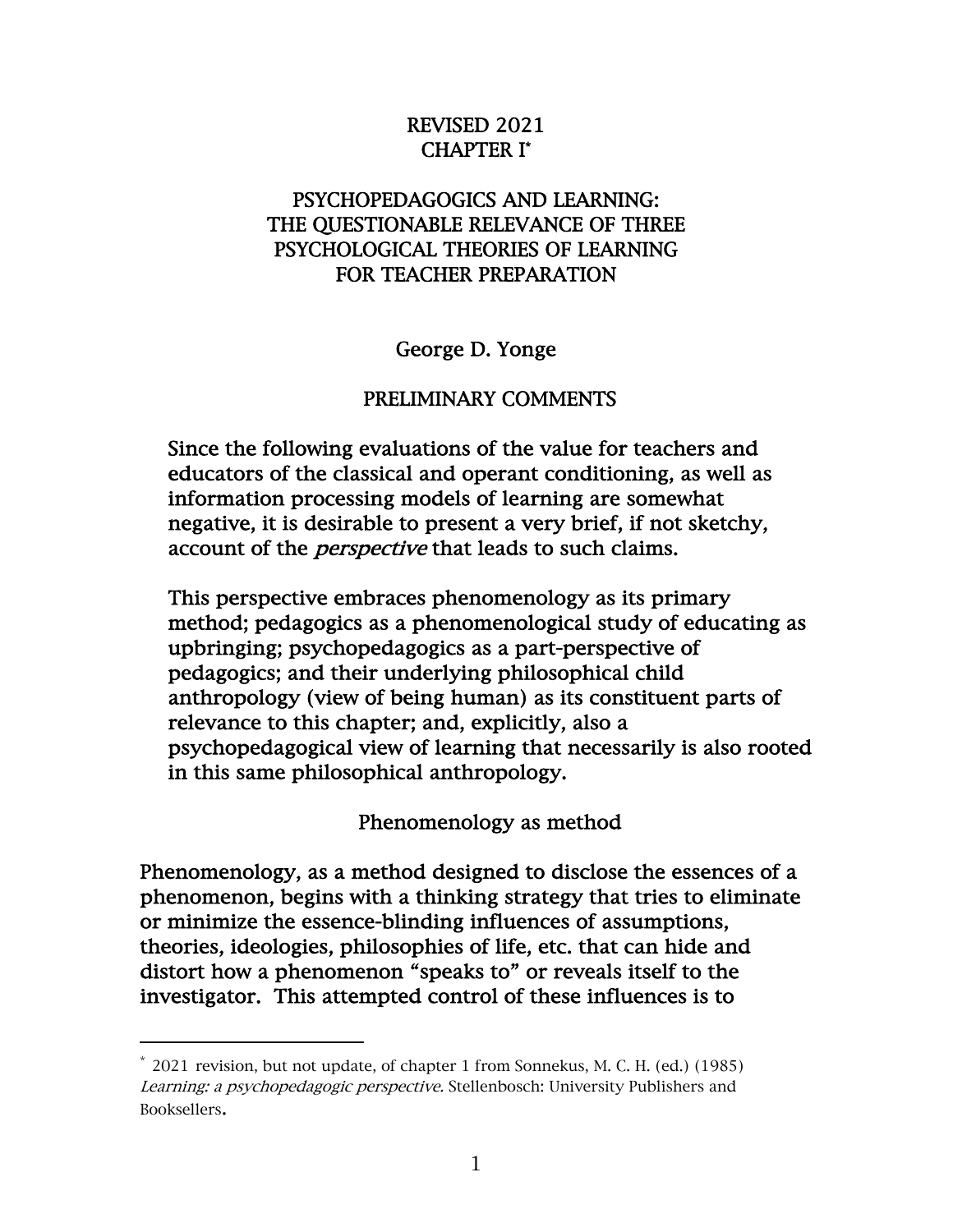bracket or temporarily hold in abeyance as many of them as is feasible. This is called the phenomenological reduction and it is sustained throughout a phenomenological study of an experience of something.

 This allows for a closer, clearer view of and access to the phenomenon itself; that is, it allows it to describe and explain itself to us as it would if it could without our presumptions and life commitments, etc. intruding, skewing and even interrupting our dialoging with the phenomenon. This strategy gets us closer to it by trying to neutralize biases of whatever kind for the entire duration of the investigation. (Even though a complete phenomenological reduction is not possible, this does not invalidate its value).

Within this reduction (bracketing), the eidetic reduction is performed. Also called the method of free variation, it is a way of disclosing and highlighting what seem to be essences. To further test and elucidate the seeming essences, the hermeneutic method then is used to disclose and clarify the meaning (what function does it serve) of each of the essences. Then, by means of the dialectic (triadic) method, the inter-relationships (coherence) among the essences and structures are disclosed (e.g., how do they serve as mutual conditions for each other to occur). Each of these strategies is used while a phenomenological reduction is operative and thus the resulting essences/categories will transcend any occurrence of the phenomenon and thus can claim universality. This is not merely armchair theorizing that awaits empirical validation.

# An existential-phenomenological philosophical anthropology underlying pedagogics and psychopedagogics and thus my perspective

Philosophical anthropology focuses on disclosing and describing the essential nature of being human. As a human science, psychopedagogics and the other part-perspectives of pedagogics (e.g., didactic-, and fundamental-pedagogics) also aim at disclosing and describing essentials of being human as found in and nuanced by being in a practical educative (pedagogic) situation. Within the scope of this chapter, only a few of the findings of an existential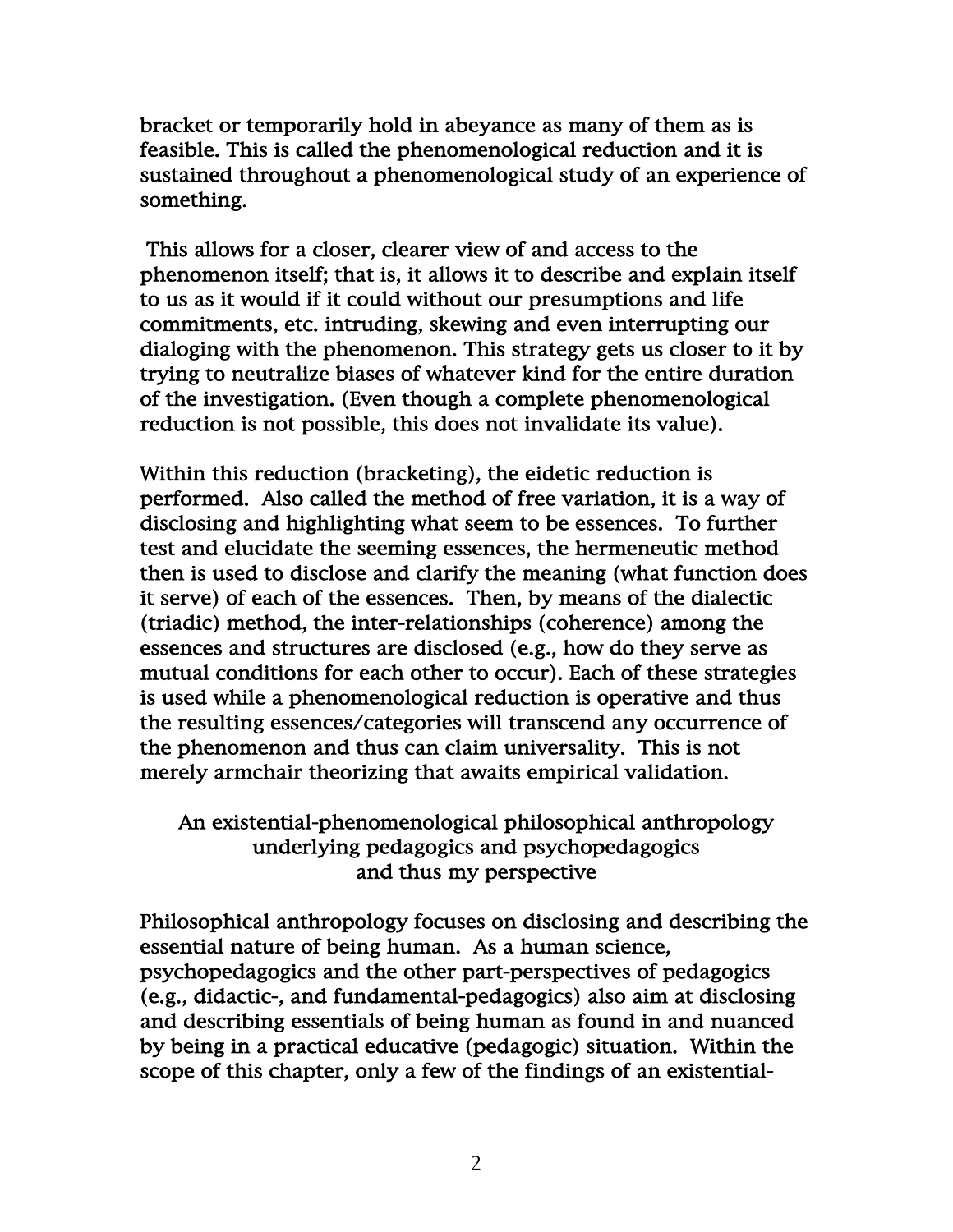phenomenological philosophical anthropology (on which psychopedagogics rests) follow:

- (a) A human being is a psycho-physical-spiritual (existential) unity (Frankl, 1969); owing to spirituality, a human being is a person, and this spiritual aspect makes educating both necessary and possible (De Vries, 1986; Gunter, 1974; Nel, 1974). Rejected is the *incomplete* view that a human being is only a psycho-physical organism. One reason is that the spiritual dimension allows a human being to be selfconscious (Royce, 1969). Because he/she is self-conscious, he/she can distance him/herself from him/herself and thus view and judge him/herself and have a conscience.
- (b) A human being is always in a situation. (The "in" here is not merely a spatial relationship; it means in-volved, beingthere. See, for example, Luijpen, 1969). A child on the way to adulthood is in a pedagogic situation (Langeveld, 1968). To know and assist a child educatively, one must go to that situation where the child as an educand is [i.e., a being who can be and must be educated/brought up].
- (c) Of direct relevance to the other chapters is a person as intentionality. Intentionality is a directedness to and an openness for something (objects, contents, world). As openness, he/she does not merely react or respond to things in the world but answers by choosing, discovering new values and especially by giving meaning to his/her world and everything in it. As directedness, he/she takes the initiative to go out to and dialogue with it via its contents.

# Pedagogics as a phenomenlology of educating as upbringing

What follows reflects some of the main points made by Crous (1984/2018, ch. 1); his book should be consulted for greater detail:

Educating as a human activity occurs as a series of situations within which an adult presents and demonstrates to a child norms, values, codes of behavior, dispositions and skills, etc. as contents so that he/she will learn them and eventually live in terms of them. In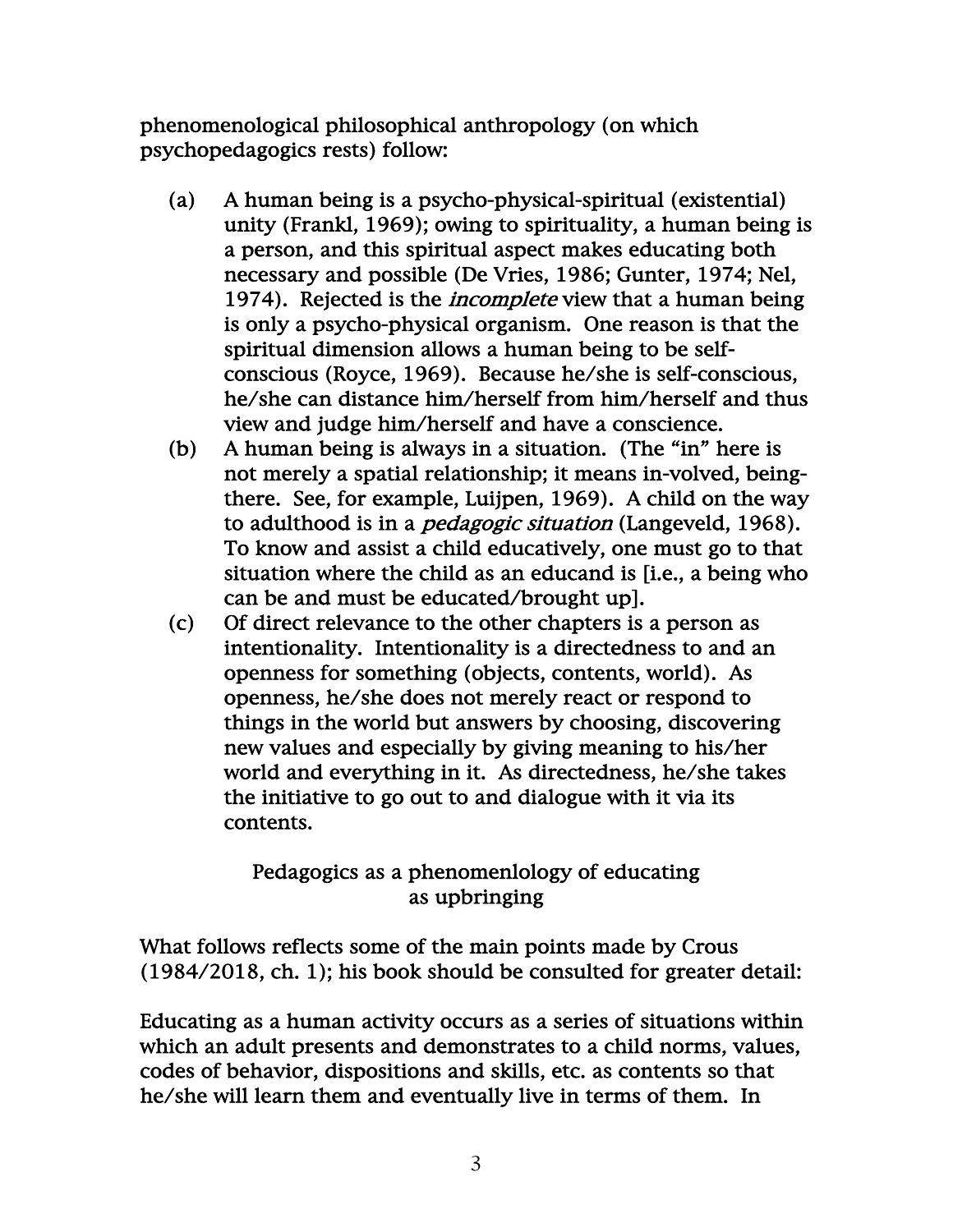essence, all educative situations consist of an adult, a child (or children) and educative contents with the help of which the adult accompanies him/her and in terms of which he/she becomes adult. Thus, the entirety of the educative event, as it originates in the relationship between adult and child, is the area of study of pedagogics.

By studying educating and its essentials phenomenologically, its complex, multi-faceted nature and broad scope become very clear. Thus, to be able to study it in its totality, it is necessary that it be illuminated from different angles (perspectives). This has led to contemporary pedagogics developing into several part-perspectives such as fundamental pedagogics, didactic pedagogics, psychopedagogics, sociopedagogics, orthopedagogics and others. Each of these part-perspectives, in fact, studies the *total* phenomenon of educating -- but each asks its own questions and in doing so creates its own perspective on it. Thus, although different pedagogical part perspectives exist, eventually they all merge into the one science of pedagogics. Hence, within pedagogics there is not only a search for the essentials and their relationships as disclosed by each perspective, but there also is a search for the connections among the findings of each of the different part perspectives. In this way, the complex phenomenon of educating is studied and described in its totality through these different part-perspectives.

Thus, pedagogics is the human science that studies everything regarding educating as what appears and is actualized between adults and children and that reveals and describes what is essential to it.

## Psychopedagogics as a part-perspective of pedagogics

As with the brief consideration of pedagogics above, what follows are some of the main points made by Crous (1984/2018.ch. 1) on this topic:

As a part-perspective of pedagogics, everything regarding educating falls within the domain of psychopedagogics--as is true with the other part-perspectives. Also, psychopedagogics is rooted in the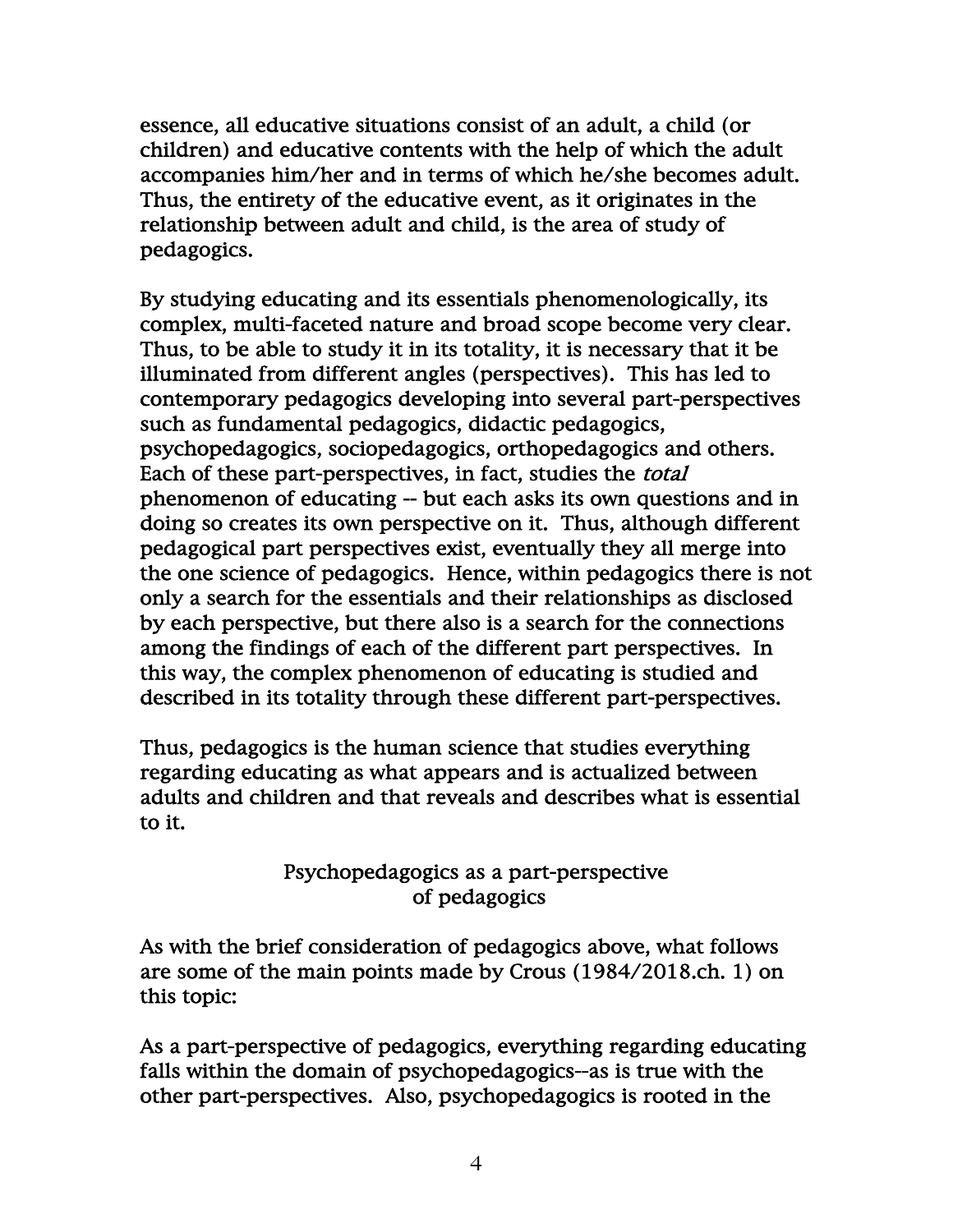reality of educating and its particular question is: "*How* does a child become adult?" From a phenomenological perspective its task is to reflect on everything in an educative situation that is essential for a child's becoming adult. It is interested in the way becoming adult occurs. By answering this question, it can make statements about the dynamics or movement of a child in his/her becoming adult as well as about what occurs between adult and child.

Since an educative situation consists of an adult, ta child and educative contents, psychopedagogics directs itself to each of these constituents to determine what is essential to each and how they influence a child's becoming adult.

The adult (parent) as educator plays a significant role in educating and thus also in a child's personal actualization. Without educating, he/she cannot become a proper adult and therefore it is a necessary supplement of personal actualization. The question that psychopedagogics is concerned with in this regard is not so much the essentials of educating as with how educating or accompanying should be carried out so that a child is allowed to prosper into a full-fledged person. Thus, its domain includes ascertaining how an educator's [affective, cognitive, and normative] accompaniment should be carried out so that the essentials of educating [i.e., the relationship, sequence, activity and aim structures] are allowed to function.

As one of the constituents of the educative situation, a child him/herself necessarily also has a share in his/her personal actualization. It is always a child in an educative situation who has to become adult and, from an anthropological view, he/she has the potentialities to gradually change from being a child to being an adult. However, psychopedagogics wants to know how he/she actualizes his/her potentialities, how he/she learns, how he/she changes, how he/she acts, how he/she responds to the accompaniment of the adults, etc. Thus, there is a search for the essentials of personal actualization in order to obtain an image of how becoming adult occurs.

Psychopedagogics finds that a child's share largely resides in the fact that, under adult accompaniment, he/she gives sense and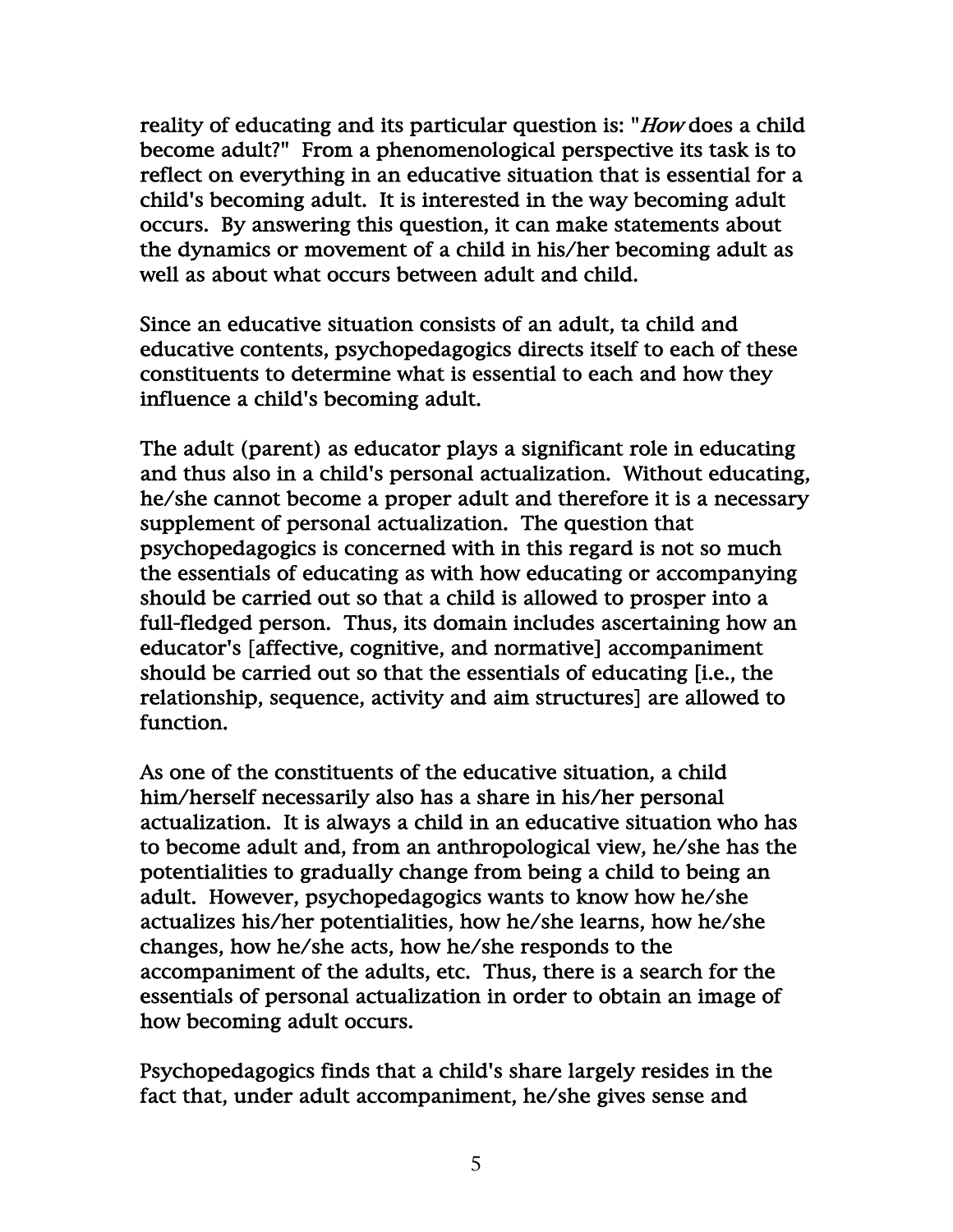meaning to his/her being educated and in this way actualizes his/her potentialities. Hence, he/she changes or becomes. Consequently, giving meaning is at the foundation of a child's own share in his/her personal actualization and, therefore, psychopedagogics is particularly interested in how personal actualization occurs by a child giving meaning within an educative situation.

Educating and personal actualization cannot occur if there are no contents in terms of which they can take place. Here reference to contents means educative contents because not all contents are suitable for bringing a child nearer to adulthood. For example, when a child learns to be dishonest it merely thwarts the educative aim. How the contents appear, i.e., their normative nature, also is of utmost importance for his/her becoming adult. When the topic of contents is raised, thoughts of subject matter contents and thus teaching in school necessarily spring up. Consequently, psychopedagogics asks questions about the ways school teaching contributes to adequate personal actualization.

IThus, it is clear that adult accompaniment (educating, teaching), contents, learning and becoming are interconnected. Consequently, it is a task of psychopedagogics to indicate these interconnections and point out how they influence a child's personal actualization.

## A psychopedagogical view regarding "what is learning?"

The following account of ways of learning and their functions reflects some of the points stressed by Crous (1984/2018) in chapter V of his book and these modes of learning are the main topic of chapter III of the current book:

Basically, learning is a phenomenon of becoming in the sense that a child's willingness to learn also is a willingness to become. Changing, an essence of becoming, is possible in that a child learns.

Learning has its origin in a child's own initiative, but he/she always is dependent on educating (upbringing) for its proper actualization. Without educating, he/she cannot learn as he/she should and thus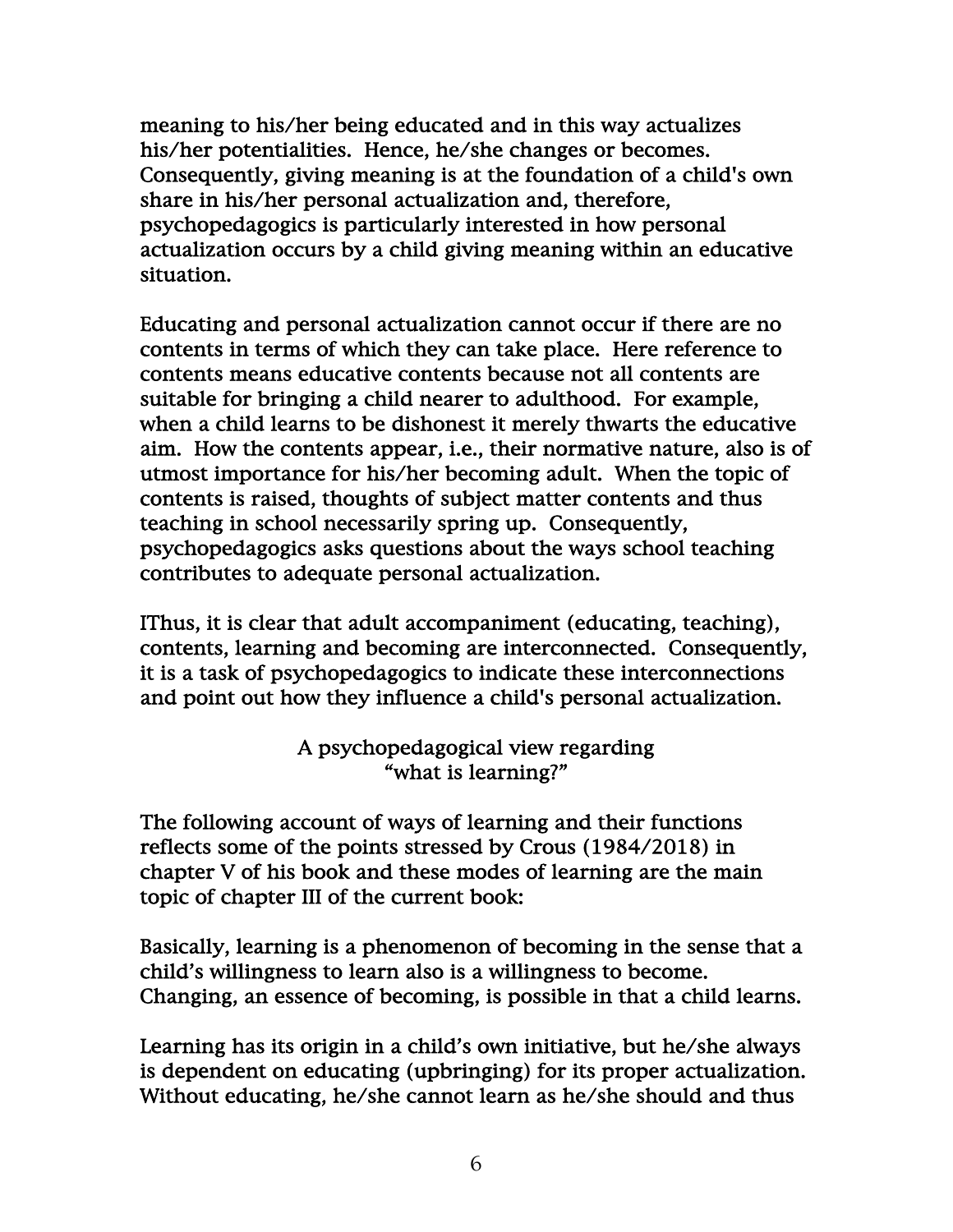also not become as he/she should. The educative significance of an act of learning is his/her becoming a proper adult.

Learning is given with being human and it is one way in which one displays his/her psychic life (See chapter II). In other words, the modes of learning are ways of going out to the world (as contents) and of carrying on a dialogue by which one learns to know that world. As an act of intentionality, learning is a search for meaning, and this implies that as something is learned, the learner is changed as is the meaning of the contents learned. Indeed, as a child learns, especially when guided by an educator (adult), the level of this dialogue is elevated, and he/she gradually behaves as an adult. When a child becomes an autonomous, morally responsible person (i.e., an adult), the aim of educating/upbringing has been attained and the pedagogic relationship between adult and child now becomes an andragogic relationship between adults (e.g., Yonge, 1985).

#### The modes or ways of learning

From a psychopedagogical view, the different modes of learning- sensing, attending, perceiving, thinking, and imagining and fantasizing -- [let's "forget" remembering for the moment] --are different ways of relating to reality. Sensing as the beginning of learning is our first "seeing" something. Attending allows us to break out of our sensory horizon of how things appear here-andnow to what it is that appears. That is, attending allows us to distance ourselves from our pathic/gnostic sensing to an affective/cognitive level of knowing; here, for example, hearing via attending becomes listening, seeing becomes looking, touching becomes feeling; thus, Straus (1963, p 317) calls perceiving the second seeing in that it is a more distanced, cognitive relationship to the world than is sensing, the first seeing. Thinking is an even more distanced relationship than perceiving because one can only perceive what is present, but one can think about what is absent as well as what is present. Imagining and fantasizing are even more distanced modes of learning because they allow one to push and exceed the limits of reality in creative ways. Finally, remembering is the crowning of learning in that it makes our past learning present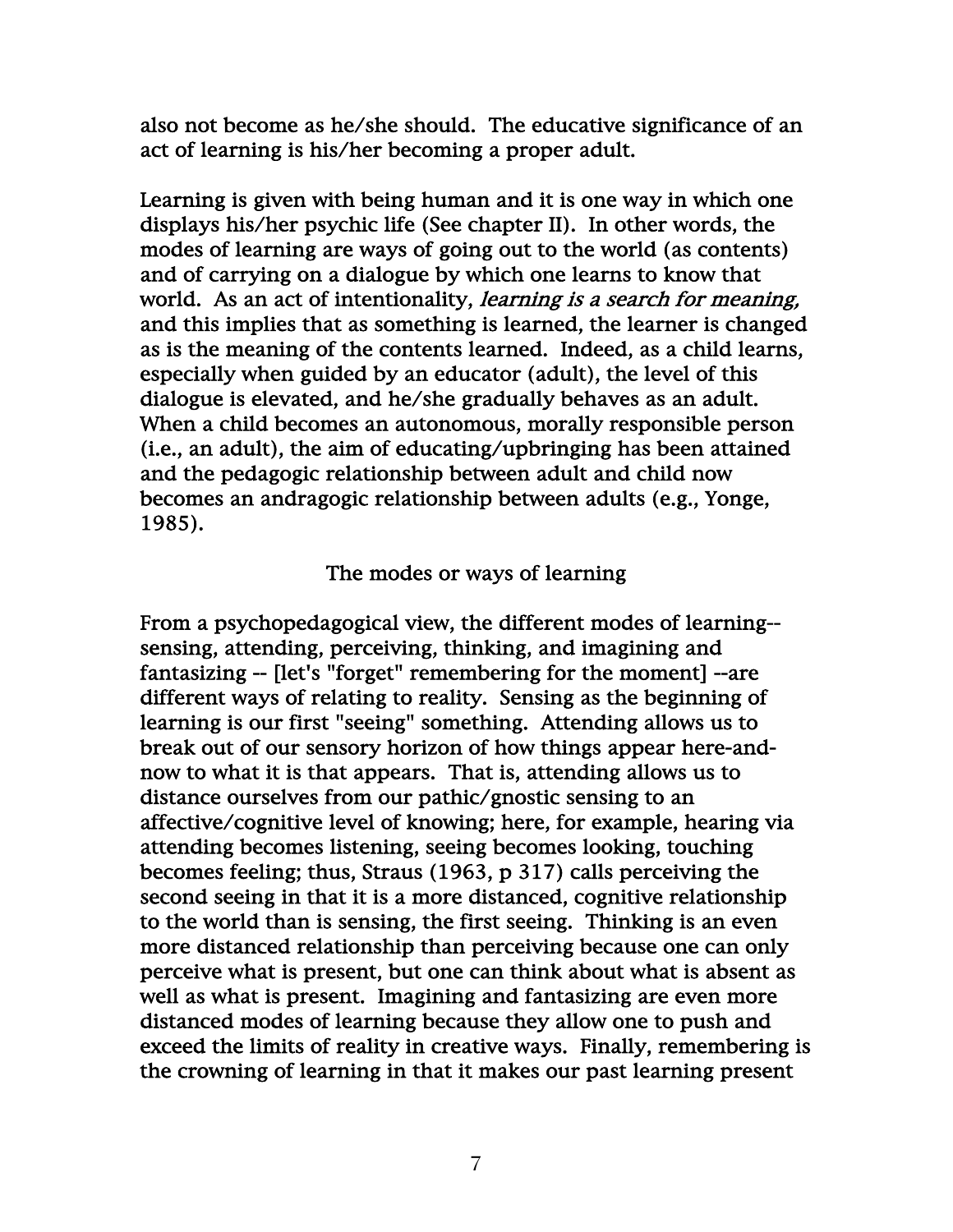so newly learned contents can be integrated into the old. Without remembering no learning would be possible.

The functions of each mode of learning

The functions (modalities) of sensing are: it initiates all learning and it is the foundation of the other modes of learning (and thus always sustains or accompanies cognitive learning); qualitatively, sensing is affective, pre-cognitive and subjective.

The main functions of attending are that: it is a sharpened intention (being directed) to learn; it is selective of contents along with sensing, it supports and sustains the cognitive modes of learning (perceiving, thinking, imagining, and fantasizing as well as remembering).

Some functions of perceiving are: global identification, perceptual analysis, synthesis and ordering.

Some of the most important functions of thinking are: conceptual abstracting, conceptualizing, ordering, synthesizing problem solving.

imagining and fantasizing: they make it possible to go beyond or exceed reality; imagining is an activity by which reality can be represented; and imagining and fantasizing both contain a creative aspect.

The following functions of remembering are: making past learning present (recalling); integrating new tslearning contens with the old.

. . . . . . .

# INTRODUCTION

By way of setting the stage for the following three chapters, the first on the psychic life of the child-in-education, the second on the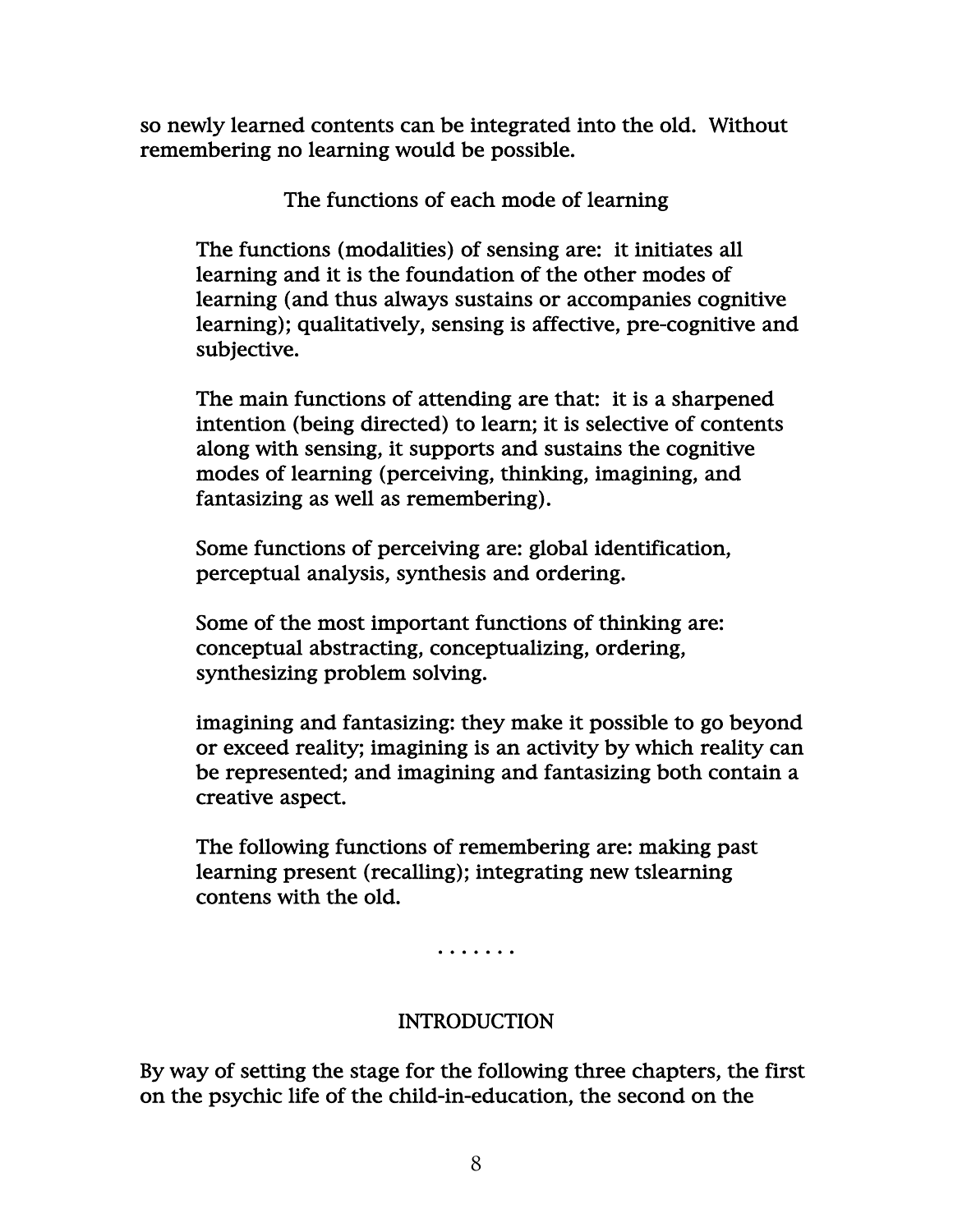learning child-in-education and the third on a child becoming adult also within an educative relationship, the plan is to show why the psychological theories of learning found in almost every educational psychology textbook in the United States at this time (1985) are not a focus for psychopedagogics. These theories are: classical conditioning, operant conditioning, social or imitative learning, cognitive theories (e.g., Ausubel, Bruner) and information processing. Only three will be concentrated on. i.e., classical conditioning, operant conditioning, and information processing. Social learning, as developed by Bandura, to a large extent caries the stamp of operant conditioning *and* information processing and it will not be considered. So-called cognitive theories will not be focused on since no one claims to offer a comprehensive theory or model.

In considering these three theories or models of learning: (1) a model is presented briefly; (2) an educational psychological (i.e., an applied psychology) view of its value for a teacher/educator is considered critically; (3) a phenomenological view of the phenomena addressed by the model are viewed phenomenologically; (4) the phenomena the theory claims to account for are viewed phenomenologically; (5) a model is evaluated psychopedagogically and, finally (6) conclusions are made regarding the model's potential usefulness for teachers/educators. Before doing this, a few other comments are in order.

To fully appreciate psychopedagogics as a part-perspective of pedagogics, it is helpful to understand why these psychological theories of learning do not appear in chapter III dealing with the ways or modes by which a child learns in a pedagogical (educational) as well as in other kinds of situations. The main reason is that psychopedagogics is not psychology applied to schooling or to educating as upbringing. Its point of departure is a pedagogical situation (that always involves an adult guiding or accompanying a child via contents with the aim of helping him/her become an adult) and the *categories* of psychopedagogics, including its categories of learning and becoming, emerge from within this situation itself and are not imported to it from the domain of psychology.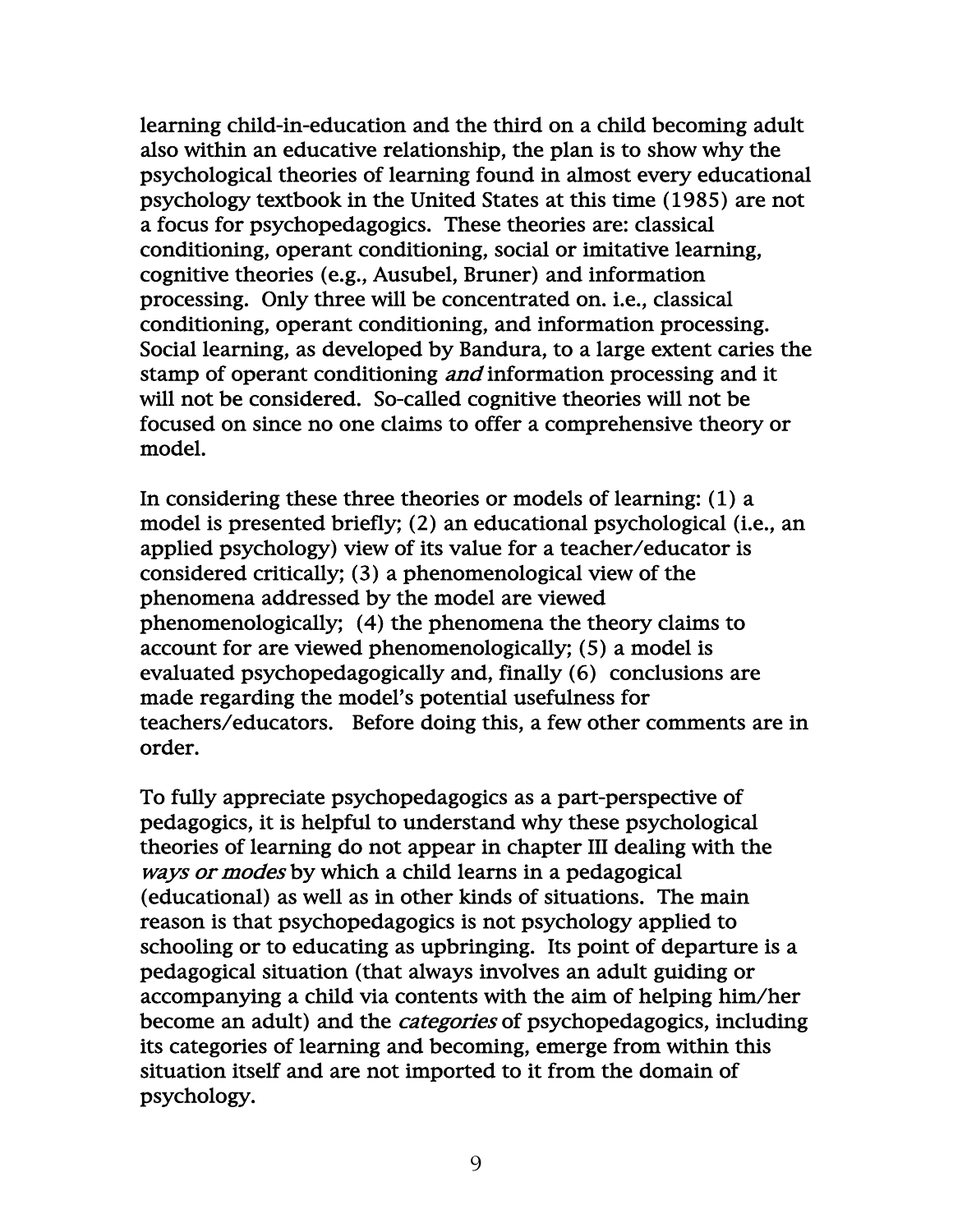In contrast to psychopedagogics, "traditional" educational psychology does not start with a child n a pedagogical situation (indeed, a pedagogical situation and all that it entails [see Landman, 1975/2013 and Yonge (1989) appendices I and II] is absent). Other than a reference to "learning at school", seldom is any *explicit* context or situation mentioned. Their point of departure is the psychology of learning and more specifically, the psychology of learning applied to learning at school. This is precisely why the above-mentioned theories of learning play such a prominent role in the thinking of educational psychologists—they tend to start with and apply these theories or models to a school situation. In doing so, an implicit underlying philosophical anthropology also is imported in that it strongly influences the interpretation of what the phenomenon under consideration means. These consequences will hold for the application of future advances in psychology or other fields to education unless they are evaluated and reinterpreted from an educational perspective (i.e., with pedagigical criteria).

There is no question that a teacher or educator can profit from knowledge of and insights into how children learn, and yet it is questionable that a study of the psychology of learning is very helpful in this regard (See Sonnekus, no date). Yet writers of most educational psychology textbooks present these abd other theories while *assuming*, for the most part *without question*, that they are what a teacher or educator needs to know about *how* a child learns. But are these theories relevant? Or, if they are, why is it that they do not spontaneously suggest themselves when one begins with a pedagogical situation that tries to understand and describe *how* learning occurs in that type of everyday situation? If they do not arise from within a pedagogical situation, if they do not "belong" to it, but are imported from psychology, how can one decide how, when or even if one can or should use these theories for *pedagogical* purposes? Psychology cannot provide any direct answers because this is a psychopedagogical and not a psychological issue.

Before proceeding to a presentation and evaluation of the three theories there is an attempt to show that psychopedagogics need not and perhaps should not include them as an important focal point, two things need to be done. First, two examples from a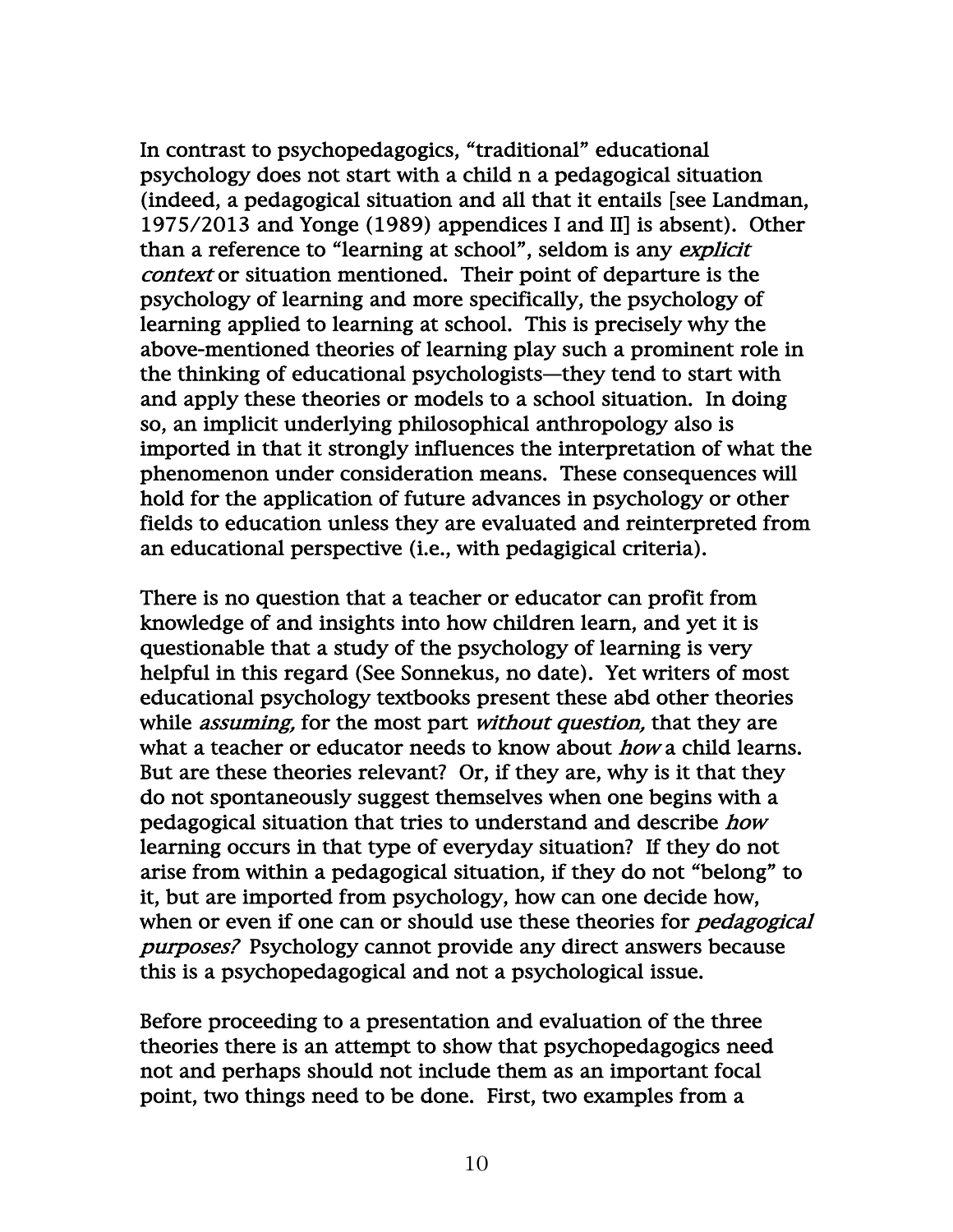widely accepted pool of definitions of learning are examined critically because the models to be considered are claimed to be consistent with them and partly because these definitions and the models of learning are founded on the same unacceptable naturalistic philosophical anthropology (a natural science view of being human). Second, a very brief sketch of an aspect of the temporality of consciousness is presented and used to add a dimension to the evaluation of these models not ordinarily explicated.

In preparing for what follows, I have consulted six\* well-respected educational psychology textbooks. There is virtual unanimity across all of them regarding their response to "what is learning?" and to their presentations of the three models of learning evaluated. Even so, I favor the presentations by Gage and Berliner (1984) with respect to what learning is and their presentations of classical and operant conditioning. This is not because I consider their book to be inferior to the others. Rather, their examples and explanations reveal most clearly the line of thinking encouraged by following a natural science anthropology (view of being human). All six of the textbooks helped me in my evaluation of the information processing model.

### WHAT IS LEARNING?

Two definitions of learning that are accepted widely in the United States are presented as examples. One of the better, but still limited definitions is that of Gagne (1965) who states that "Learning is a change in human disposition or capability that persists over a period of time and is not simply ascribable to processes of growth. The kind of change called leaning exhibits itself as a change in behavior …" Even more prominent is the definition offered by Gage and Berliner (1964) who say, "learning is the process whereby an organism changes its behavior as a result of experience." They then offer an elaboration of this definition that roughly is as follows: change implies time in the sense that an organism that has learned behaves now in a way different from before; this change is limited

<sup>\*</sup> Gage and erliner (1984), Gagne (1984), Lefancois (1985), Lindgren and Suter (1985), Rosser and Nicholson (1984) and Thornburg (1984).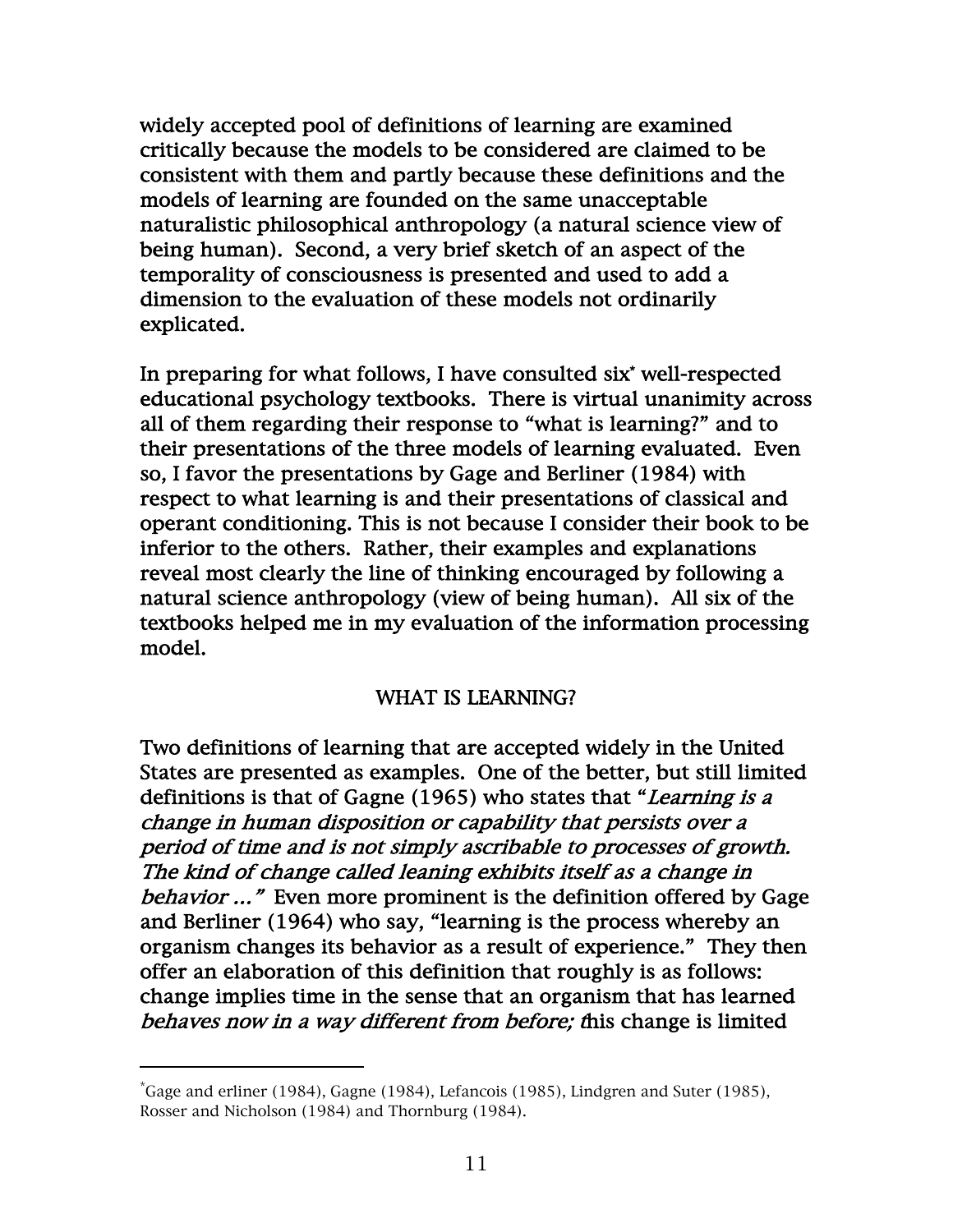to behavior and does not include, e.g., change in height and other natural changes (As Gage and Berliner state, "*the overt behavior of* the organism – pigeon or school age child, worm or teacher – is always our starting point"); as a result of experience means change resulting from things other than fatigue, sensory deprivation, drugs and mechanical forces ..." More specifically, "learning results from experience with the environment whereby relationships between stimuli and responses are established" (Gage and Berliner, 1964): italics added.

In connection with my own comments on these variations of a definition of learning, the reader is referred to the criticism of such definitions made by Sonnekus in the 1960's (Nel, Sonnekus and Garbers, 1965). Among other criticisms, Sonnekus mentions that such definitions are concerned mainly with a change in behavior with the aim of a better adaptation of the individual to his/her environment: the terminology has a natural science, biological flavor and is not applied a person; a change in behavior and adaptation concern peripheral spheres of life and is applicable to a vital-psychic level of a person's behaving but in no sense refers to a spiritual-personal level of behavior. He also says that instead of just a change in behavior, a person him/herself changes as a human being, not as a reaction to stimuli but because of his/her dynamic, intentional directedness to act on, to modify, to create and discover his/her world. A person doesn't undergo a change in behavior but as a person, the "I" changes. Thus, Sonnekus says that learning concerns much more than merely a change in behavior.

Possibly, the emphasis on a change in behavior is a carryover from behaviorism but its persistence and general acceptance are rooted in an error of logic. That is, there is no question that a change in behavior is evidence of learning. However, it does not follow from this that leaning is a change in behavior.

These remarks revolve around the fact that such definitions of learning as those by Gagne and by Gage and Berliner, as well as the other four authors, are founded on an unacceptable philosophical anthropology. For example, these definitions do not reflect human intentionality as openness for and directedness to the world. Unfortunately, to pursue this important point would go beyond the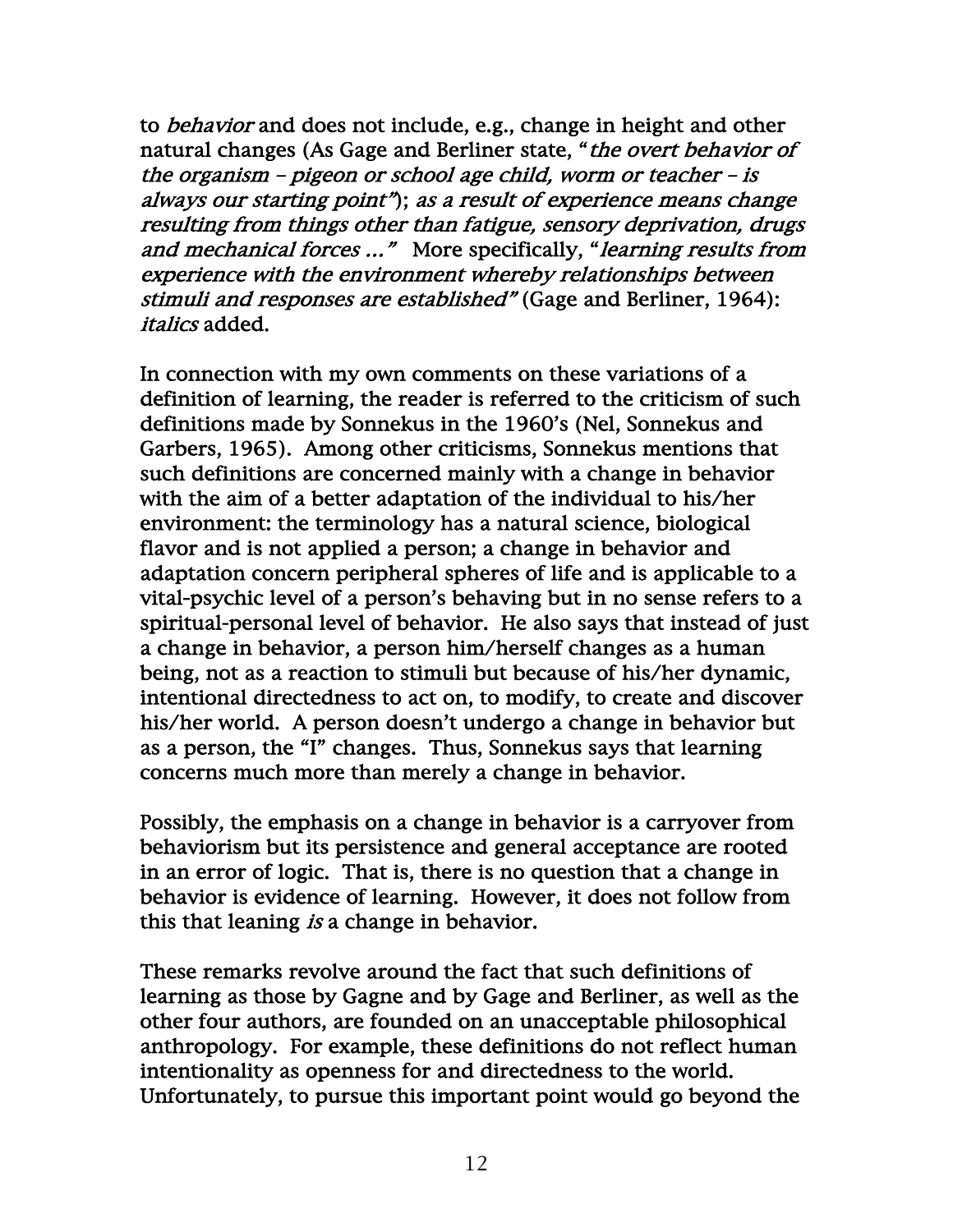scope of this chapter. In this connection the reader is referred to Sonnekus (no date). However, some of the consequences of overlooking intentionality as being directed to and open for something will become apparent in my evaluations of the models of learning to follow.

At this point, additional inadequacies of these definitions are indicated. Regarding the definition offered by Gagne, a persistent change in human *disposition* or *competency* is *not* a statement regarding what learning is but rather it refers to an effect of having *learned.* Even so, a positive aspect of Gagne's position is that, unlike most others, he does not limit the effect of learning to the very general category of a change in behavior. In addition, in his definition he refers explicitly to *human learning*. The definition presented by Gage and Berliner comes closer to considering the act of learning itself when they refer to it as a "*process by means of* which the organism changes its behavior". Although not stated explicitly, "process" is exemplified by each of the models of learning. They do say that learning is a "process" of having "experience with the environment whereby relationships between stimuli and responses are established."

Aside from the natural science language (process, organism, stimulus etc.) used by Gage and Berliner (1984), in their elaboration of their "definition", it is revealing in that the five main terms in their definition (process, organism, change, behavior, experience) have a strong natural science flavor that clearly defines their line of thinking that is expressive of a natural science philosophical anthropology.

Without further consideration of the above "definitions" of learning, it is concluded that they are inadequate, not only because they are expressive of a psychopedagogically unacceptable philosophical anthropology underlying them but because they focus on what learning accomplishes or result in rather than what it is ads an act.

### THE TEMPORALITY OF CONSCIOUS LIFE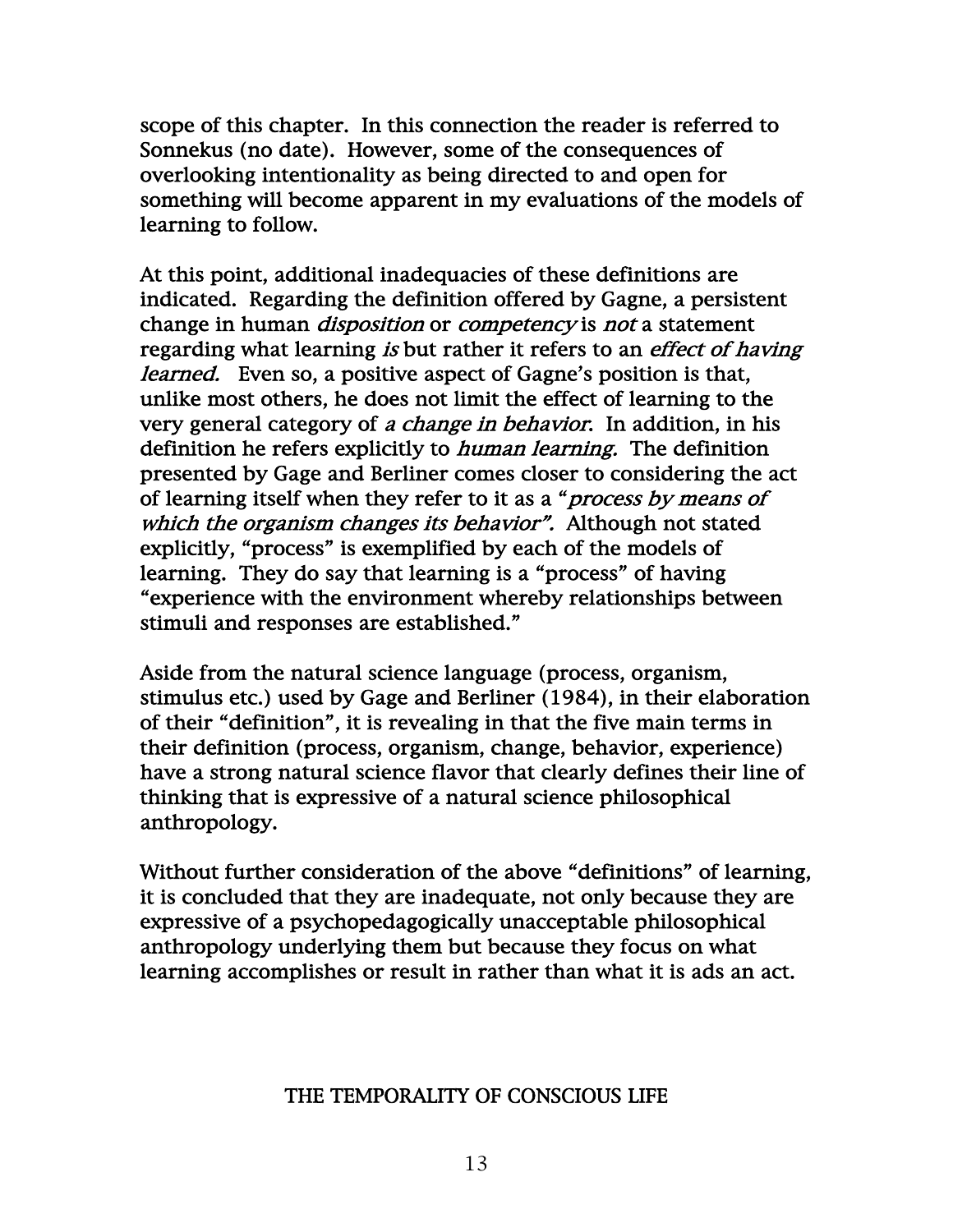This is an extremely complex topic which is kept relatively simple for the purpose of this chapter. The temporality of conscious life (of any experiencing) is of interest in the present study because the theoretical attitude of most educational psychologists and psychologist, especially those who root themselves in a natural science philosophical anthropology, hinders their understanding of the nature of temporality and, in particular, the fact that any momentary present essentially includes inherent "horizons" of retentions and anticipations (protentions). Such misunderstanding renders unintelligible the possibility of many taken-for-granted everyday experiences (e.g., of duration, of similarity, of repetition, of change, of identity).

Anyone whose understanding of the temporal structure of any momentary present which does not include retentions and anticipations as an inseparable part of that *momentary present* is bound to a distorted notion of the temporal foundation of the classical and operant conditioning as well as the information processing models of learning considered below. Therefore, the focus is on trying to describe the temporal structure of any moment of awareness (e.g., looking at a physical object, reading a sentence, listening to a piece of music) with the aim of showing that there is a nuclear perception, a "now", which, together with retentions and anticipations (protentions) belonging to it, comprise any momentary present of consciousness.

The attempt is to correct the notion that *only what is objectively or* physically present can constitute a momentary present and that retentions and anticipations are not present except as activated memory traces (e.g. physically or chemically present). What follows is only accessible to phenomenological reflection; Sokolowsky (1974) tells us that such "phenomenological reflection alone becomes aware of the manifold of profiles which are experienced but never thematized in non-phenomenological awareness, which considers the identity but overlooks the manifold".

As the "now" of consciousness continually streams forward, the events encountered (e.g., objects) are given in different temporal perspectives as a 'now phase", a just elapsed phase, "a coming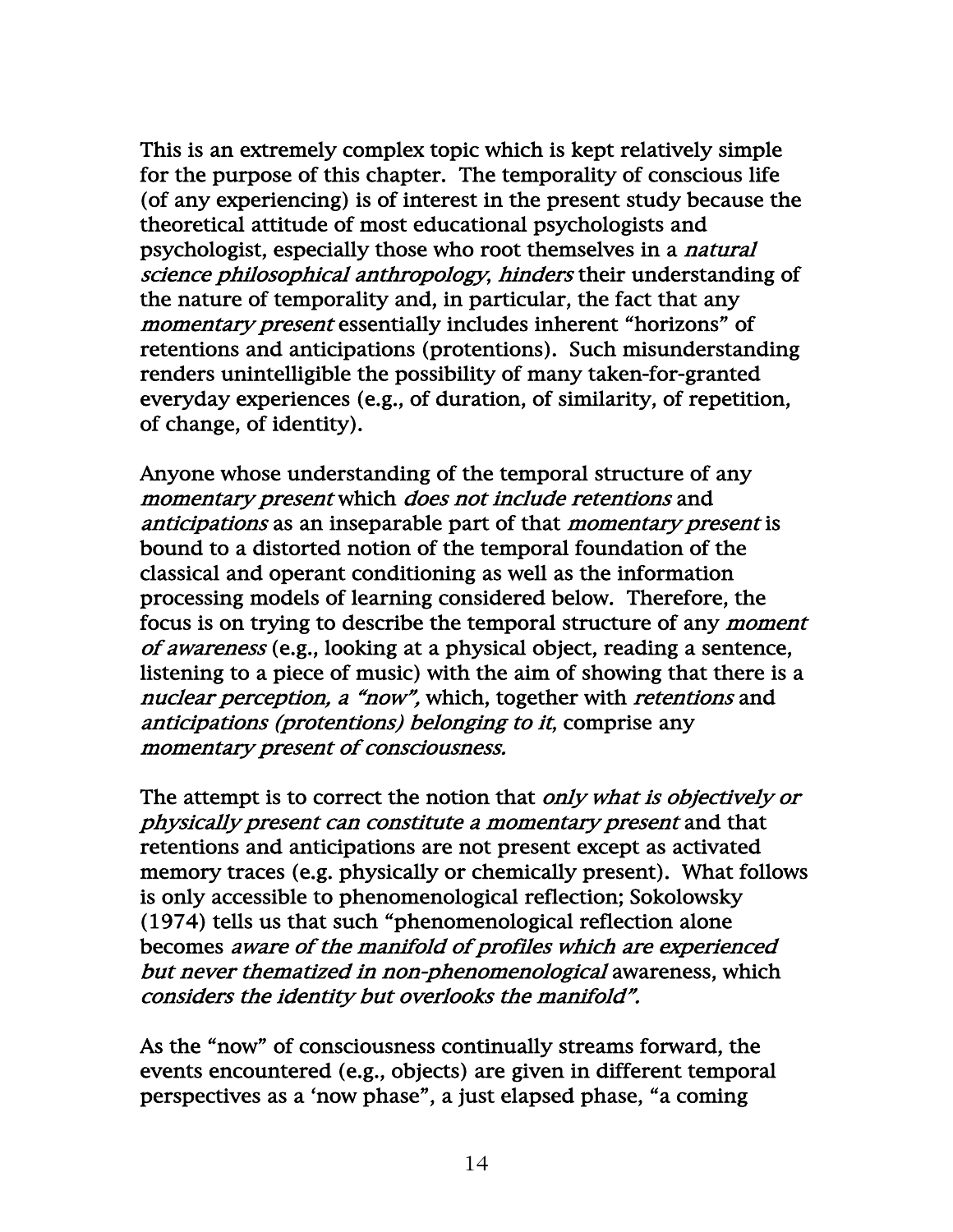phase" However, even though consciousness is in flux, there is an abiding temporal structure which consists of a central, primal impression (a "now" surrounded by horizons of retentions (of just having been) and anticipations (not quite yet)). In agreement with Sokolowski (1974), Kvale (1974) points out that "the retentions and protentions are usually not explicitly experienced as such. they are more given in the mode of a temporal background".

What is retained and anticipated (as opposed to specific *acts* of recollection and expectation) are still part of the ongoing experience. The retentions, e.g., are continuous with and are a part of the *present awareness of something*. What is retained has not yet "moved from the present; consequently, it cannot be recalled or remembered because in remembering we turn to the past as past. What is retained, however, is not retained as the "now" that it was. Rather, it is retained on the fringe of the "now" as "just having been a 'now' but not yet past".

For example, let us say a tone began at phase 1, endured through phases 2 and 3, and ended at phase 4. At phase 1, retained is the silence interrupted by its beginning (phase 1), but that silence, now just past but retained in the present, is a profile of the original silence from the vantage point of phase 1 (the *original silence-as* interrupted is what is *retained* at phase 1). As the temporal structure elapses and phase 2 (an anticipation of phase 1) is now, the silence *and* phase 1 are retained and still present in their profiles from the vantage point of phase 2. Also retained are the horizons of retentions and anticipations of each of the retained phases, but again as profiles from the now (phase 2). For example, when phase 1 was present, an immediate retention was silence and an immediate anticipation might have been that the tone will continue, change or, in its most general form, that something will occur (become present). At phase 2, silence is a retention of a retention (a retention of phase 1 which is now a retention of phase 2). The "open-ended" anticipation of phase 1, from the vantage point of phase 2 has become determinate (the tone continues). At phase 3 the retentions and anticipations expand accordingly so finally, at phase 4, the initial silence and phases 1, 2 and 3 are retained in the "now" when the sound stops. Also retained are the retentions and anticipations of each of the preceding phases, again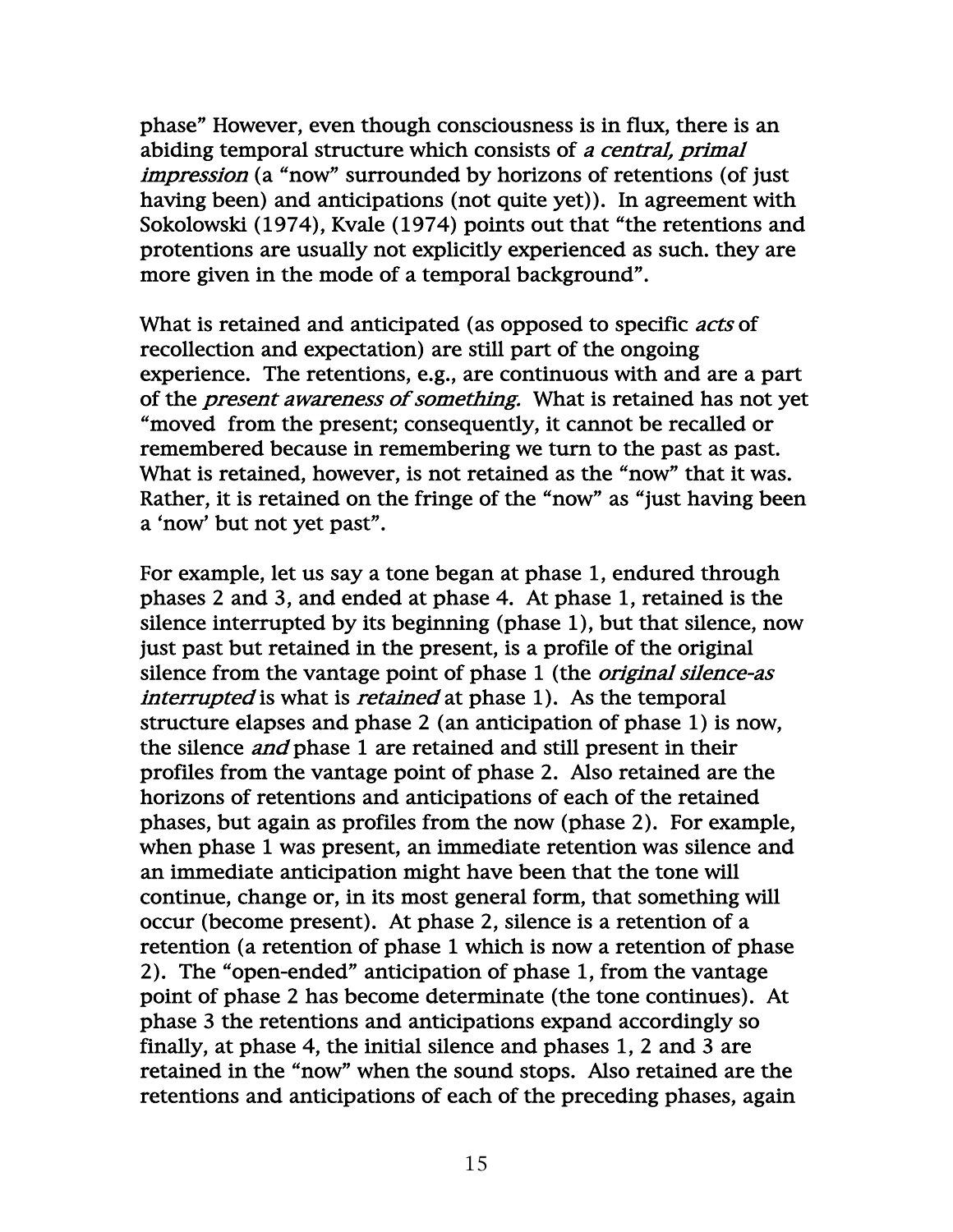from the vantage point of phase 4. The anticipation of phase 3, say "new" because the "old" silence that the tone will continue has been disconfirmed by a "new" silence. It is a "new" silence because the "old" silence is still retained in the present, but as just having been. "Beginning and end", the "identity" of the tone through temporal phases, "silence again", etc. all are possible because the "now" has a thickness or duration constituted by a central impression, or "now" with its horizons of retentions and anticipations belonging to that "now" which, as a totality, is a *momentary present* and *not just a* fleeting, "knife-edged instant. The inherent unity of consciousness becomes possible because "(T)he unity of the present with the past is thus constituted by retentions and at the forward end of the perceptual are the protentions [anticipations] joining the present to the 'future'" (Kvale, 1974).

The final point of emphasis regarding a *momentary present* is that the "bow" and its horizons of anticipations and retentions form a unity such that each of the three "moments" of the *momentary* presnt influence each other reciprocally. For example, anticipations are not separated from retentions or from the primal impression (the "now"). In reading a sentence, the words just read at the beginning (and now retained) give direction to and set constraints on the meanings (words) *anticipated*. The word(s) *now* being read may sustain the developing meaning of what has just been read (and is still retained), and what meanings (words) might be what was *anticipated*, or the words now being read might change the sense of what has been read (and still present) and what is likely to follow (new anticipations). Expanding the horizons beyond the present retentions to a *recalled past*, and beyond present anticipations to an expected future, the same interrelations and mutual influencing prevail.

If retentions and anticipations are of the present, what of past and future? Retentions begin at an "edge" of a primal impression ("now") and extend to the past as past. Retentions are the " $way"$ from the "now" to the past. The past as past must be *recalled or* remembered because it is no longer retained as part of the present. Similarly, anticipations begin at another "edge" of a primal impression and extend to the future as possible future. Expectations give us the future as possible future.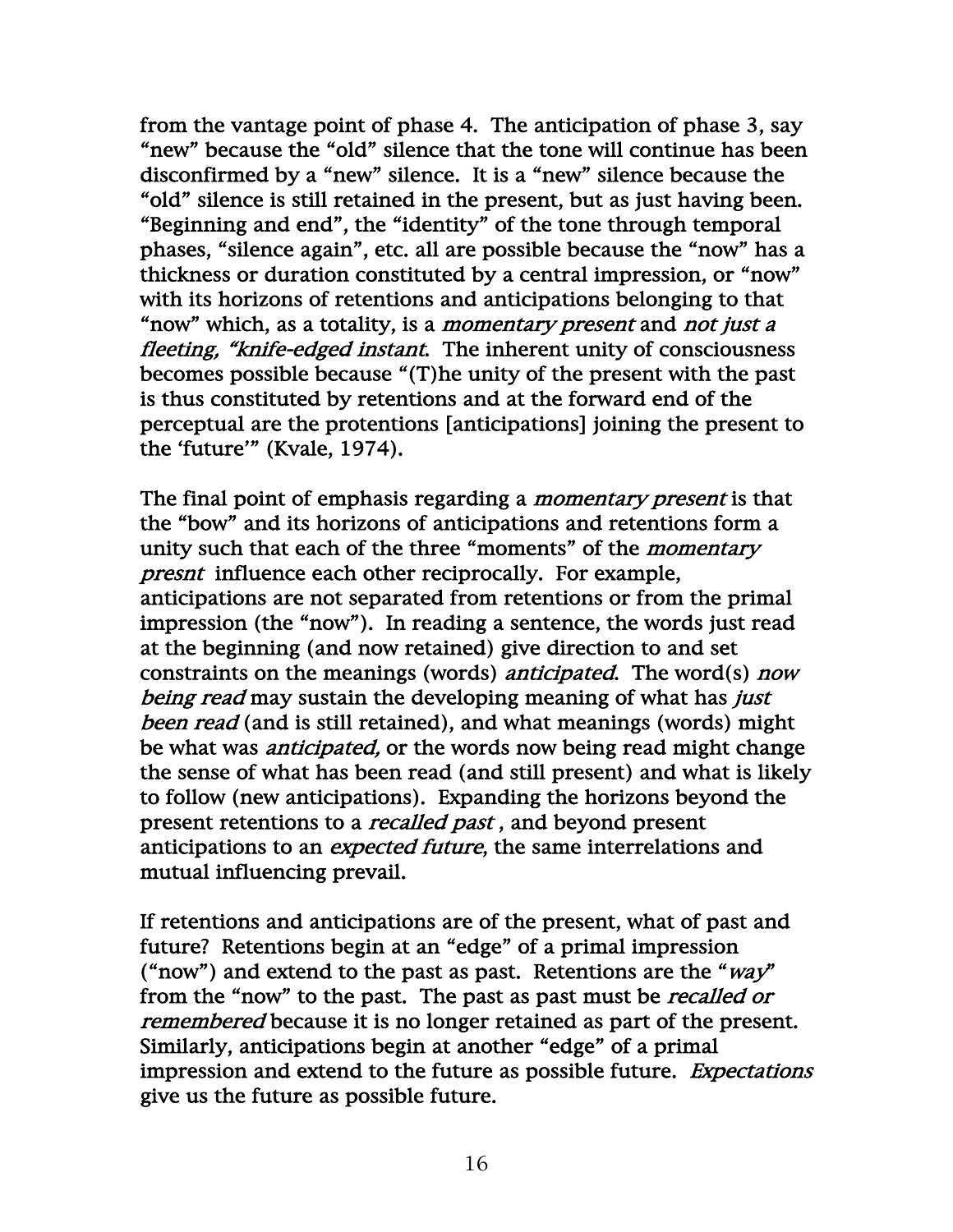In contrast to immediate retentions, *something remembered or* recalled has become no longer an inherent part of the present. What is remembered (in present act). is something which is brought back, re-called, re-presented from the past as past. Here "there are two tracks of temporality as opposed to just one in the above account of the present as *momentary present*. For example, in seeing a tree, we not only see the object, but we *also* experience the act (of seeing). In *remembering* the tree, however, we relive the portion of our conscious life that was the original perceiving of the tree" (Sokolowski (1974). In the *act of remembering* we are aware of this act *in the present and of the object remembered*; hence, we are dealing with temporality of the act of remembering with its retentions and anticipations. But within the object or event being remembered is nested the re-presented flow (temporality) of the original act of perceiving the tree (with its retentions and anticipations); thus, I remember the tree as having-bern-perceived. Consequently, in remembering, there are two tracks of temporality. whereas in an inherent retention there is only the one track of a lived present.

These sketchy and incomplete comments will suffice because it is clearly beyond the scope of this chapter to engage in a full-blown phenomenology of temporality. For a more complete account of temporality, the interested reader is referred to Gurwitsch ((1974), Husserl (1964), Kvale (1974), Merleau-Ponty (1962), Sokolowski (1974), Straus (1970) and Zaner (1970).

#### SIGNAL OR RESPONDENT LEARNING

The model of how learning occurs

This model almost always is reduced to Pavlov's paradigm for establishing a conditioned reflex. Restricting this phenomenon to Pavlovian respondent conditioning is a direct consequence of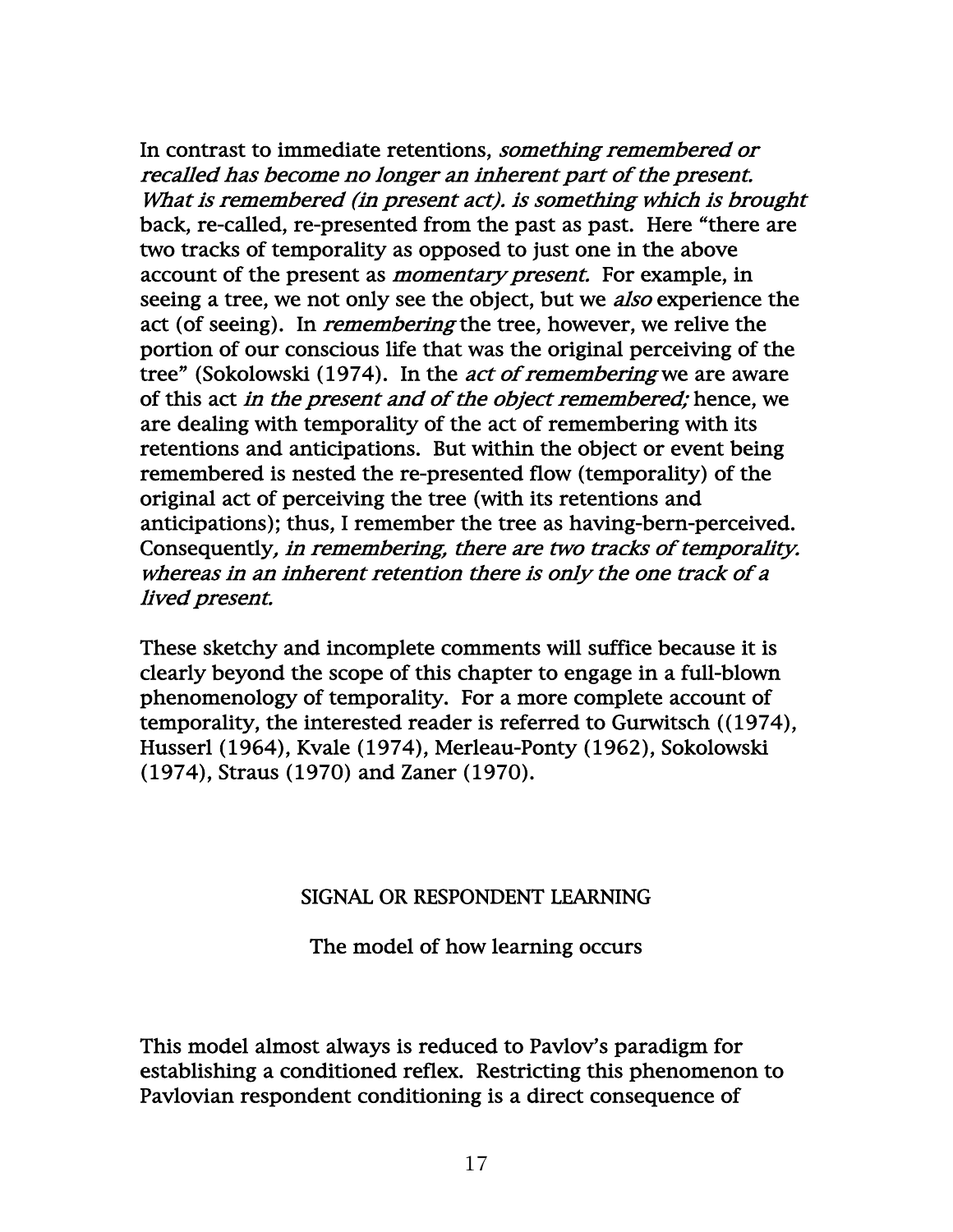misunderstanding the essential nature of signal learning. To fully appreciate this misunderstanding, I begin with a traditional account of learning from this perspective. First, I present this model in its own terms before pointing out the nature of the misunderstanding involved.

Three steps or phases are required for learning to occur and to be demonstrated according to this paradigm:

Step 1 involves presenting a stimulus (food) that leads to a reflexive response (salivation). In this example, the food is called an unconditioned stimulus (US) and salivation an unconditioned response (UR). Unconditioned means unlearned in the sense that the stimulus "naturally" leads to the response; the response is a reflex caused by the stimulus.

Step 2 requires the repeated presentation of a neutral or conditioned stimulus (CS), say the sound of a bell, slightly before\* presenting the food (US) that then causes salivation, the reflexive UR.

Step 3 entails presenting the sound of the bell (CS) alone. If learning has occurred, the organism will respond by salivating to the previously neutral sound of the bell. One can look at this change in behavior as a result of the experiences provided in step 2. This change sometimes is referred to as *stimulus substitution* in the sense that the CS has become a surrogate, a substitute, for the US – at least as far as salivation is concerned.

What counts as learning here, a change in behavior as a result of experience, is not a change in the response (salivation) but rather a responding now to a previously neutral stimulus. Why the above interpretation is erroneous is clarified below.

# Why should teachers, educators know about this model of learning?

<sup>\*</sup> Of the six recently published educational psychology textbooks consulted, none emphasized that the CS *must precede* the US. Four stated this is so but don't stress it, two give a misleading diagram or a misleading example, and two state outright that the simultaneity of CS and US which will lead to conditioned learning, which it will not; simultaneity might well lead to associative learning but not to conditioned learning.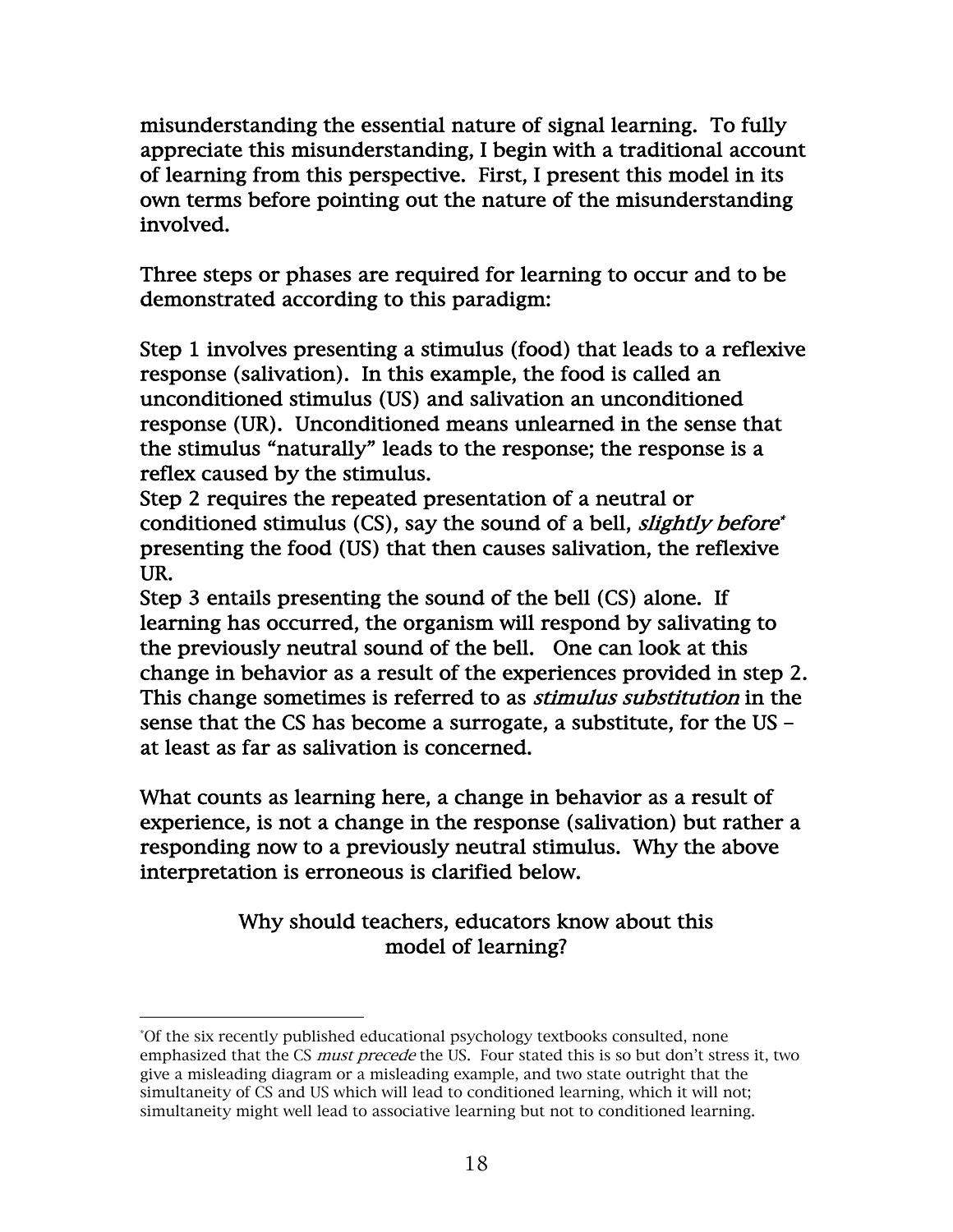Gage and Berliner (1984) offer as clear an answer as anyone to this question. They argue that "any time an unconditioned stimulus (UC) elicits a vsiceral or emotional response (UR), such as fear, anger, vomiting, revulsion, joy, pleasure, happiness and ecstasy, then a previously neutral stimulus (CS) can be paired with the US-UR connection by presenting the CS slightly before the US. This results in the development of a conditioned response (such as fear or joy) to that conditioned stimulus." For example, Gage and Berliner say, "the stimulus hugs and compliments of the teacher may be interpreted as the unconditioned stimulus. These acts elicit in the child feelings of pleasure, which we can interpret as the unconditioned response. The previously neutral teacher and school, the unconditioned stimulus, are associated with the unconditioned stimulus and soon come to elicit the same feelings of pleasure.

These authors also present the following scenario regarding a number of students from homes of low income who come to school without having had any breakfast. "They come to school reluctantly … as the morning goes on each day, however, they experience increased discomfort particularly in science class that just precedes the lunch hour. The students' hunger brings increasing anxiety and tension that makes it difficult for them to concentrate and attend to their work."

Gage and Berliner then analyze this situation in terms of the Pavlovian model of respondent learning. The US is hunger; the UR is the combination of anxiety and tensions, with little concentration or attending behaviors; the CS is the science class; the science class and hunger are paired (step 2); finally, the CR is the feeling of discomfort, anxiety and tension when it occurs as a response to the science class alone.

And how can an understanding of this model provide a basis for practical action? Gage and Berliner tell us that "the CS-CR link is well established, although in time it certainly could be extinguished. Providing food during science class would, however, break the relationship and establish positive emotional responses to science by association with relief from hunger."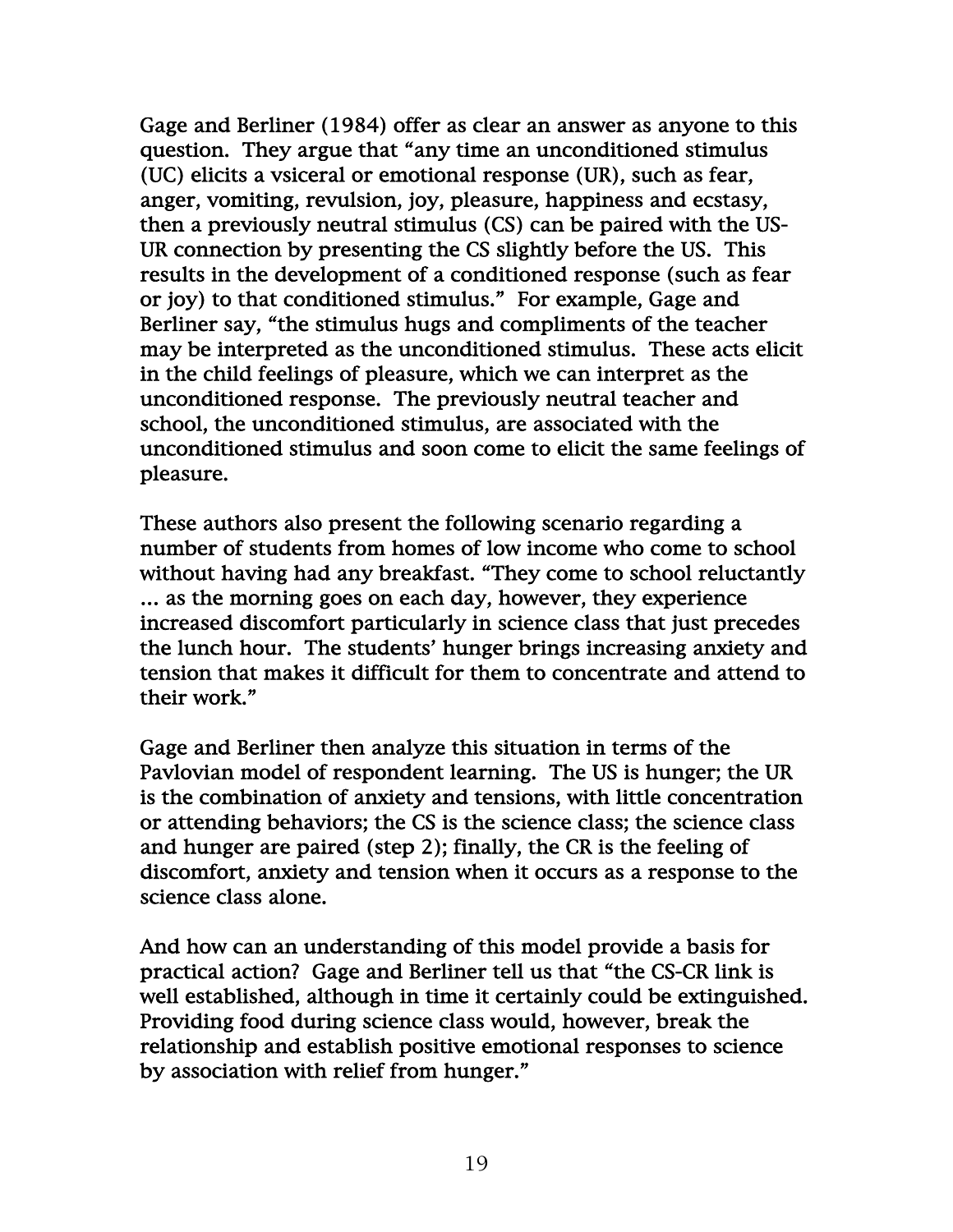Of course, Gage and Berliner, as is the case with most other authors of educational psychology textbooks, recognize that the model of respondent learning has severe limitations when applied to human beings to change their behavior, to provide insight into what learning is, or both. Still they say "The teacher who can analyze the learning environment in terms of this basic kind of learning is in a better position to understand and improve student behavior."

It will become clear after a phenomenological analysis of signal or respondent learning that the above examples are not instances of signal learning. To say this is not to deny the phenomenon of respondent or signal learning, and it is not to deny that a child's attitudes, interests and feelings about school often are influenced by a teacher's actions, by being hungry, etc.

# A phenomenological view of respondent learning

Long before Gagne (1965) typified respondent learning as signal learning, Erwin Straus, first in 1930 (see Straus, 1982) and then in a more elaborate fashion in 1935 (see Straus, 1963), offered a devastating critique of Pavlov's "doctrine" of "conditional" reflexes, and he also showed that, in essence, Pavlov was dealing with signal learning. He justifies calling Pavlov's interpretations a "doctrine" because they are based on the following *conclusive* assumptions: "(1) There is the possibility of *purely objective* observations and descriptions; (2) Pavlov's experimental design is simple and perfectly lucid; (3) the theory directly follows, as an evident generalization from the results obtained by the experiments; (4) these results, carried through in all possible variations and verified ln each case, provide ever-renewed proof of the theory (Straus, 1963).

Generations of psychologists and educational psychologists have promoted Pavlov's interpretations as self-evident, though perhaps limited in application to human beings, even though Straus (1963) has shown that Pavlov's theory is shot through with *contradictory* and ad hoc invented hypotheses (e.g., inhibition, disinhibition, cortical irradiation, trace reflexes, orienting reflexes).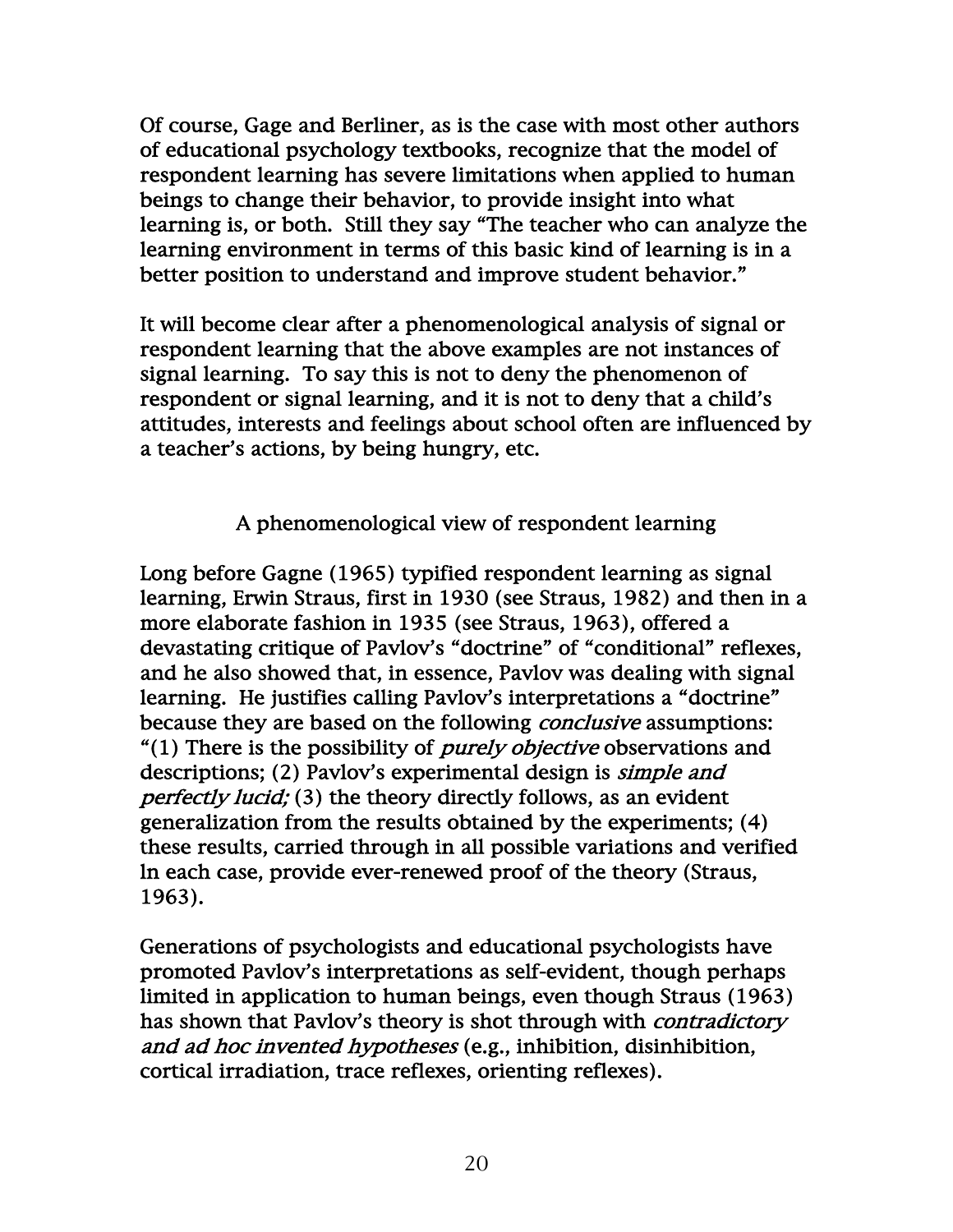However, the point is not to repeat Straus' criticisms of Pavlov. Rather, the issue is this: if the interpretations of the results of the experiments by Pavlov and hundreds of others are untrustworthy (and generally they are), what do they mean? As Straus (1963) puts it, "The phenomena observed by Pavlov exist, and they remain unshaken even if his own explanations of them collapses. But on collapse of his theory, it becomes a matter of utmost urgency to ask: How must sensory\* experience be constituted so that the so-called 'conditioned reflexes' are possible?"

This guiding question led Straus (1963) in 1932 to show that respondent learning or Pavlovian conditioning is a form of signal learning. When viewed as such, Pavlov's data are accounted for in terms of the nature of what a signal is, and none of his "ad hoc invented hypotheses" are needed. Not only that, when respondent learning is seen as signal learning, it is released from being bound to reflexive (Pavlov) and to emotional (Watson) responses.

As indicated, as early as he 1930's, Straus had worked out a phenomenology of "signal-formation" which he showed to be the essential theme of Pavlov's experiments. Now the question is, what is a signal in its essence?

A signal is the middle term of a three-term relation in that it signifies a transition from a neutral to a non-neutral situation. From Pavlov to Gagne, signal learning is viewed *only* in terms of the relationship between the signal (CS) [e.g., the sound of the bell] and that which it signifies (US) [e.g., food]. In taking for granted the neutral situation, the focus becomes one-sided, and this distorts or hides the essential nature of a signal because its formation is in part dependent on the neutral situation.

The reason for this neglect of the neutral situation is clear. Not seeing the signal as the middle term, it is seen as the stimulus, the cause, the beginning of the event. What went before is irrelevant. More is said about this below.

<sup>\*</sup> Sensory in the special "sense" of Straus (G.Y.)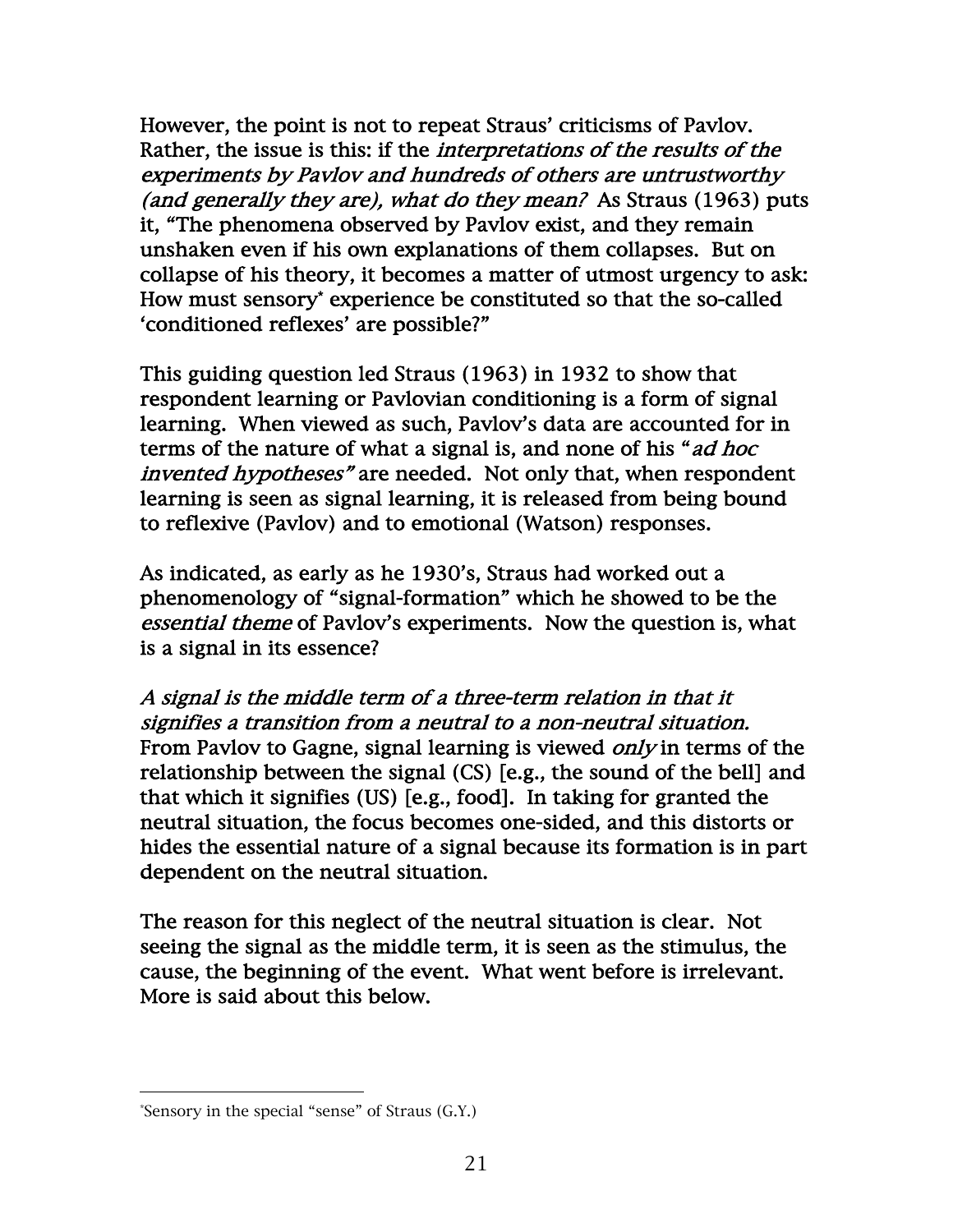According to Straus (1982), "If an object is to become a signal, it must fulfill two conditions. Even though it is itself neutral (indifferent). it must nevertheless stand out in relief against the neutral situation. It must be a sudden or conspicuous modification of the neutral situation to which it belongs, and at the same time it must be different in nature from the non-neutral situation to follow and to which it merely points. Within the limits of these conditions, "in principle the stimulus applied as a signal must be replaceable by other stimuli." This pointing to is precisely why a signal (CS) *must* precede what it points to (US).

However, not just any stimulus will become a signal because of merely contiguous pairings with the non-neutral situation. (This seriously qualifies the simplistic notion of contiguity learning, that the mere pairing of any events *will necessarily* result in learning a signal; their connections or relations can be learned via *association*). Although it belongs to the neutral situation, the signal must stand out in contrast to this situation. If a stimulus is too weak it will go unnoticed (it will not belong to the neutral situation), if it is too strong it will be experienced as such and *not point to* anything else. In other words, there are essential limits to what can serve as a signal and these limits cannot be defined without taking into account the nature of the neutral situation. Again, from Pavlov to Gagne, this precisely is not what is done; hence, what can serve as a signal (CS) becomes extended, in theoretical examples, to events or objects that could not in reality become signals at all. (I am thinking of the examples offered by Gage and Berliner referred to earlier and to be discussed later).

Returning to Straus (1982), "If a stimulus is to become a signal the external circumstances must be ordered so that the *transition* takes place only at the point indicated by the stimulus." And further, "To form a good signal … it is necessary that the specific situation enters only when the stimulus selected to be a signal has appeared in the neutral milieu; inversely, as soon as this stimulus shows itself, the non-neutral situation *also* follows it every time." Straus also says the so-called conditioned reflexes "are formed only by narrowing-down the possible stimuli of the neutral milieu to one definite stimulus." And later, "The development of the conditioned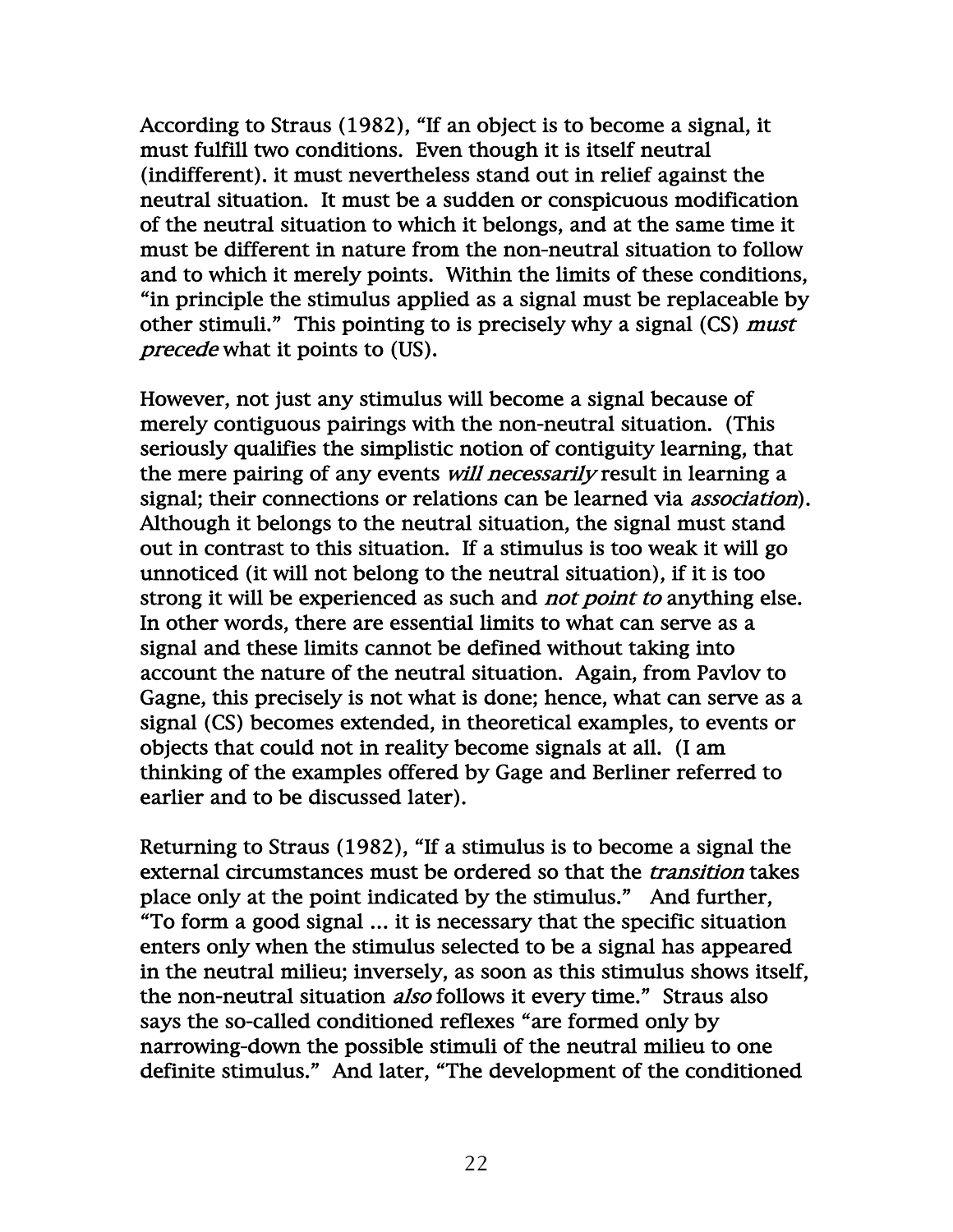reflex is from the beginning nothing more than a process of concentration, that is, of narrowing down and limiting the stimuli."

Finally, according to Straus (1982), Pavlov's theory distorts the temporally ordered, "three term relation in which the signal stands as middle term …. The animated organism's anticipation of what is coming and its reaction to it has no place in his theory." Indeed, Straus' criticism of Pavlov is so thorough that we need not dwell on the temporality of signal learning and how Pavlov distorts it. Rather, mention will only be made of the temporality of signal learning as the former is viewed phenomenologically.

If the present did not have a "thickness" or duration to it, as described earlier, then it would be virtually impossible to understand how a signal could function as the middle term of a three-term relation without introducing fictions such as memory traces (see Straus, 1966), which is precisely what Pavlov did. However, with an understanding that a momentary present is made up of a primal impression with its horizon of retentions and anticipations, the signal and its relation to the other two terms becomes transparent. Let us say that after the signal has been learned, it is presented. At that moment the *neutral situation is* retained and it is still present as *just having been interrupted by the* signal. The signal is the primal impression, and anticipated, as part of the present, is the coming non-neutral situation. (What other retentions and anticipations are involved would depend on the situation, e.g., whether a previous occurrence of the signal were retained or recalled).

In connection with anticipating the non-neutral situation, to the credit of Gagne (1965), he recognizes an essential difference between an unconditioned and conditioned response. Indeed, he refers to the latter as an "anticipatory response", a response in anticipation of what is being "announced" by the signal; in his example of eyelid conditioning, what is anticipated is the "puff-ofair-to-come". Even so, Gagne is unable to penetrate to the essence of a signal because he ignores the first term (the neutral situation) and sees a signal as the first of a two-term relation. Also, he does not see anticipation as a temporal but rather as a psychological (an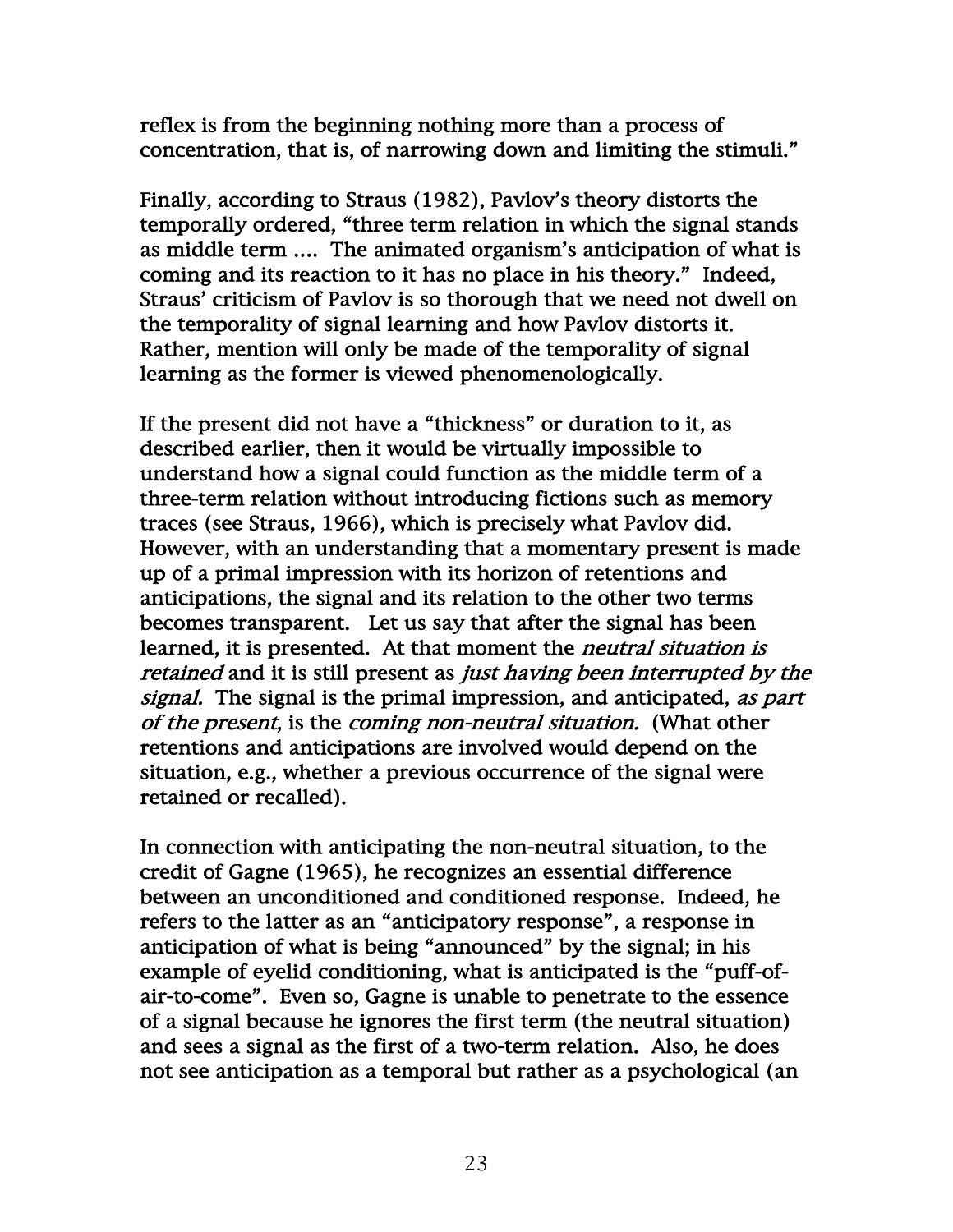act) phenomenon which, of course, it can be, but not as it appears within a momentary present.

# An evaluation of respondent learning in light of the phenomenology of a signal

Even though it is an accurate description of what one must do to promote signal learning, the three-step model with which this section began is misleading with respect to providing insight into the nature of what is going on in this type of situation. Analyzing the model of respondent learning into its constituent parts of US, UR, CS and CR invites the misunderstanding that the essence of respondent learning is *stimulus substitution* in that the US is dropped out and the CS takes its place as the cause of the response (now CR). However, a true substitution has not taken place. There are differences between a UR and a CR such as latency. But the most decisive difference is, e.g., the organism eats the food but not the sound of the bell! Surprisingly, usually these differences are not acknowledged. For example, Gage and Berliner (1984) talk about "a response very similar to the one given when the meat powder is presented." And Klausmeier (1985) says, "The learning process consisted of associating the already available response with a new stimulus." Both statements reflect a fundamental misunderstanding of the nature of signal learning.

Also, the answer to the question of what is learned is obscured by this three-step model. For most, the learner learns to pair an old response (salivation) to a previously neutral stimulus (sound of the bell). As already seen, for Gagne what is learned is the ""anticipation of a stimulus (food)" and for Straus what is learned is the changed meaning (significance) of the signal from neutrality to a pointing to. What is learned is that a signal means a transition from the neutral to the non-neutral and not a particular response to a new stimulus.

Viewed in the context of the nature of a signal, it is clear that the school-related examples of respondent learning offered by Gage and Berliner (1984( and those offered by countless other authors, do not meet the criteria of signal learning. What is more, their assumption that signal learning is limited to visceral or emotional reactions is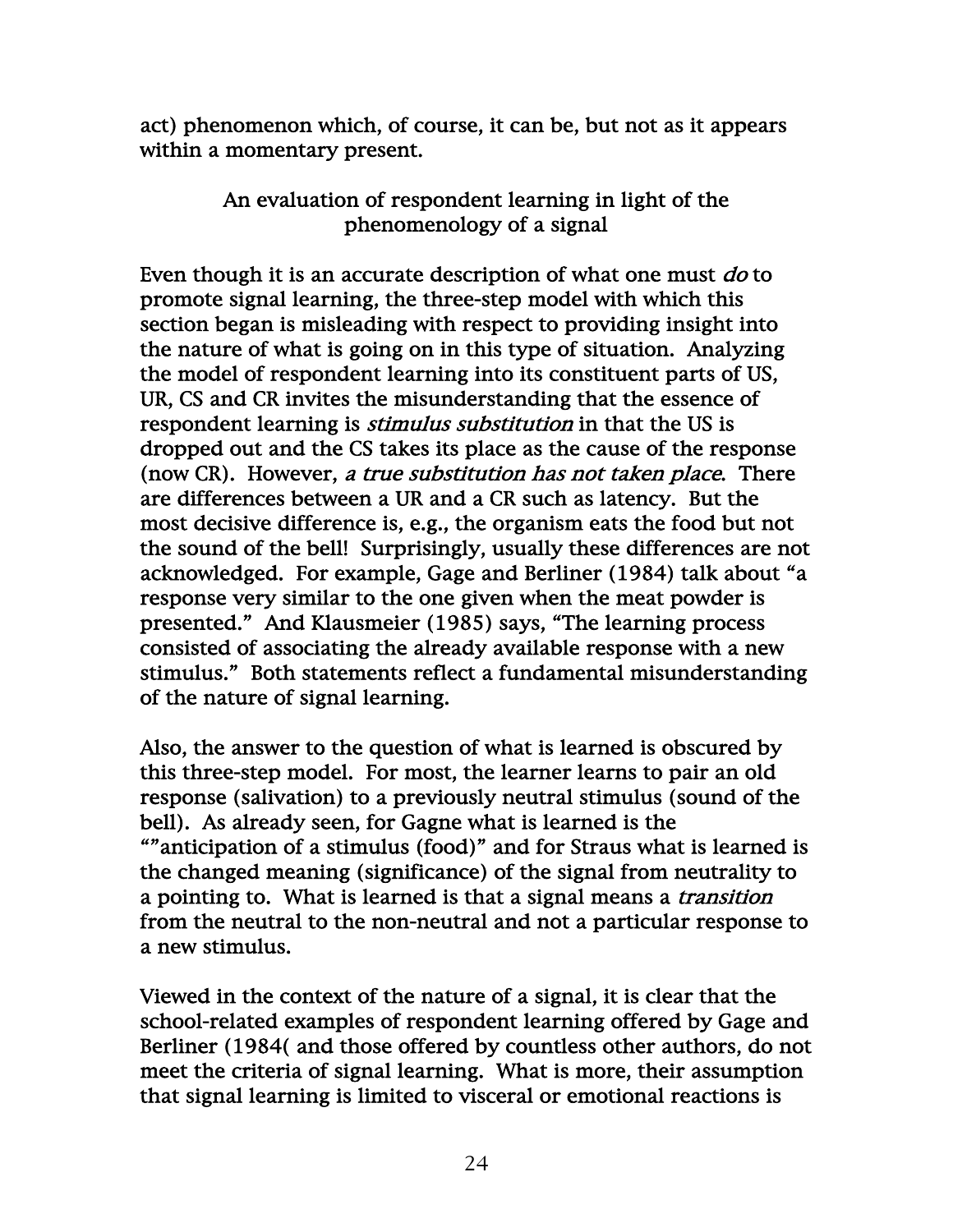unfounded. This idea has been widely accepted at least since Watson's (1913) classic study with little Albert. But a signal does not cause an emotional response; it belongs to the neutral situation and is not a cause of what follows. Rather, in Watson's study the signal (a white rat) pointed to a non-neutral situation (a loud noise) which upset Albert. According to Straus' analysis, if it were the signal, as such, that aroused the emotional response, then it would not point beyond itself and it couldn't serve as a signal. For someone viewing respondent learning as stimulus substitution, it is the signal itself (the CS) that produces the emotion (CR); after all, the emotion occurs even if the anticipated emotional situation (US) is not presented. This line of thought is rooted in a misunderstanding of the nature of respondent learning.

Now, first consider the example given by Gage and Berliner regarding the hugs, smiles and compliments of a teacher (US), the pleasant feelings (UR), the teacher, school, etc.(CS). What is the neutral situation which is "conspicuously modified" by the appearance of the teacher/school? Are teacher/school neutral to pupils? How does the school become a signal for a smile? By a teacher always and only smiling? Without raising any more such questions, it is clear that this is not an example of signal learning. Of course, this is not to say that a friendly teacher cannot contribute to a child feeling pleasant about going to school.

A final example from Gage and Berliner, referred to earlier, focuses on children who go to school hungry. This also is not an example of signal learning. For example, in what sense can the science class be a signal for hunger which persisted from long before entering that class? Is it an increase in hunger that is signaled by the science class? This is very doubtful. How does one test to see if the class has become the CS? By feedng the children to see if they still respond as they did when hungry? But this is the proposed solution to the problem. These examples, real enough in their own right, become absurd when forced into a signal learning model that is misunderstood as stimulus substitution.

Psychopedagogics and signal learning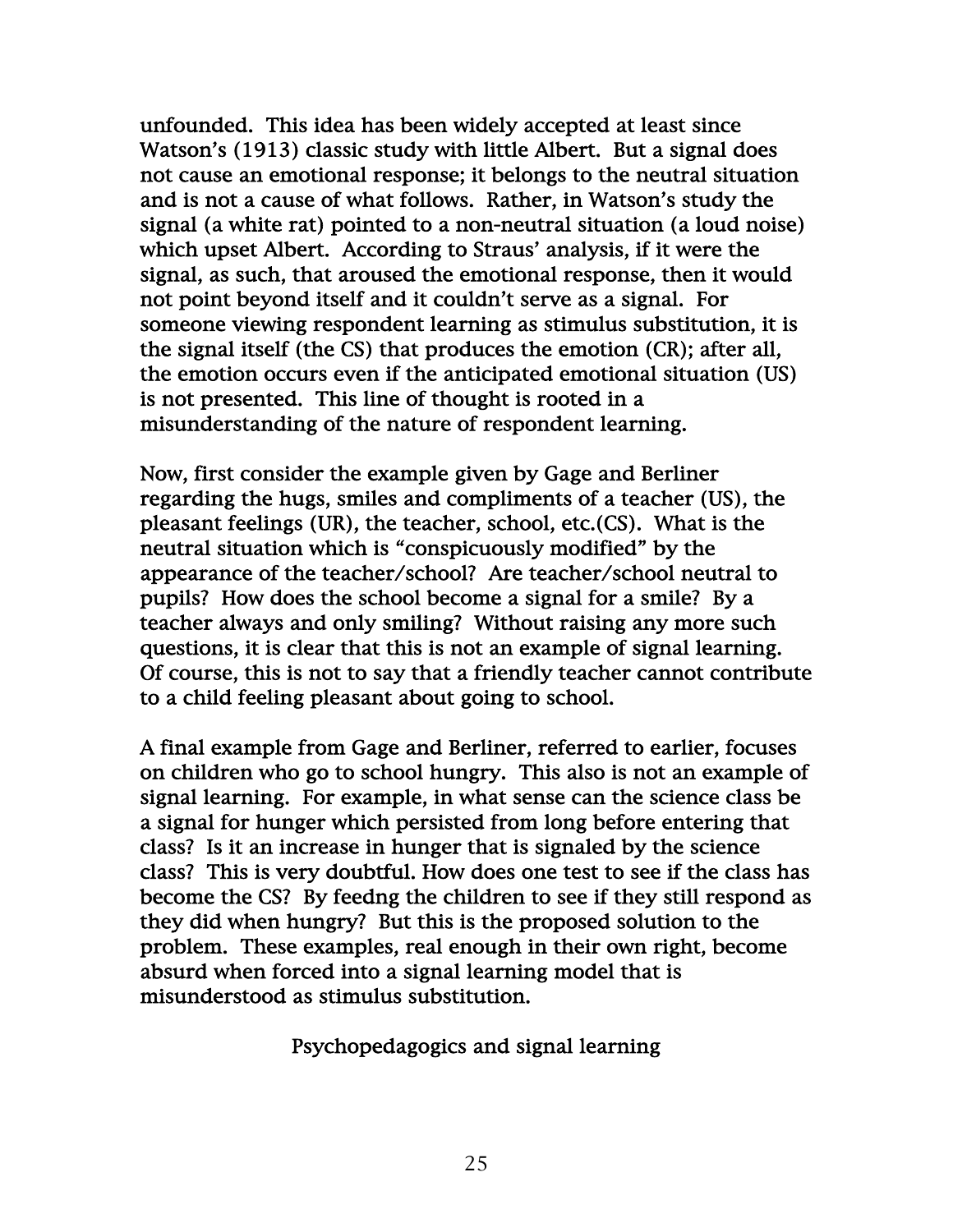Perhaps there is universal agreement with the statement that to learn is to learn something. An implication of this "simple" declaration is that *how* learning occurs and *what* is learned are not equivalent. Though they may be correlated, the modes or ways of learning are not synonymous with the contents learned.

Since psychopedagogics is interested in *how* learning occurs, an issue of importance is whether *signal learning* refers to *how* learning (however limited) occurs in relation to what is learned. Straus' phenomenology of the signal is helpful in addressing this issue. There is no mention of fundamental ways (modes) of learning in Straus' account of signal learning. His focus, and that of Pavlov, is on arranging experiences so that a relationship can be learned, the learning of a signal and not *how* learning itself occurs. (Usually the "arranger" is not the learner but someone whose acts of arranging are somewhat analogous to what a teacher does).

Psyhopedagogics is clear in focusing on the *ways*, the *modes*, the how of learning. Consequently, signal learning (the learning of a signal that points to) has very little or no place in psychopedagogical thought. Indeed, the model of respondent or signal learning presented at the beginning of this section appears to be a very sketchy and impoverished lesson plan. That is, it does not account for how learning occurs, but rather it specifies what someone should do if he/she want to teach someone that "x signals (*points to*)  $y$ ". Even so, if the "arrangement" succeeds, learning has occurred; we just don't know what the learner had to do to come to know that "x signals y".

A psychopedagogician is not ordinarily interested in how signal learning occurs but rather *how learning of any kind occurs*. For this reason, psychopedagogics penetrates to modes of learnlng, as such, irrespective of contents (see chapter III).

Conclusions regarding prospective teachers

Since textbooks in educational psychology are written for prospective teachers, the question here is should respondent learning be included as a type of learning with the completely misleading promise that an understanding of it can shed light on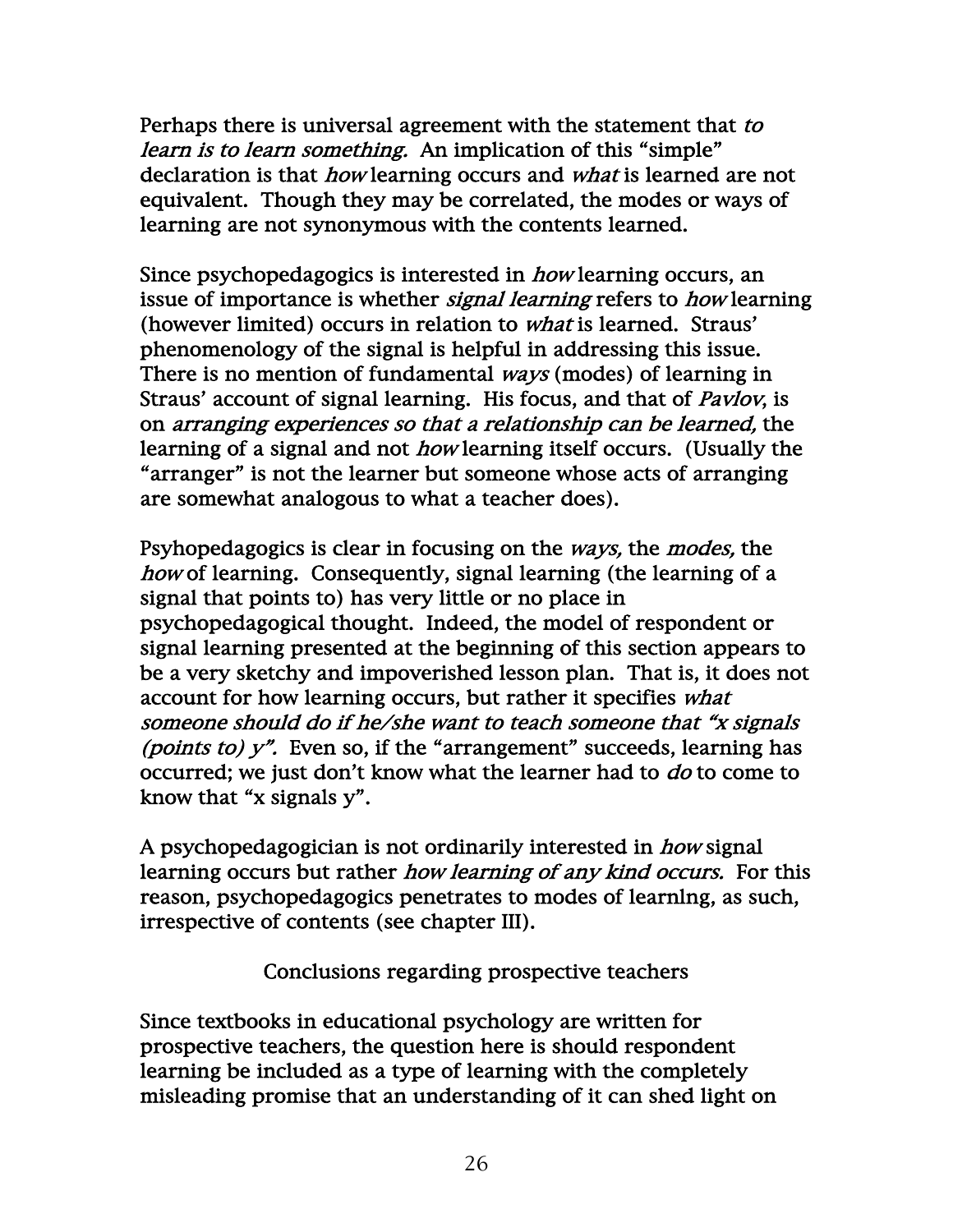how children learn and is relevant to solving some classroom problems, especially those related to emotions? Whether included or not, respondent learning should not be held out as an account or description of what learning is or how it occurs. It doesn't provide that sort of understanding. As will be seen in chapter III, psychopedagogics penetrates to the essentials of learning, as such, and not to paradigms for learning specific contents (e.g., x signals y). Indeed, the Pavlovian paradigm for promoting signal learning presupposes the seven modes of learning to be explicated later. For example, if the learner did not sense, attend, perceive, think, imagine, and fantasize as well as remember, as a functionally coherent unity, he/she would not be able even to experience the signal learning "arrangement" and learn that x signals y.

# OPERANT LEARNING

The model of how learning occurs

The basic premise is that learning results from reinforcement. The idea is that a behavior (response) operates on the environment to generate consequences ( (reinforcement, punishment). This behavior need not be seen as linked to any rspecific stimulus as is the case with the typical (mis)interpretation of signal or respondent learning. What is critical in operant conditioning or learning is the consequence of the behavior. If that consequence is reinforcing, the probability of engaging in that behavior in the future is increased.

But what is a reinforcer? It is any event or stimulus that increases the probability that the behavior *preceding* it will occur again. There is an obvious *circularity* in the claim that, on the one hand, if the behavioral response is reinforcing, the probability of that behavior (response) occurring is increased, and, on the other hand, that a reinforcer is whatever increases that probability of occurrence.

Although this circularity renders Skinner's theory that learning results from reinforcement untestable (Skinner really offers a circular definition of learning, not a theory), many educational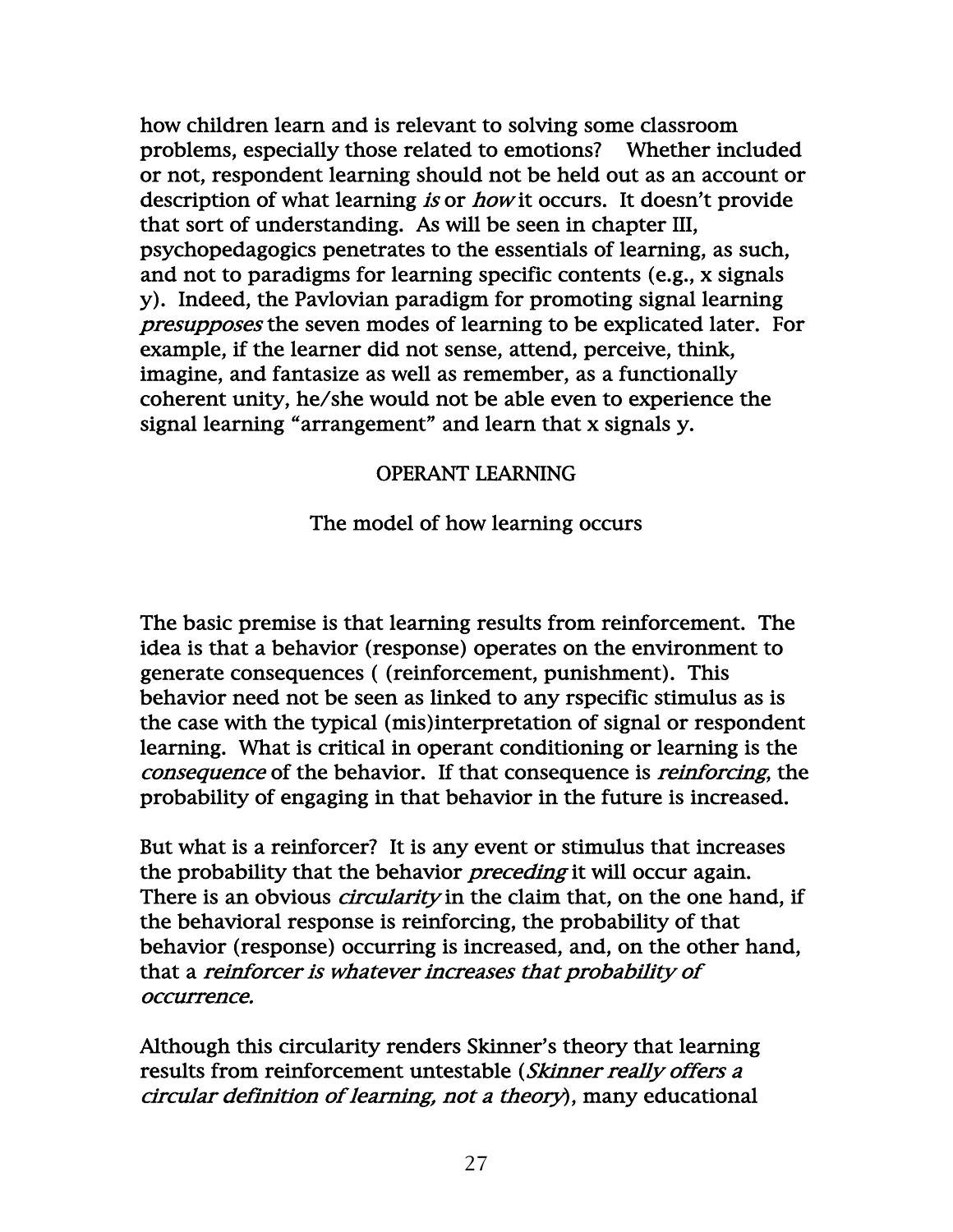psychologists are not bothered by this. For example, with respect to this circularity, Gage and Berliner (1984) say "it need not deter us from using the concept of operant conditioning to change behavior. What is not circular is that it is empirically possible to change behavior by manipulating –presenting or withholding – reinforcers." Notice, this claim does not escape the circularity just mentioned (i.e., all Gage and Berliner are saying is that, empirically, one can change behavior by using reinforcers because, by definition, reinforcers are what change behavior). This problem of circularity is returned to below.

A concrete example often given of operant learning is a hungry rat in a box with a levr and a food tray. At first the lever is disengaged and does not deliver food pellets when pressed. In its exploratory movements the rat occasionally presses the lever, but this behavior remains "indifferent" in the sense that it does not lead to reinforcing consequences. This occasional pressing the lever without consequent reinforcement is called the operant level. It provides a baseline for comparing the frequency of behavior lever pressing after operant learning has occurred.

Now the lever is engaged so that pressing it delivers a food pellet (only if the lever pressing response is increased in frequency is the food a reinforcer – remember the circularity). Obtaining the food is contingent on pressing the lever. What usually happens is that the rate (frequency) of lever pressing increases. What has happened? The lever pressing response has been reinforced by the food. This rate of lever pressing is the change in behavior which provides the evidence that learning has occurred; such behavior is the learning effect, the result of having learned.

For the purpose of this chapter, it is not necessary to consider the intricacies of reinforcement and punishment, of shaping, of primary and secondary reinforcers, of stimulus discrimination and generalization, etc. Rather, having presented the basic model of operant learning, the focus now shifts to the application of the model to the classroom situation.

> Why should teachers/ educators know about this model of learning?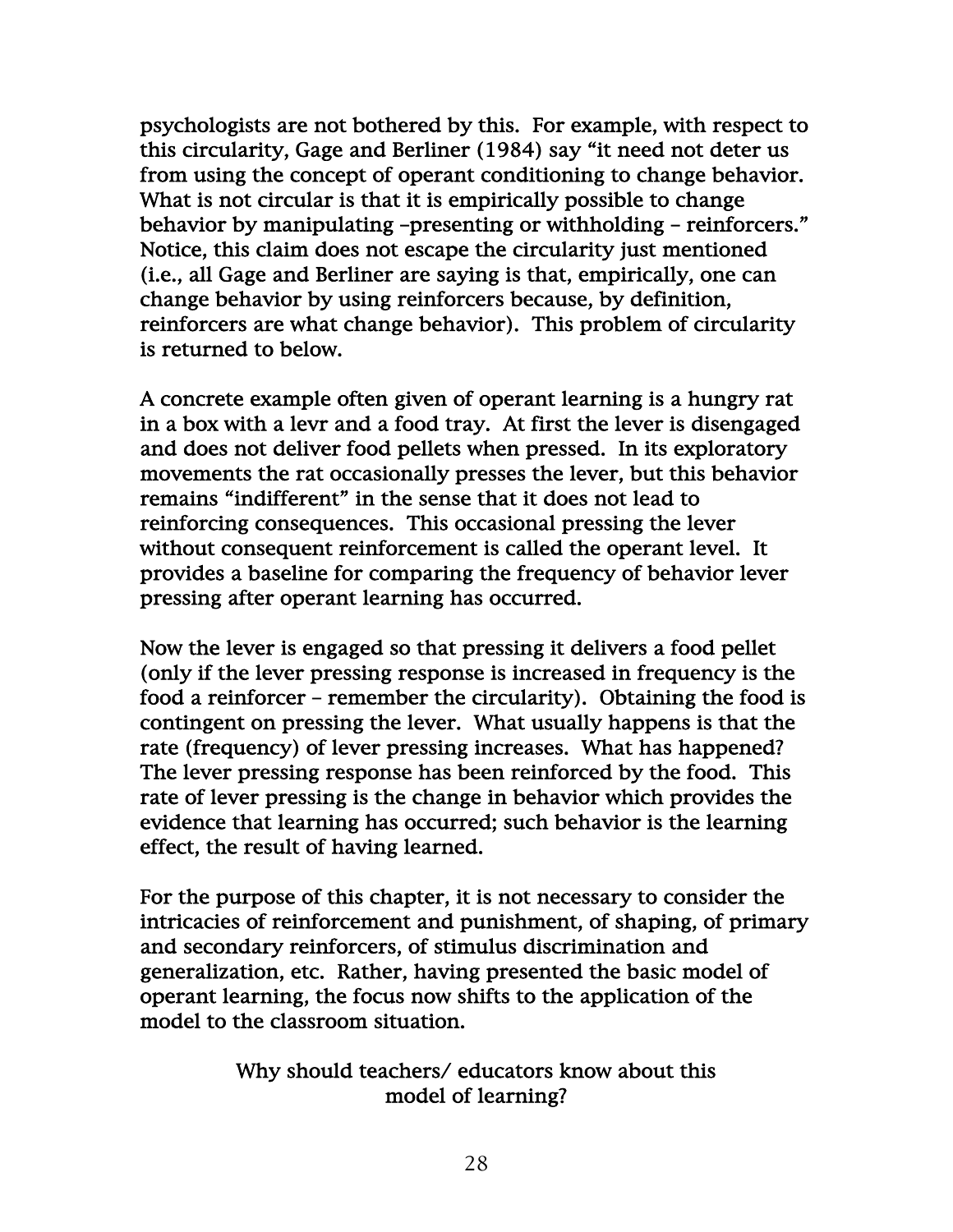Operant learning is viewed by many educational psychologists as a practical theory, at least a technique, which can be applied usefully to a variety of classroom and educational situations. This area of application sometimes is referred to as behavior modification or contingency management (the conditions for the occurrence of reinforcement are under the management – the control, manipulation – of the teacher, the educator).

Regarding the application of the model, Gage and Berliner (11984) state that "Giving food *following* lever-pressing, saying "good" *after* a student's response, giving candy for obeying (i.e., for having obeyed) rules, smiling after a joke. all may be regarded as presenting … a positively valued stimulus. In turn, positive reinforcement of this kind may cause an increase in lever pressing, student responding, obedience, joke telling …" (To be reinforcement these increases must occur by definition). Italics and parenthetical comments are mine. In these examples the learners are not informed of what the contingencies are for the occurrence of reinforcement except by the very reinforcement of the behavior after it has occurred. These examples, then, are true to the basic idea of operant conditioning: wait for a desired response to occur and *then* reinforce it. Contingency management or behavior modification is an apt label for what is occurring here. However, contingency management or behavior modification has come to include a host of techniques which differ essentially from this basic idea of operant conditioning.

Of the six textbooks in educational psychology referred to earlier, contingency management usually means that the teacher *explicitly* tells the learner beforehand what the conditions are that must be met before reinforcement will occur and what the reinforcer will be. For example, Gage and Berliner offer the example, "you will receive a candy bar for every report card that has at least four marks of 90 or above." In general, you will receive X every time you do Y in the manner specified.

Another variation of contingency management is the Premack principle. According to this principle, one activity (behavior, response) is used to reinforce another. More specifically, Premack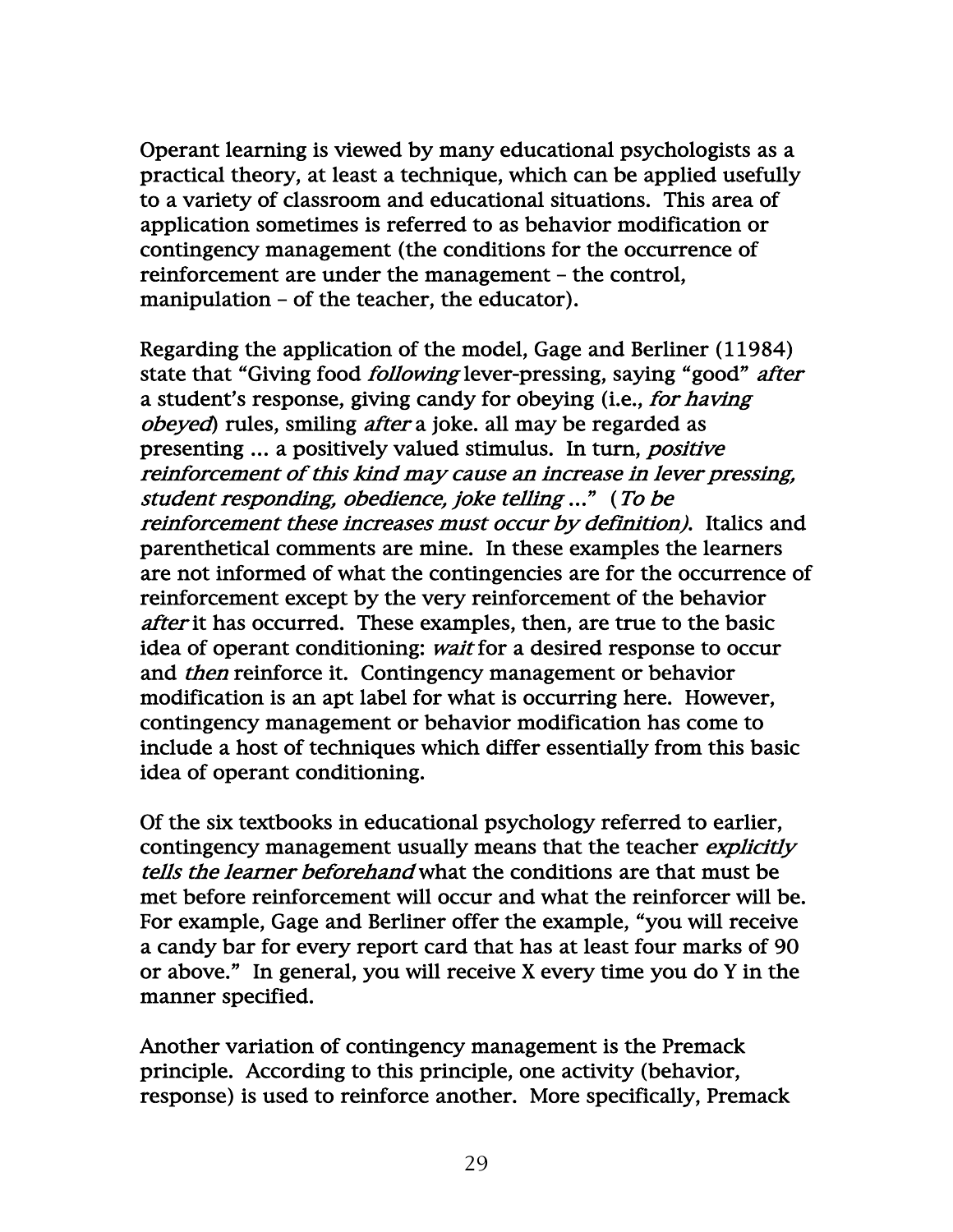states that a more preferred activity can be used to reinforce a less preferred one. For example, "if you wash the dishes (less preferred activity) then you can play (more preferred activity)". These examples do not parallel the model of operant learning: wait for the desired response to occur and then reinforce it.

As an example of the practical value of the Premack principle, Gage and Berliner (1984) relate how a classroom teacher first became aware of the power of this principle while working with an out-ofcontrol class. Children were running, screaming, pushing chairs noisily and doing puzzles. The teacher's requests for order seemed to have no effect. "Faced with this problem …(he) took the approach of making the disruptive behavior on doing a small amount of whatever the teacher wanted them to do. For example, the pupil's were asked to sit quietly in chairs and look at the blackboard. Then, almost immediately they were told 'Everyone run and scream now.' This kind of contingency management enabled the teacher to take control of the situation."

Other techniques claimed to be the application of the principles of operant learning to the classroom are "token economies" and "contingency contracting", neither of which is true to the operant learning model. Now two things are emphasized. Although these various techniques, strictly speaking, are not true to the basic principle of operant learning, they are inspired by Skinner and they are *effective behavior changers*. Most importantly, the deviation of these techniques from the model of operant learning is a practical necessity. In a dynamic classroom, the desired response may never occur, or usually there is an urgency that doesn't allow for the luxury of waiting for the response.

# A phenomenological view of operant learning

 It is a curious model of learning that focuses on quantitative changes (e.g., frequency) in responses that the learner was able to "emit" before learning was said to occur. From a phenomenological perspective this change is not what learning is, it is one *effect of* having learned something, and when taken alone, it is merely a symptom. To have learned something, in the true sense of the word, is to have come to know something in a *new* or *different* way.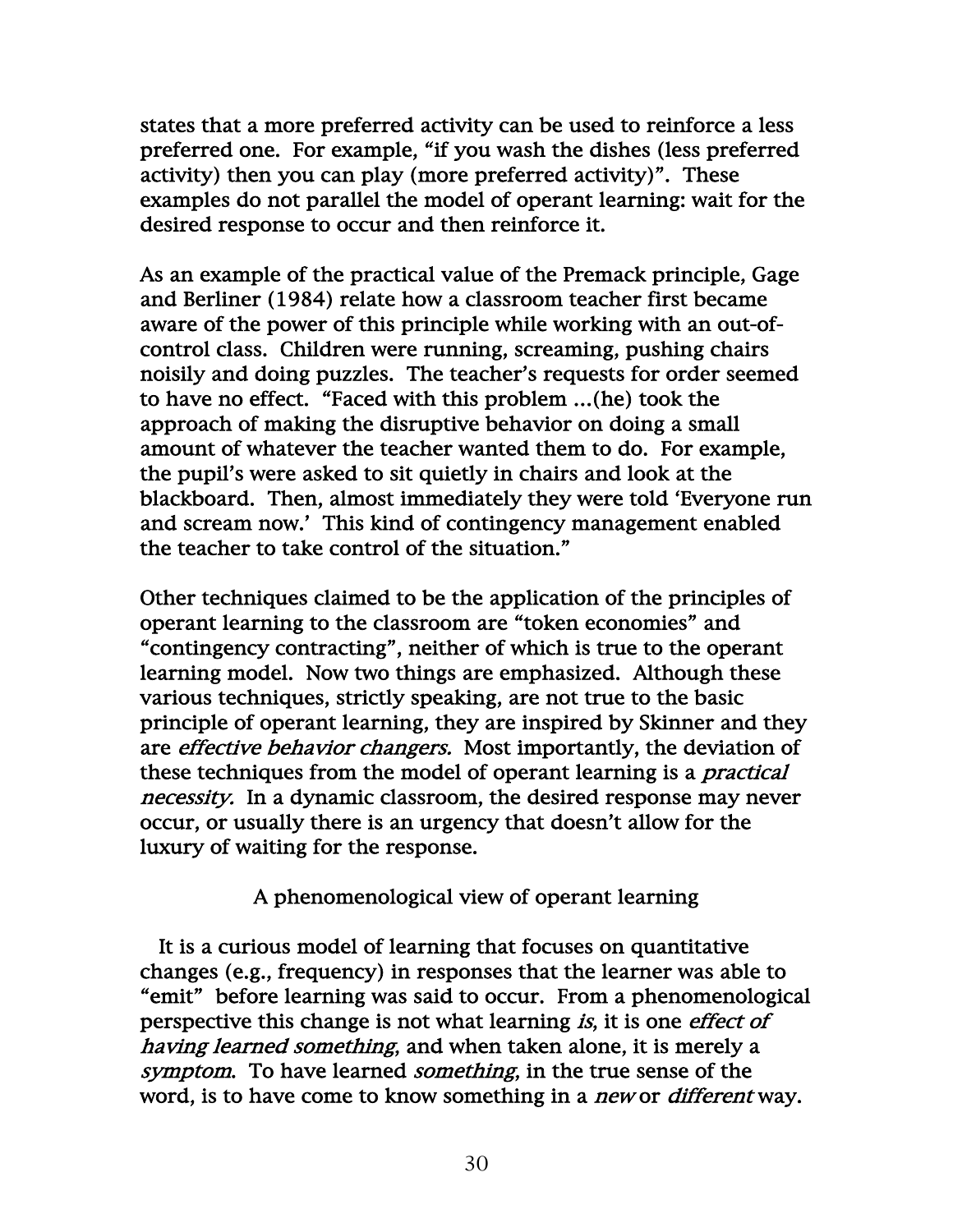The *learner* is changed, the *meaning* of the *something* or content (situation, world) is changed, as is the level of dialogue between the learner and the content (world) and all of this is visible in changed behaving, but only symptomatically. This line of thought does not have to be pursued further here because it leads directly into the content of the following two chapters.

If the *changed frequency of behavior* is not acceptable as the learning content, what is being learned? To say the rat in the box learned to emit the *already known lever-pressing response* more often as a result of *reinforcement* raises the question of why? Why did the rat change its rate of responding? Of course, Skinner would say it was *because of the reinforcement* which we know is circular reasoning. As to how or why reinforcement works, Skinner (1974) has no answer except a vague reference to the possible preservation of the species on unknown biological grounds.

Most of the following questions fall outside of the model and have no place or meaning within it. Is it not evident that the rat's change in behavior could indicate that it has learned that "lever-pressing is followed by food"? What is the meaning of this change in frequency to the learner? Or rather, is the response the same before and after learning, except for frequency? Is pressing the lever in the course of a random exploration of the box (emitted response) the same as the rat pressing the lever (more frequently or not) in anticipation of the food? To deny a difference is to say that the response does not refer to anything beyond itself. Lever-pressing is lever-pressing. Leverpressing in anticipation of food or anything is misleading language, according to Skinner (1974); if there is "anticipation" it is contained within the present lever-pressing because of the *present* effect of previous reinforcement. On Skinner's account, time collapses into a "now" without horizons; earlier and later, past and future are nothing but the present. For example, regarding remembering, Skinner (1974) says "after hearing a piece of music several times, a person might hear it when it is not being played, though probably not as richly or clearly. So far as we know, he is simply doing in the absence of the music some of the things he did in its presence." Skinner does not live the time of his theory. The above quotation presupposes lived-time. Otherwise, how can hearing "several times" be acknowledged? And who makes the comparison between what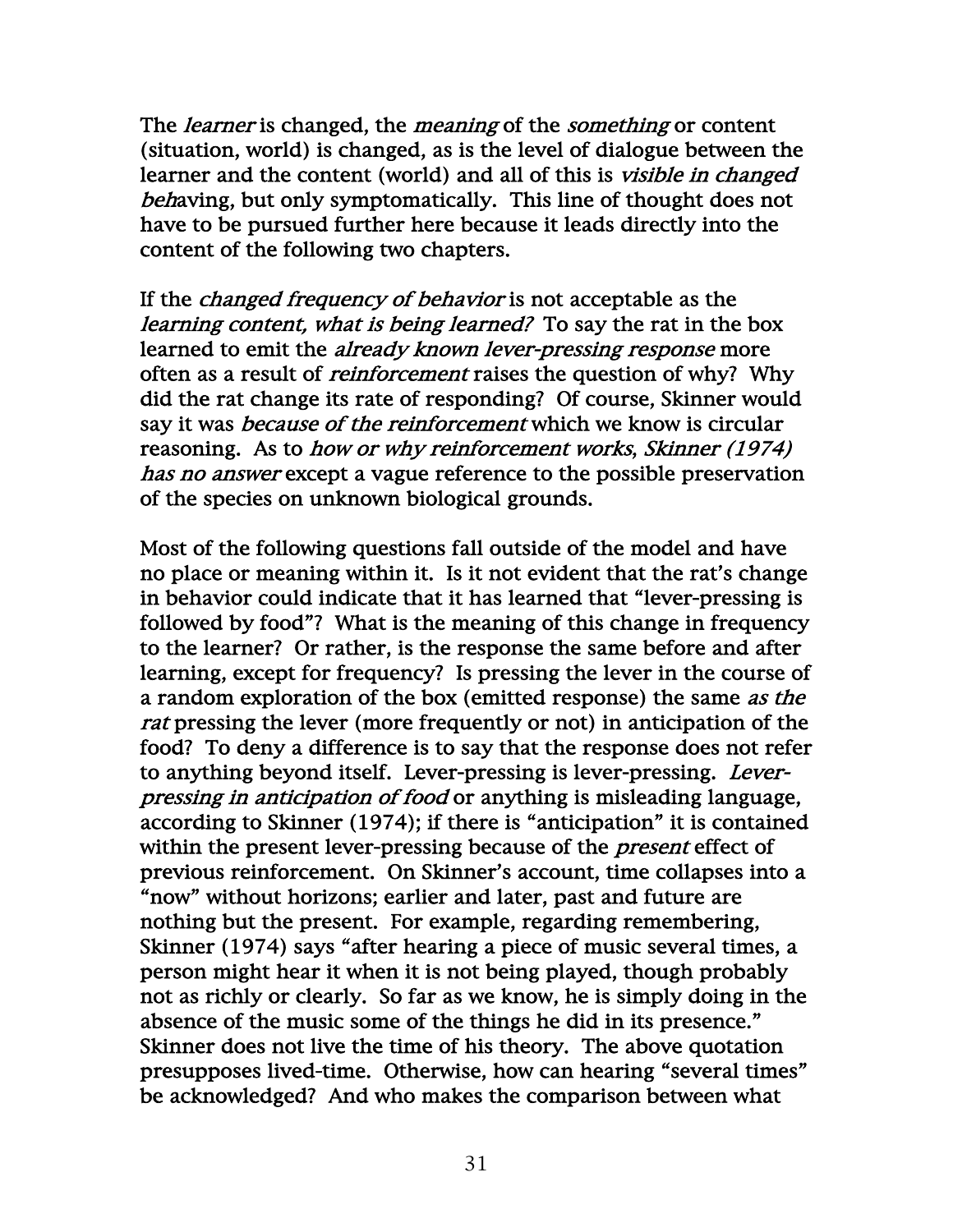one does in the presence and in the absence of the music, or between its comparative richness and how?

 From the perspective of operant learning, a reinforcer has an effect now and that is all one needs to be concerned with. Intentions, purposes, expectations, retentions, etc. are not part of what the response means or is. Or rather, all of these "mentalistic" notions can be reinterpreted in terms of the effects of reinforcements. This line of thought is unacceptable phenomenologically and psychopedagogically. If intentions, anticipations, etc are not recognized as fundamental and unavoidable moments of the structure of human experience, one's view of a child's (any human's) psychic life and learning will be seriously distorted. Therefore, now my focus changes to humans in operant learning situations with special reference to the temporal structure\* of operant learning.

Learning always occurs in the present, but this present is not a point on a continuum, an instant which is isolated from the past which is no longer and a future which is not yet. Learning is possible only if the learner retains in the present (or sometimes recalls) something as just having been present (or as past) and anticipates that something (vague or specific) will occur or become present. This structure was described earlier and need not be repeated. What needs to be done here is to see operant learning in light of this temporal structure in that it is fundamental to all experiencing and thus to learning.

At a particular moment, which *contains its own retentions and* protentions( anticipations), a child makes a "response" (time<sub>1</sub>). This "emitted" esponse is rhen reinforced *immediately* (time<sub>2</sub>). The moment of reinforcement contains its retentions and anticipations. For example, the response at time<sub>1</sub> is retained as just having been present; the anticipation is that reinforcement will cease, be continued, that something will occur, however *vague and* indeterminate; if on this occasion or several "trials" later, the reinforcer has resulted in an increase in frequency of that type of

<sup>\*</sup> The following discussions of temporality presuppose a familiarity with an earlier section of this chapter, i.e., section 3. THE TEMPORALITY OF CONSCIOUS LIFE.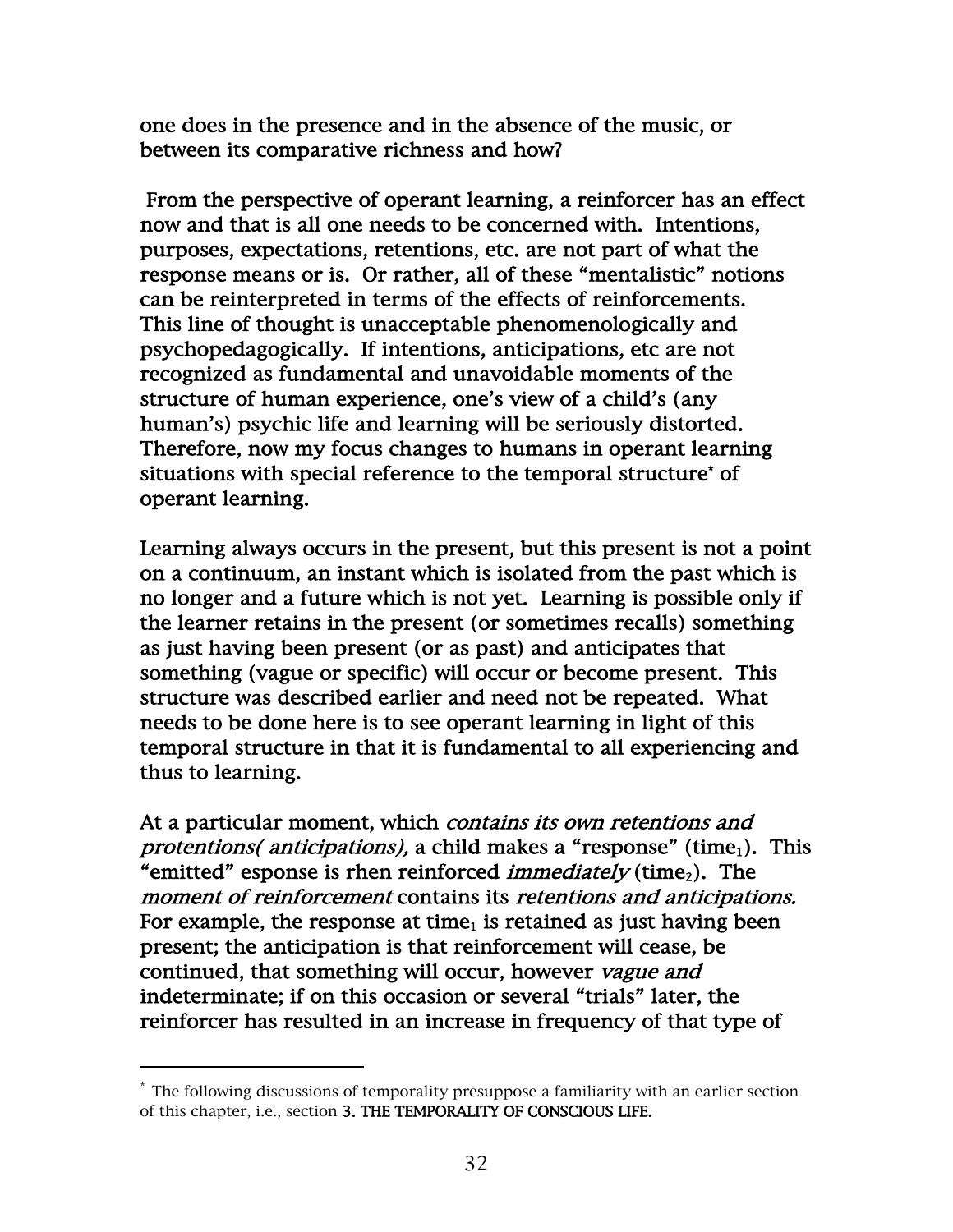response, what has happened? What seems to have happened is that a new *synthesis* has occurred among the three moments of the momentary present. Before proceeding, it should be noted that these same three moments (i.e., "now" and its horizons of retentions and anticipations) are operative in signal learning. But in signal learning where the signal is the middle of three terms, a reinforcement is the second of a two-term relation. The reinforcer, as a *reinforcem*ent, does not point to anything beyond itself. It is the term of interest to the learner where in signal learning, the signal is not the valued term, but rather the non-neutral situation (i.e., the food) that follows it is what is of interest to the learner.

What is this new synthesis? Before reinforcement, the anticipations and retentions belonging to the moment of responding are different than after the reinforcement has had its effect. That is, before reinforcement, the retentions and anticipations of that momentary response may be indefinite or irrelevant to the *experimenter's* purposes. At any rate, what is to become a reinforcer at first is not a salient anticipation or expectation belonging to the moment of responding. Later, however, after the reinforcement has "taken hold', when the reinforced response is present, its horizons of retention and anticipation are changed. Now, a retention might be that the response just made was followed by reinforcement. In making this response, the retained relation will continue; thus, the anticipation is that reinforcement will follow. None of this involves specific intentional acts of anticipation and retention; these are matters of operative intentionality (i.e., they occur because of the structure of temporality). To engage in specific acts (act intentionality), the learner would have to specifically recall or expect something.

This temporal structure allows one to see how it is possible for a reinforcement to influence a response even though it *occurs after* the physical or objective presence of the response. That is, though no longer physically present, the response is retained in the momentary present of the *occurring reinforcement* and, thus, can be retroactively influenced by that reinforcement; at the same time, present anticipations become more delimited. In other words, the significance of the retentions and anticipations of the retained response are changed by the occurrence of the reinforcement in a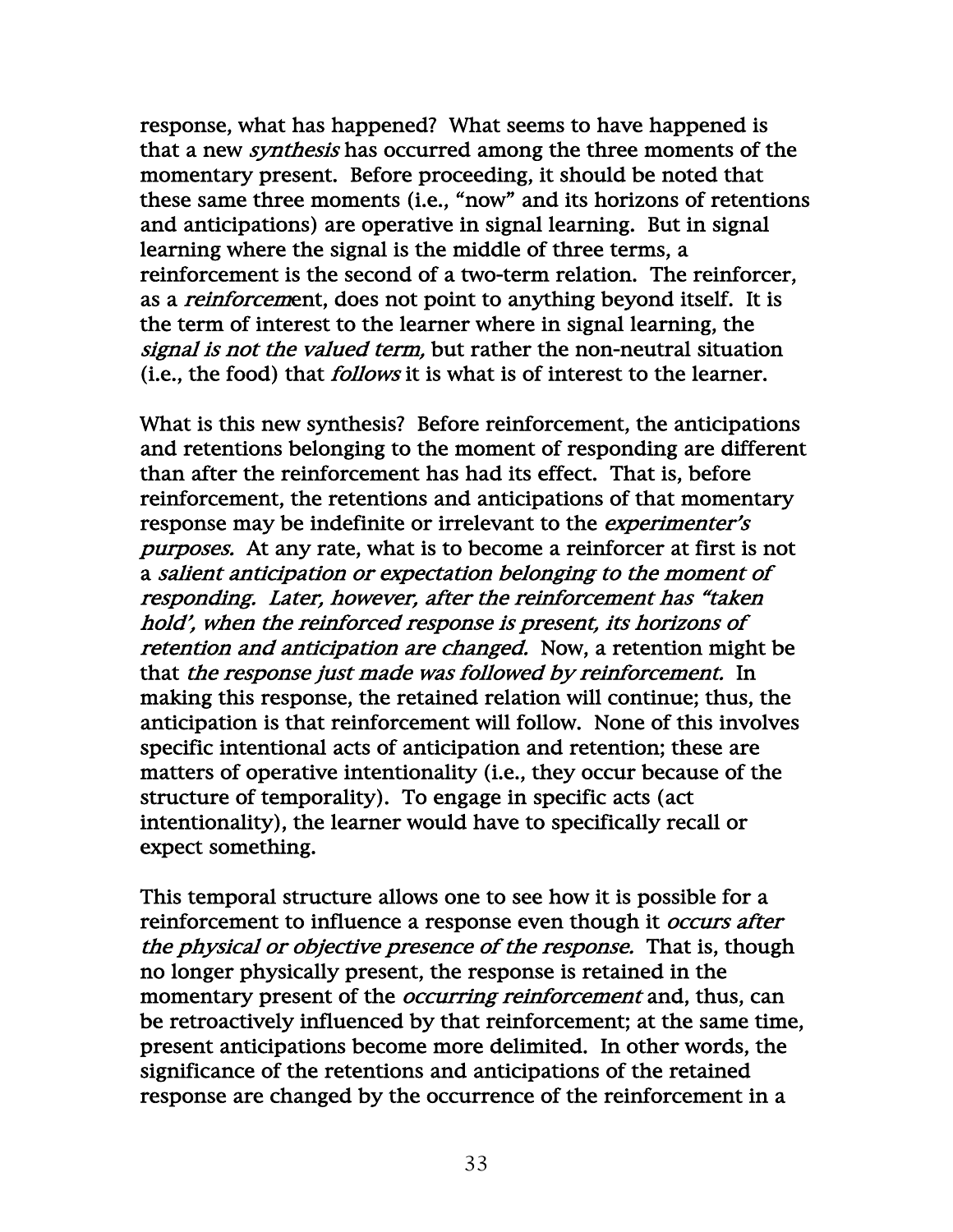way analogous to the way in which words read at the beginning of a sentence change their meaning when words later in the sentence are read (and all of this delimits the anticipated meaning of the not yet but soon to be read part of the sentence). Everything being described here occurs within a momentary present. Because they are phases of the momentary present, the retentions and anticipations described are not intentional acts and are no more "mentalistic" than is the "now" of a momentary present.

Without going into detail, extinction is a matter of the "new" anticipations becoming unfulfilled until, yet another synthesis occurs where the connection between the response and reinforcement may be retained (remembered) as "what used to be but is no longer the case". The upshot is that within a momentary present, the retentions (recollections) and anticipations (expectations) will change so the connection between the response and the reinforcement will become ambiguous or nullified (extinguished).

As already mentioned, the Premack principle is where a more preferred response is used to reinforce a less preferred one. Interestingly, most educational psychologists view this principle as an obvious application of the principles of operant learning, which we have seen, it is not. They find no difficulty in the fact that the contingencies for ("If you do X") and the indication of the occurrence of reinforcement ("you will be permitted to do Y") are explicitly provided to the learner *before any responses have* occurred. This provides the learner beforehand with an expected future (consequence) which will be anticipated at the moment of engaging in the activity specified as the contingency for that "reinforcement" to occur. The arrangement strips any doubt from the fact that expectations and anticipations are functioning full force. In other words, *this arrangement assumes (requires)* that the learner "will do X to obtain Y, or, at least, "will do it with the expectation that Y will follow".

As indicated earlier, the Premack principle is not true to the basic principle of operant learning, i.e., waiting for the desired response to occur before reinforcement is used. That is, even though the reinforcement follows the response in the Premack principle, there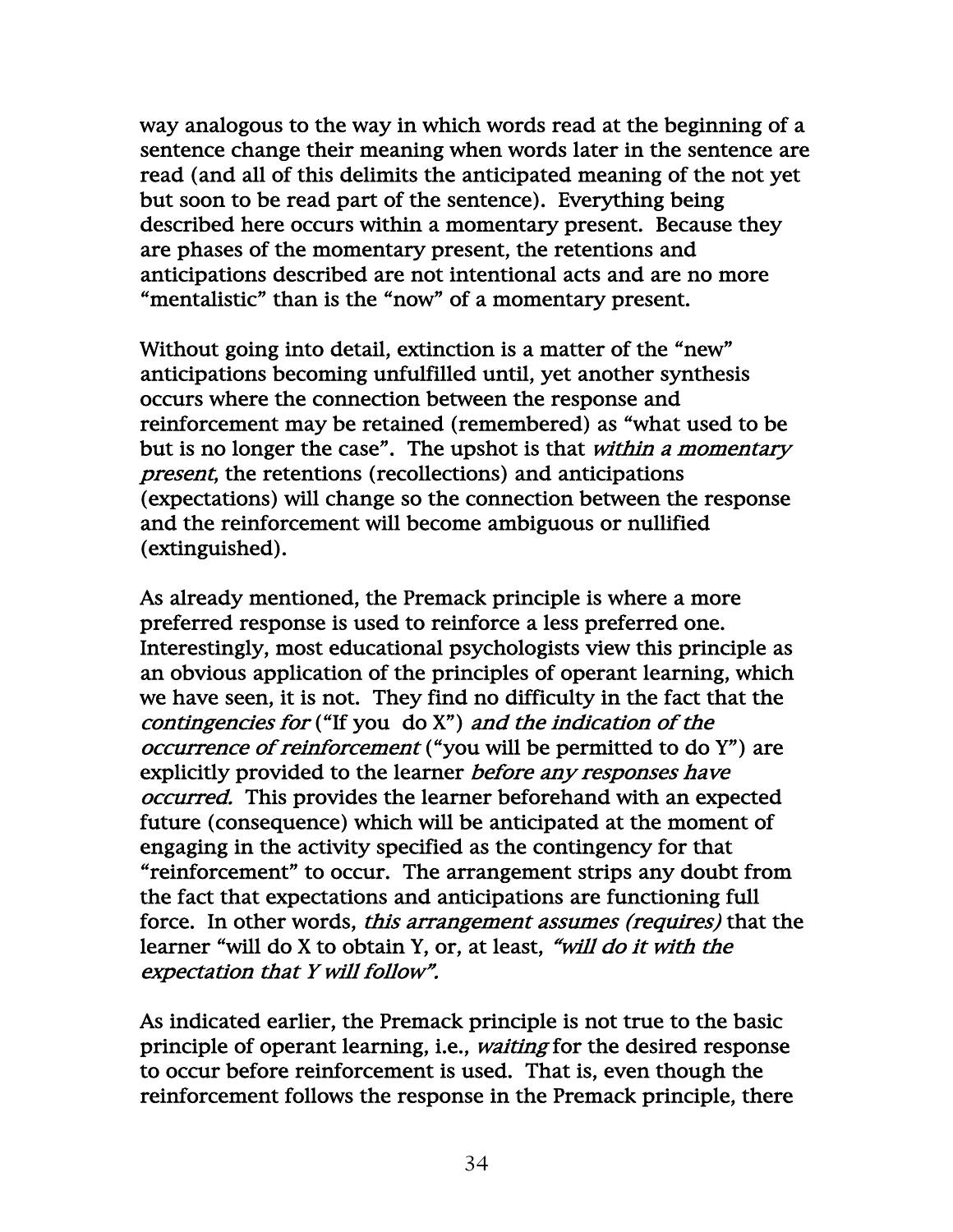is a qualitative difference in that in operant learning the connection between response and reinforcement *develops within a momentary* present, while in the Premack principle, the connection has already been stated explicitly before there is the momentary present when doing X is executed. In this case, what was learned in operant learning is explicitly provided beforehand.

The above analyses lead to the conclusion that, stripped to its core, for human learners, operant learning is a matter of using reinforcement to establish a relationship between a desired (by the experimenter) response and a valued (by the learner) occurrence such that the valued occurrence becomes a salient part of the horizon of anticipations/expectation of that response. It is precisely these anticipations/expectations which are changed (learned) in operant learning. The changed frequency of responding is symptomatic of this change but it is not what has been learned. In other words, what has been learned is the connection between response and reinforcement. And with this, the horizons of retention and anticipation of a momentary present [when the reinforced response occurs) also have changed because the reinforced behavior now has a different significance or meaning.

An evaluation of the "theory" of operant learning

The "pure' form of operant conditioning (*wait* for a desired response to occur, then reinforce it) assumes that the learner merely is a responding being whereas contingency management techniques (e.g., token economies, the Premack principle), often recommended as applications of operant learning, assume, at least tacitly, that the learner is an anticipating, choosing being. This fundamental difference seems to be unnoticed by most educational psychologists.

If one accepts the first assumption, one must remain strictly in the circular definition of learning and reinforcement provided by Skinner, otherwise one is confronted with a multiplicity of questions which are unanswerable from a Skinnerian perspective (e.g., how does a reinforcer work, how can a response no longer physically present be reinforced so that the probability is increased that it will occur in the future?), indeed, it is for good reason that questions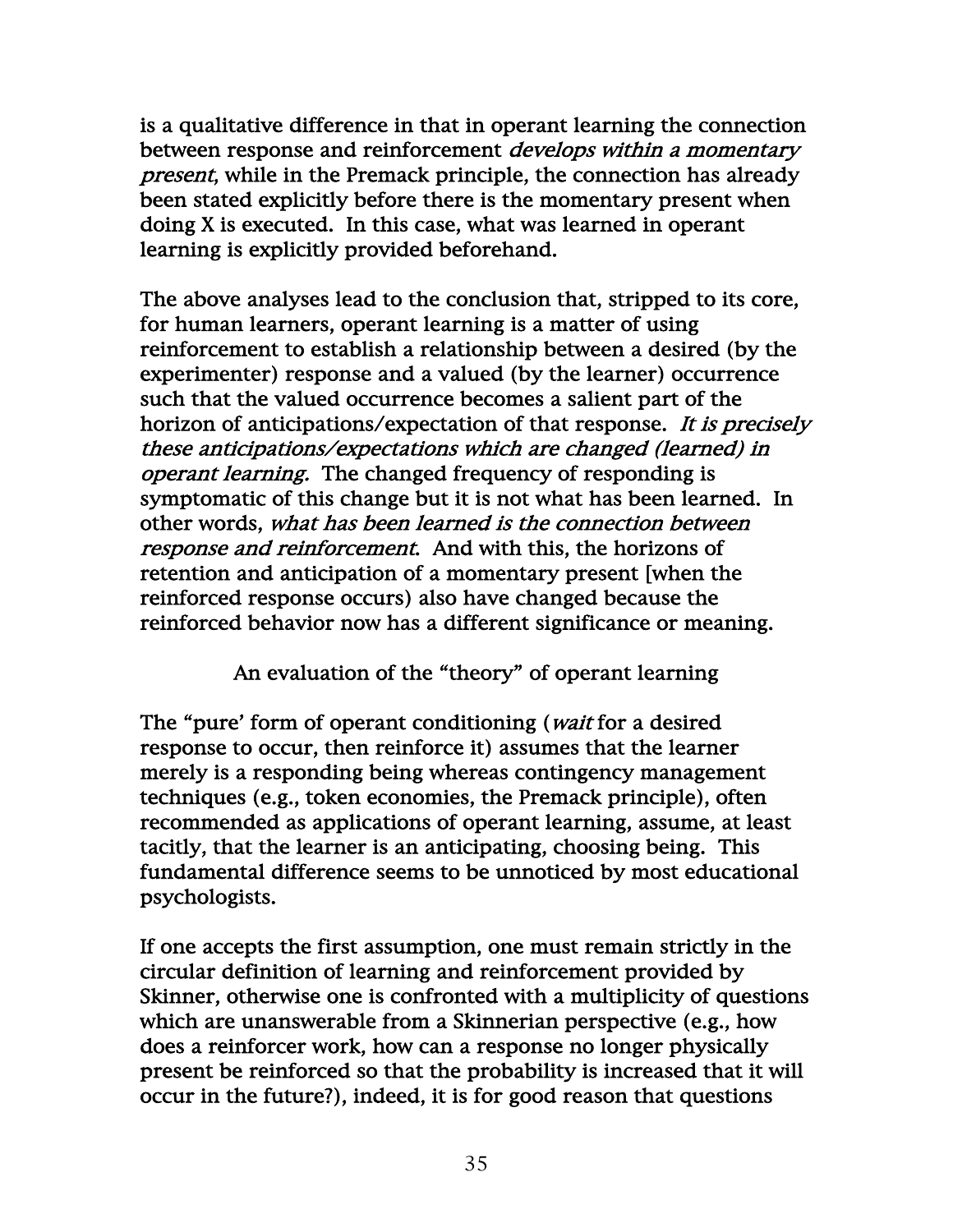such as these are not asked and seem in no need of being asked from the perspective of operant learning. That is, in accepting the circular definition as unproblematic, one does not have to worry about such questions or about "intentions", "anticipations", "meanings", etc. because, by definition, it is the *consequence* of the reinforcement that "strengthens" the response or makes it more likely to occur. How or why the response occurred is said to be of no practical concern (and it isn't). Therefore, all one needs to do, in a practical sense, is to find consequences that strengthen the designated responses. These consequences (reinforcers) are said to be the cause of the resulting change in behavior and that is all one needs to know.

With respect to contingency management techniques such as the Premack principle, a learner chooses beforehand the presumed reinforcing situation (more preferred behavior) and in a way this makes the presumed reinforcer a chosen reason (motive) for agreeing first to enage in a less preferred behavior to be allowed to engage in the more preferred one. This is a a very noticeable difference from operant learning where the learner has no notion of what will be a reinforcer until it has been applied. If someone using such a technique is caught up in the circularity problem, he/she will conclude that if the less preferred behavior is NOT chosen it is because the more preferred behavior, in this case, is not a reinforcer; however, if the less preferred IS chosen, it is because the very same preferred activity IS a reinforcer. What does this line of thinking contribute to one's understanding of what is going on?

Unfortunately, this circularity is problematic as far as the model of operant learning being able to offer an account or understanding of why operant learning (reinforcement) works and how learning occurs, in general. Among other things, this circularity interferes with one obtaining a clear grasp of what is being learned and of whether it even is an *account* of learning of any kind, operant or otherwise. The issue of what is being learned in operant conditioning has already been addressed briefly. With respect to the issue of learning, as such, we refer to a pschopedagogical view of operant learning.

Psychopedagogics and operant learning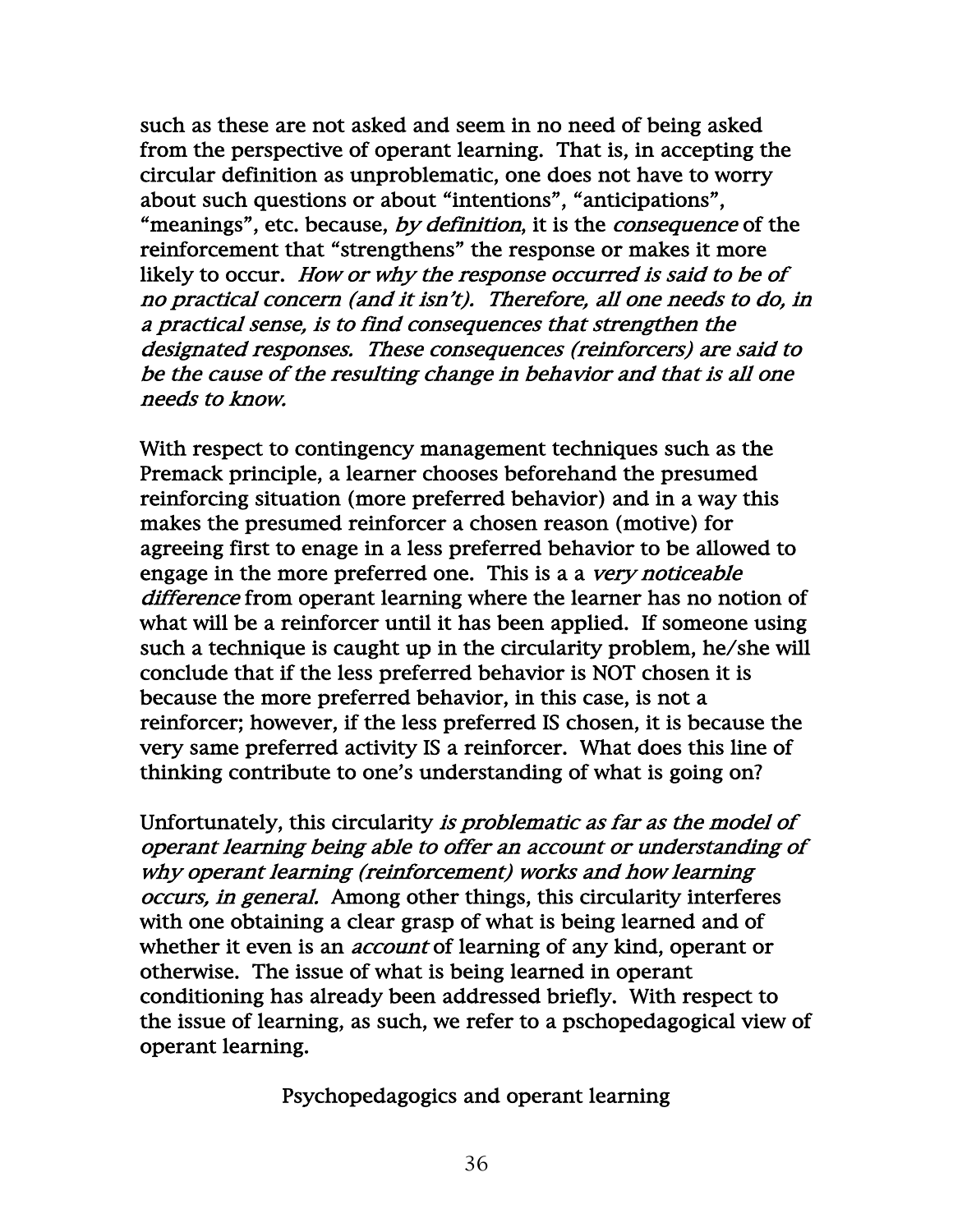What does Skinner's model of operant learning say about what learning is? What are the *activities* in which a person necessarily is involved when he/she learns? Apparently, these questions are of little or no interest to Skinner and his followers. As already noted, the model leaves such questions unanswered.

Those using this model and interpreting resulting changes in behavior quite likely are unaware that psychopedagogically identified learner initiated modes of learning (sensing, attending, perceiving, thinking, imagining and fantasizing as well as remembering) necessarily are occurring (as a coherent functioning unity). Necessary in the sense that before the responsereinforcement relation can even be experienced, a person must perceive, attend to, remember, etc. the "arrangement". These acts or modes of leaning are discussed in detail in chapter III.

The issue of great importance is the *consequence of a response and* whether or not *perceiving*, remembering, etc. are implicated. Indeed, these categories of learning are precisely what psychopedagogics focuses on because it is only by actualizing them that any kind of learning (e.g., signal, operant learning) can occur. Clearly, for psychopedagogics, operant learning is not an acceptable model of learning, as such. It is an effective way of influencing learning under limited circumstances.

What does operant learning have to offer pedagogics, in general, and psychopedagogics, in particular, especially if it is not considered to be an insightful view of learning? It provides a paradigm or model for arranging circumstances to facilitate leaning a relationship between a response and a consequence; that is, it is a method for *teachin*g a very limited but sometimes important content. This approach does offer a wealth of information regarding contingencies influencing learning but virtually no insight into what learning is. For example, a popular area of research is how various schedules of reinforcement (e.g., ratio, random, etc.) lead to a change in the rate of responding; this refers to conditions for influencing some (not all) learning.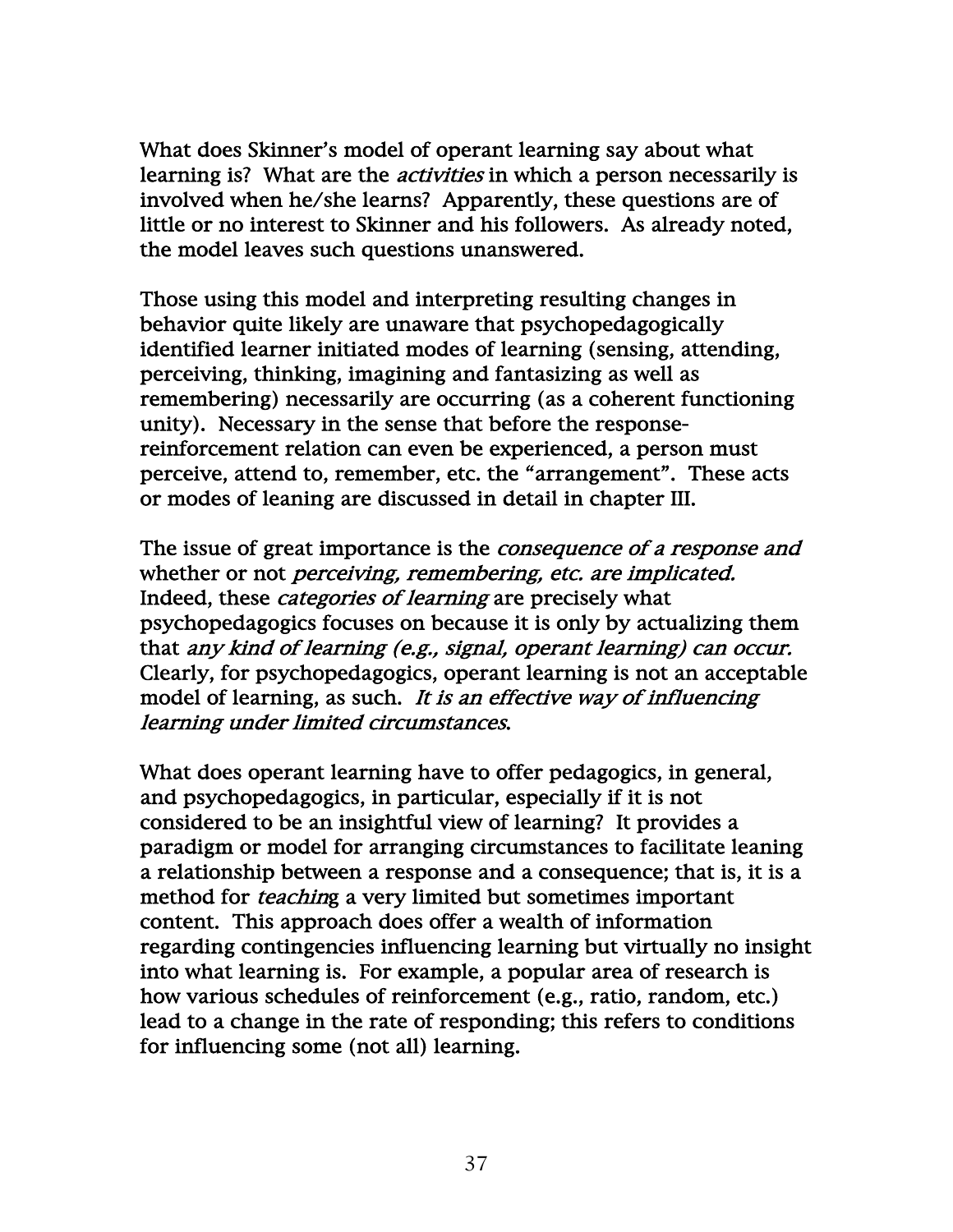The important pointis that the model seemingly provides a didactic or teaching model of very limited scope. It is not an account of how someone learns, per se; it is an account of how learning sometimes can be influenced in certain ways.

# Conclusions with respect to teachers and educators

Why should a teacher be familiar with operant learning? It provides a model by which certain behavioral contingencies can be used, and of variables that will influence learning. It does not provide an insight into what learning fundamentally is.

In applying this model to educational situations for educative purposes, one must be extremely cautious. This model (any model) must be evaluated in terms of pedagogical criteria. Although this cannot be undertaken here, it should be noted that the application of the Premack principle described earlier is completely devoid of any pedagogical considerations. The overriding, if not exclusive, question in that example is what can be done to restore order in the class?" Of course, there is nothing wrong with this question itself. In this specific example, the problem is that no consideration is given to how using the Premack principle with its preferred behavior (running and screaming, etc,) contributes to a child's becoming adult, to the clear and consistent exemplification of norms and values.

The model of operant learning should be familiar to teachers for what it essentially is. It should not be presented with the promise that it provides a fundamental insight into the nature of learning. For example, in planning a lesson, the psychopedagogical modes of learning must be an integral part of planning and presenting a lesson, but in a lesson context, the model of operant conditioning will seldom, if ever, be relevant.

### INFORMATION PROCESSING

The model of information processing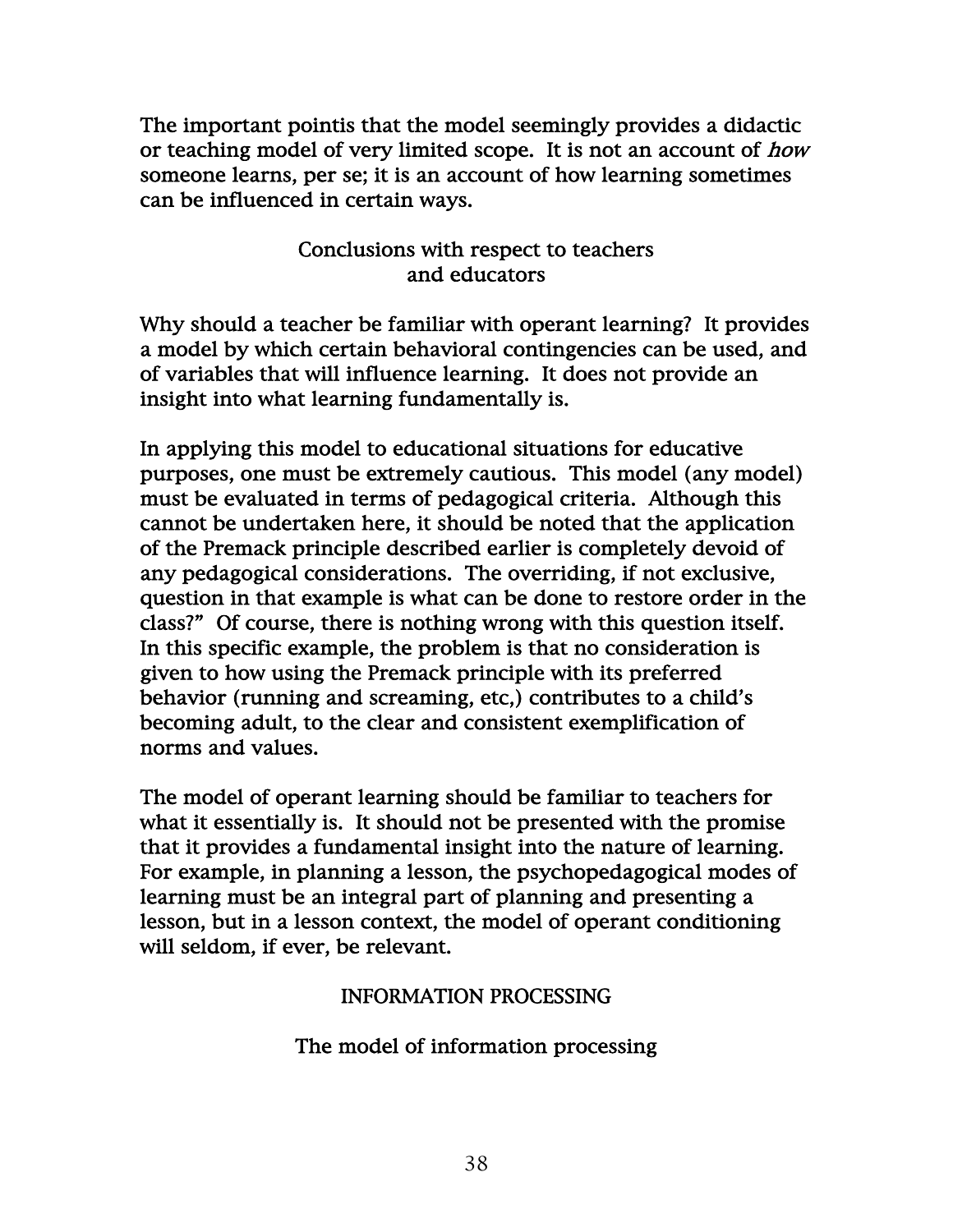This model begins with the assumption that "the human mind and the computer function similarly" (Rosser and Nicholson, 1984). The aim of this model is to account for how content to be learned (information) enters the information processing system and how that input is transformed (processed) into a form storable in and retrievable from short-term memory. The model makes use of the following terms regarding information storage, viewed as structures analogous to the hardware of the computer: a sensory register, short-term and long-term memory. These types of storage differ in terms of the nature and extent of processing the information that has been taken in. Processing refers to activities such as attending, rehearsing, elaborating, organizing, integrating, analyzing, etc. The "programs are used to manage the information" (Rosser and Nicholson (1984). Essentially, this is a model of human memory. But it is claimed to be a model of learning in the sense that learning occurs by means of processing information such that it becomes stored in and is retrievable from long-term memory.

The idea is that stimuli from the environment activate our sensory apparatus or receptors. According to Gagne (1985), this activation transforms the stimuli into neural information. This neural information enters the sensory register where it persists in more or less complete form, usually for less than a second. Not only is decay of the information rapid, but the capacity of the sensory store is extremely limited. Only what is attended to in the sensory store persists longer and the remainder dies away and has no further effect on the nervous system.

Again, according to Gagne (1985), by means of *selective perception*, the information *recorded* in the *sensory register* is transformed into patterns of stimulation. Selective perception depends on the learner's ability to *attend to* certain features of the contents of the sensory register while ignoring others. "The selective perception of features (e.g., invariances such as edges, textures, slants and threedimensional objects) forms a new kind of input to the short-term memory."

Attending is the first process to occur, and it moves the information to short-term memory. Some aithors (e.g., Lindgen and Suter, 1985) recognize two types of attending. The first type is called an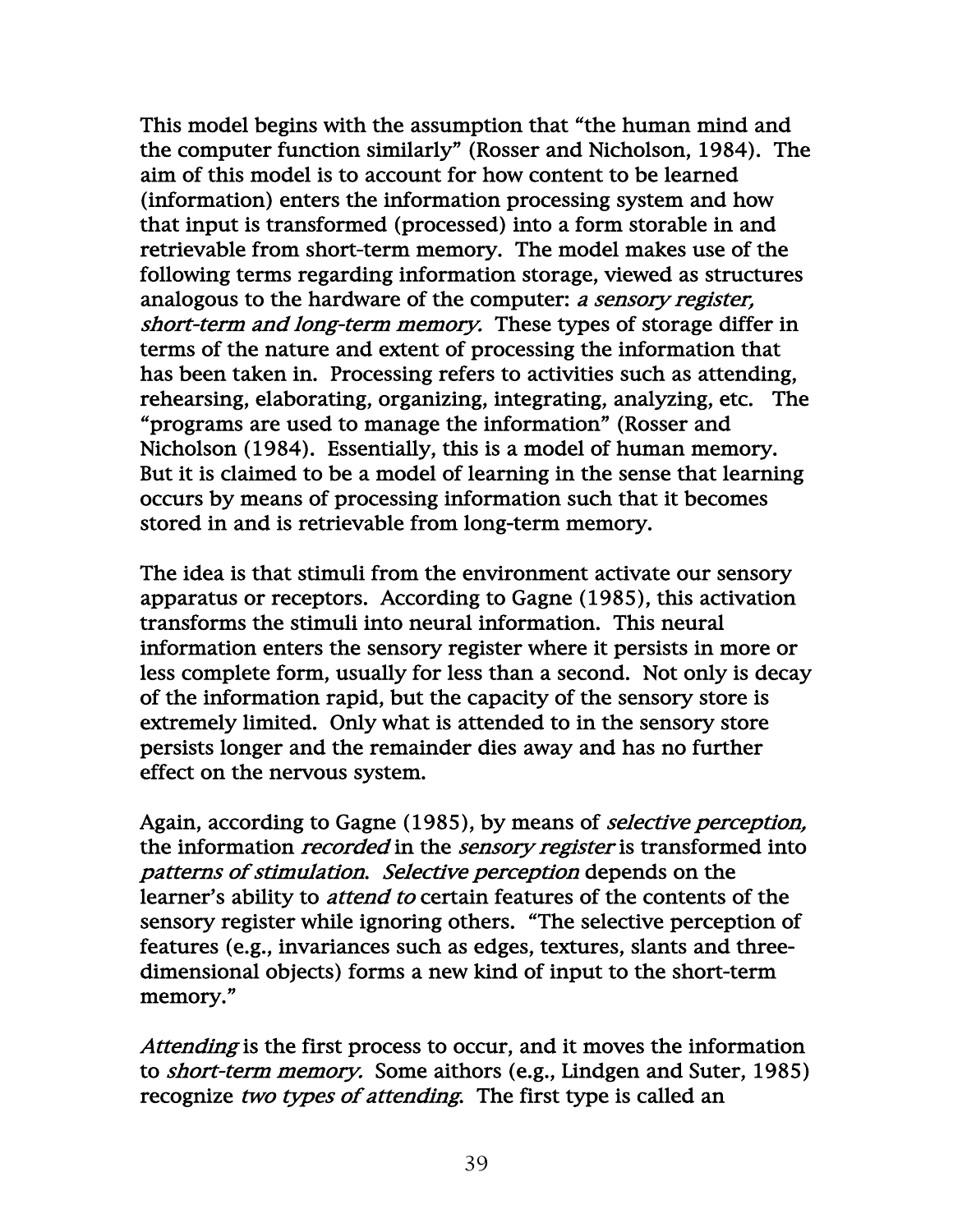orienting response and is said to occur when some information in the sensory register catches one's attention. A sudden loud noise, an unexpected or novel *stimulus* can initiate this response. If this information (stimulus) is *considered* to be relevant (by one's executive control), a second type of attending will be initiated in that the information will be *attended to* in the sense of *examine*d. This attending *enters* the information into short-term memory. The process of learning begins at this point.

In continuing, it should be mentioned that *one's executive control* is "the *decision-making* center that *supervises* the entire informationproessing operation" (Lindgren and Suter (1985). The survival of information stored in the *sensory register* depends on whether executive control can give it meaning and consider if it worthy of further attention. "The meaning of a bit of information is determined by its relationship to our past experiences with it or with similar stimuli with which it occurs" (Lindgren and Suter, 1985). And with respect to *executive control*, Klausmeier (1985) describes two aspects which parallel the function of a computer program and its external source of electrical energy. As he says ""The executive control of the human being necessarily includes the activating process as well as the control process. Accordingly, there are two aspects of the *internal or external control* of our own learning. One is the control of motivation, and the other is the control of the information flow and the related mental operations".

Continuing with the flow of information into short-term memory, it is stored in two forms: "(1) an acoustic form in which the information is *internally heard* by the learners, and (2) an articulatory form in which the learners hear themselves saying the information" (Gagne (1985). Visual images may also be a way in which information is stored in short-term memory. Although information which enters short-term memory may be stored there for a longer time than in the *sensory register* without any processing; it can be held there even longer if it is rehearsed.

Two forms of *rehearsal* have been identified. Maintenance rehearsal is *rote repetition* of the content with the aim of maintaining the information intact. The second is *elaboration rehearsal* or encoding, such as relating the series of numbers 1-6-5-2 to the year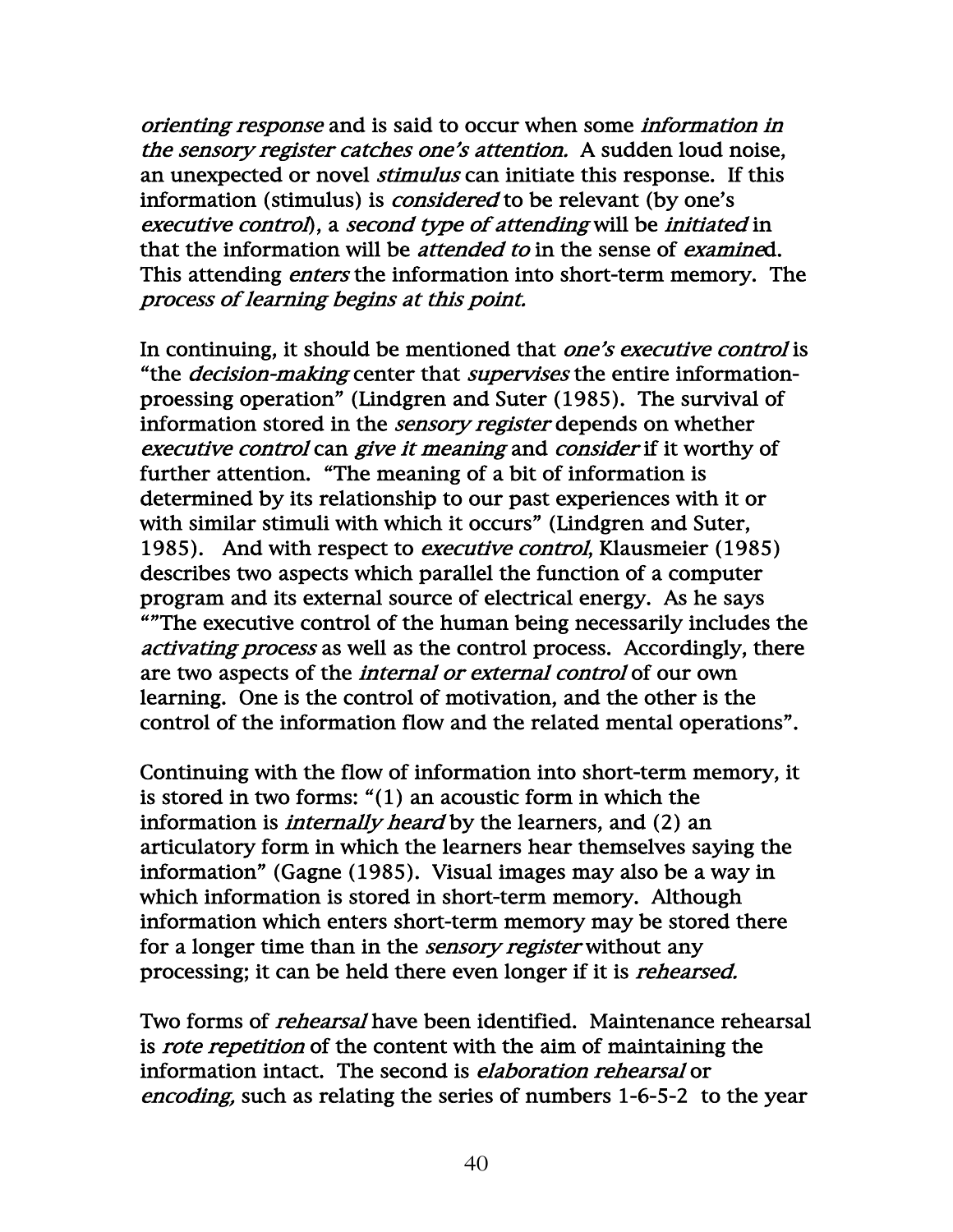1652 when Van Riebeeck landed at Table Bay in South Africa. Elaboration not only helps maintain the information in short-term memory, it facilitates entering that information into long-term memory (and later retrieving it from there). This is because elaboration requires that the present information be related to information already in long-term storage.

"Elaboration also can increase the limited capacity (5 to 9 items) of short-term memory. In the above example of the series of numbers, if one simply tries to retain the four units as given (e.g., by maintenance rehearsal), one quickly approaches the limits of his store; however, if these four numbers are 'chunked', or coded into one year, there is 'room' in the store for four to eight additional units ('chunks') as well" (Gagne, 1985).

After attention has played its role of selectively attending to some of the information in the *sensory register*, all connected processing occurs when short-term memory functions as working memory. Working memory is where one rehearses, elaborates, organizes, and integrates what is received in *short-term memory* from the *sensory* register and what is retrieved from *long-term memory*.

Klausmeier (1985) states that "We *rehearse* the last items we have read. We *organize* by connecting two or more items of the new material before relating them to what is already known." And further on he says "We *integrate* by combining items into a more complete knowledge structure." Klausmeier goes on to say "From a strictly information-processing point of view, these are the only processes necessary for explaining initial learning. This process in working memory is referred to as encoding and the encoded material initially learned is stored in long-term memory". In basic agreement with Klausmeier, Lefransois (1985) says "Processing refers to activities such as organizing, analyzing, synthesizing, rehearsing and so on". Lindgren and Suter (1985) add that longterm memory is the repository for information that has been filtered through the *attention mechanism, the sensory register and* short-term memory".

Lindgren and Suter (198)( claim that "Long-term memory differs from *short-term memory* both in the duration and capacity of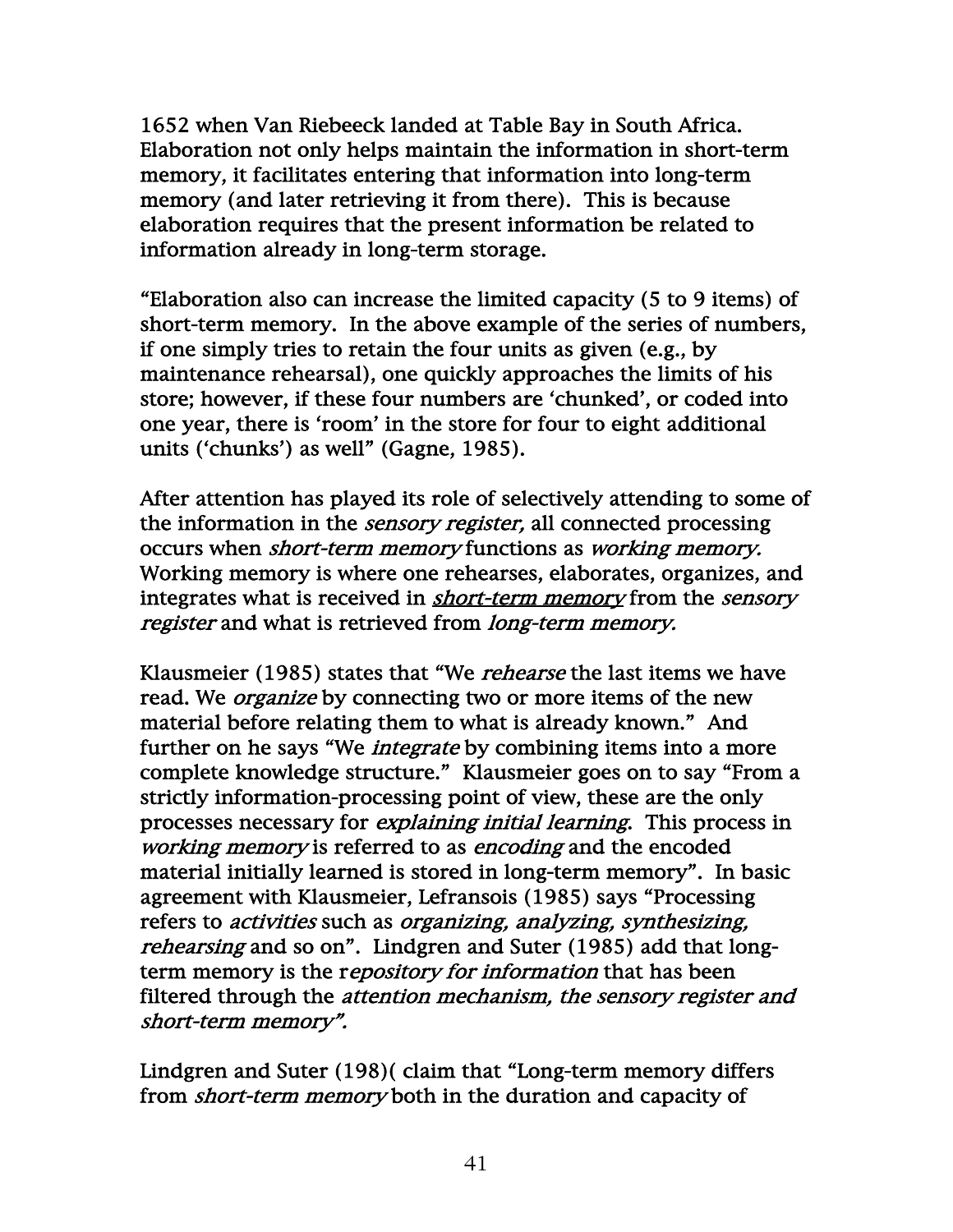storage. Whether the storage of information in long-term memory is permanent or not, in a practical sense, duration of storage is not a problem. What is more, its capacity appears to be unlimited. As far as the learner is concerned, the *basic problem* with long-term memory is the *search for* and *retrieval of* (called processing) of the information stored there. A metaphor commonly used for longterm memory is a large library where the storage of books is not a problem. The problem is retrieving a book when needed. The book may be there (as may the information) in long-term memory but not accessible, retrievable for use. Strategies of learning (teaching) that facilitate *retrieving and accessing* stored information are considered below.

When information is retrieved from long-term memory, it is available for use. As Rosser and Nicholson ((1984) day "Retrieval is often equated with making an overt response, indeed, to make overt responses, people must retrieve something from their long-term memory. Cognitive processes such as *performing addition problems* salso entails *retrieval*". Along these lines Klausmeier (1984) includes in his information processing chart a response generator which *transform*s input from working memory into *impulses that* guide the effectors in producing overt responses. Thus, when information is retrieved and moved into short-term memory, vocal and motor actions are generated which are observable as responses in the environment. Gagne (1985) adds that the *response generator* sometimes can be brought into play to generate suitable response directly from *long-term memory* without the mediating phase of short-term or working memory (e.g., when well-practiced responses such as writing are made). This is consistent with the claim by Lafrancios (1985) that "Long-term memory describes a more passive, unconscious process".

This presentation of the *information processing model* is incomplete in many respects of detail. What has been presented is a synthesis of the interpretations currently presented in six recent widely used educational psychology textbooks.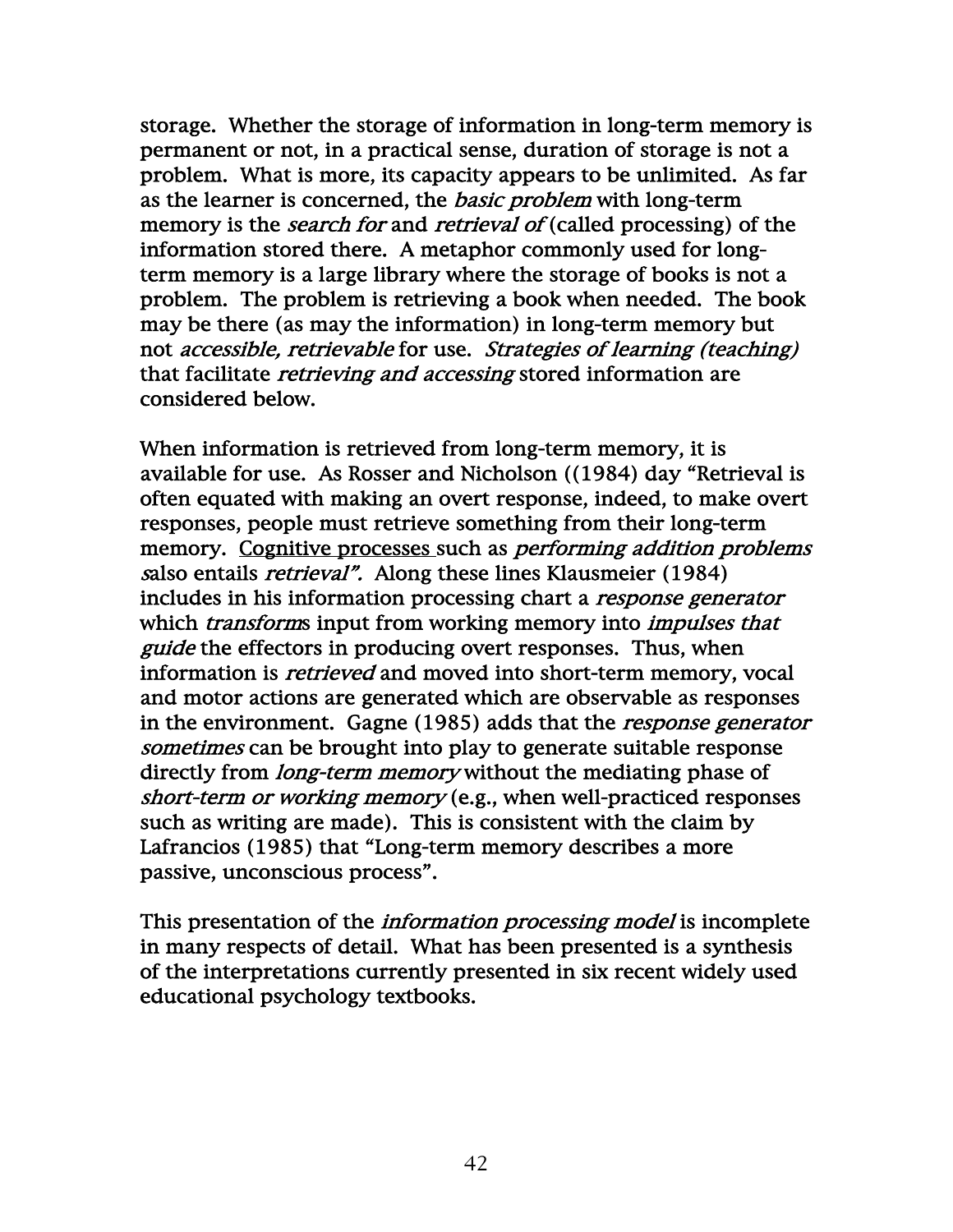# Why should teachers, educators know about this model of learning?

Few if any would disagree with the claim that *memory* (i.e., remembering) plays a critically important role in a child's learning and bcoming. Consequently, to study a model that claims to provide insight into memory should be of relevance to an adult (parent, teacher, etc.) involved in assisting a child to learn and become in the direction of adulthood.

Gage and Berliner (1984) say, "We are concerned with *how* attention and memory work because we want a certain part of what we teach to be *attended to and remembered*", and Klausmeier (1985) states that "cognitive information processing theory provides many useful ideas for arranging instruction and for diagnosing a child's learning difficulties". In comparison to signal and operant learning, the information processing model provides a more analytic scheme for trying to identify and remedy specific causes of learning difficulties. For example, does the difficulty stem from how his/her information is encoded, or to attention, etc.?

What re some of the practical implications said to be derived from this model? The authors of all six textbooks consulted provide many explicit suggestions. Also, there is essential agreement across all of them with respect to the implications of an information processing model for researchers and educators to *help learners* attend to, encode, store, and retrieve information.

Without being exhaustive, some of the recommendations made by these various authors aare: foster the intention to remember, use techniques that will allow the learned contents to be integrated with what already is stored in long-term memory (e.g., by rehearsal, mass and distributed practice, over learning, stressing meaningfulness), teach strategies for remembering and retrieving such as mnemonic devices (e.g., rhyming, pegwords).

Regarding the flow of information through various processes preparatory to storage and retrieval, Gagne (1985) suggests a broad array of external effects that can be extended by a teacher, or even the learners in some cases, on the external processes of learning.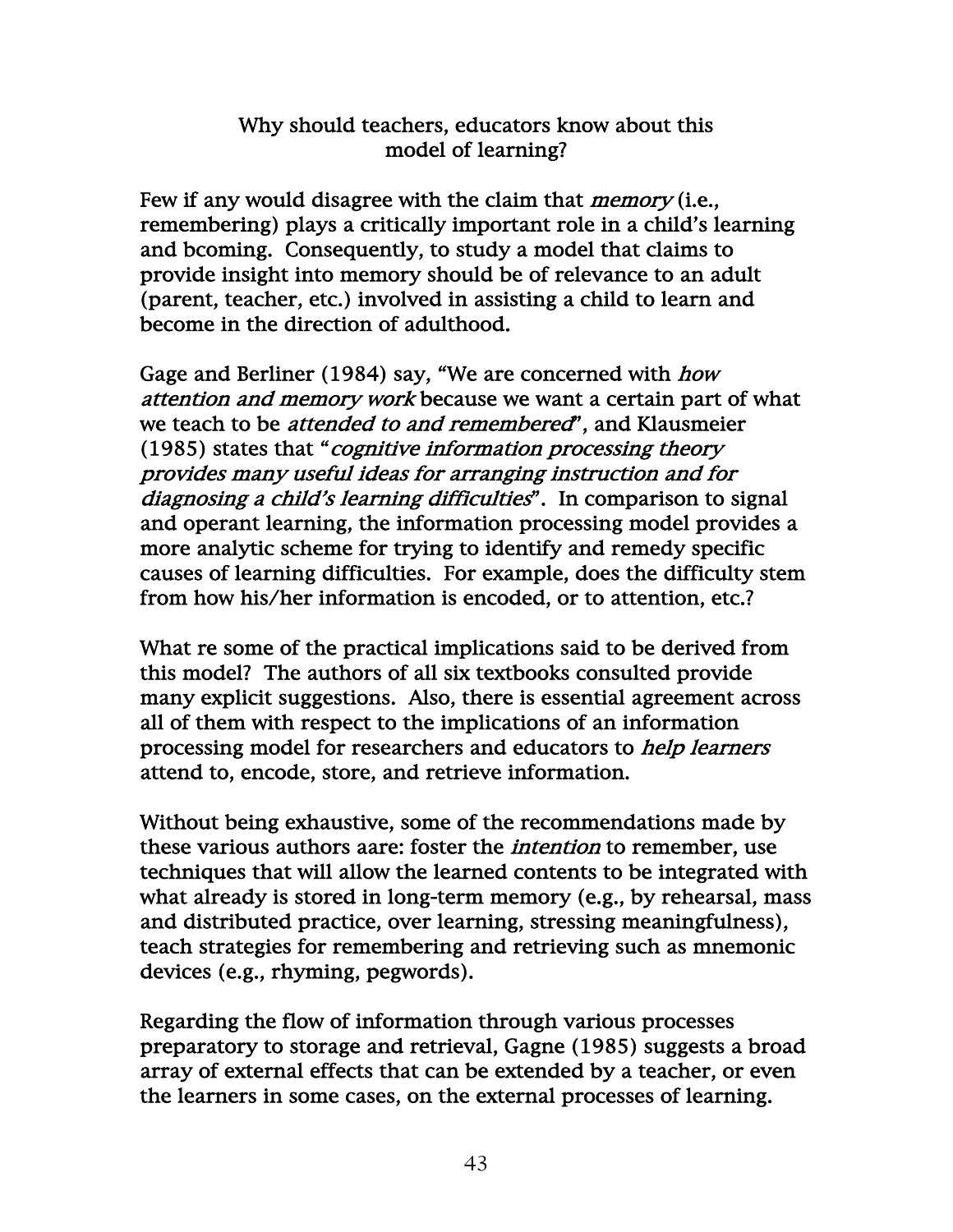Regarding the *reception of stimuli*, he says "stimulus change produces arousal (attention)". As far as selective perception, he says "enhancement and differentiation of object features facilitates selective perception." Concerning *semantic encoding storage*, required to move the information from short-term to long-term memory, he notes "suggestions or display of cues such as diagrams, tabular arrays, rhymes and retrieval". Regarding the *organization* of responses in the response generator, Gagne says "verbal instructions about the objective of learning informs the learners about the class [type] of performance expected". Finally. with respect to the *two aspects of executive control* he says, "instruction establishes sets that activate and select appropriate strategies" (regarding information flow) and "informing the learner of the objectives establishes a specific connection with performance". The upshot of all of this is that there is general consensus among educational psychologists that the information processing model of leaning is a *significant* advance over previous models and it has direct implications for facilitating learning under normal circumstances and to "diagnose and remediate" where learning is not proceeding as it should.

## A phenomenological view of the information processing model

Unlike signal and operant learning which refer to describable experiential phenomena, the information processing model to a large extent is metaphorical. This makes it very difficult to study it phenomenologically. Still, there is much that can be said about it phenomenologically and otherwise.

For example, the possibility that *human learning* is not a matter of stimulus and response is not raised. But this is not surprising because human beings are not a source of data for this model except especially as they perform in *highly artificial* experimental situations designed to find evidence confirming the model.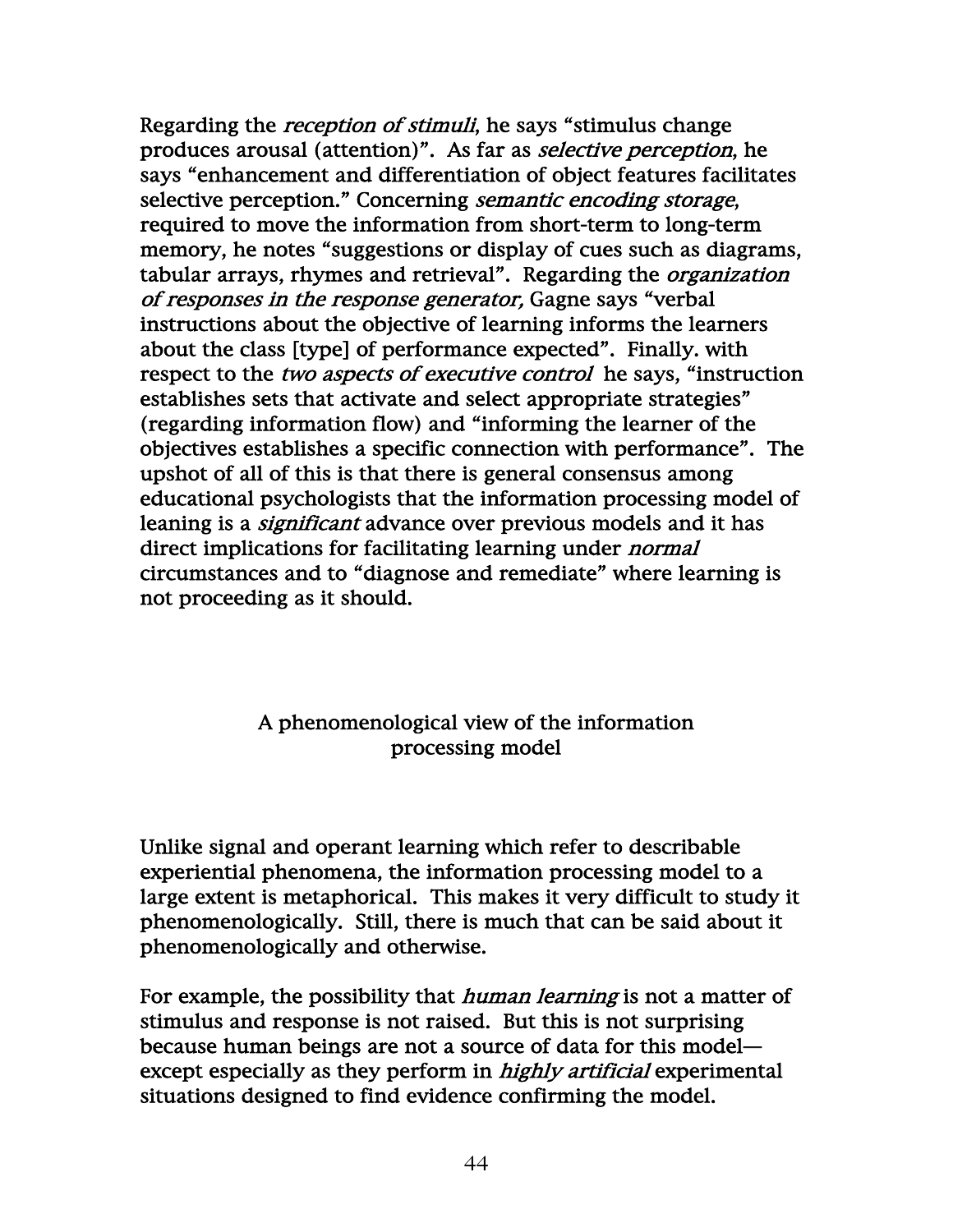Although we are warned by many authors that this model is metaphorical and should not be taken literally, still it is taken literally when experiments are designed, and data are interpreted. What needs to be shown is whether this model, as metaphor, has heuristic value or whether it is inadequate and misleading.

The point of departure for the construction of this model is not a human being learning or remembering something. Rather, it has its roots in *computer science*. This model is premised on the thesis that "the computer is an appropriate analogy for human thought and cognition and for learning" (Rosser and Nicholson, 1984). Some questions underlying this model are if, in transforming stimulus input so that behavior output occurs, does a human being "act" like a computer and what are the structures and functions that must take place? This is a big and very limiting if, as Dreyfus (1972) says, "there are good reasons to doubt that there is any 'information processing' going on and therefore reason to doubt the validity of the claim that the mind functions as a digital computer".

Human information processing is said to parallel the three phases of computer information processing, namely, input, processes, output. This model is a variation of the basic stimulus-response paradigm even though its emphasis is on the *processing* assumed to occur between a stimulus (Pavlov) and the response (Skinner). Correctly, it is described as a more complex model than that offered by Pavlov o by Skinner. Still, it carries the inherent weaknesses of any stimulus-response model. For example, as with all stimulusresponse models, it is based on a faulty philosophical anthropology [i.e. view of being human], which ignores *human intentionality* as a directedness to and an openness for something, in the existentialphenomenological sense of being-in-the-world (Dasein) and in direct relation to and involvement with things, people, events, etc.

If "empirical" means to be *related to or based on experience*, then this model is not empirical. The claim that stimuli from the environment stimulate the receptors which transform them into neural information which then enters the sensory register is in direct contradiction with everyday experience. No one, however, has ever seen a stimulus, as such, let alone in the sensory register.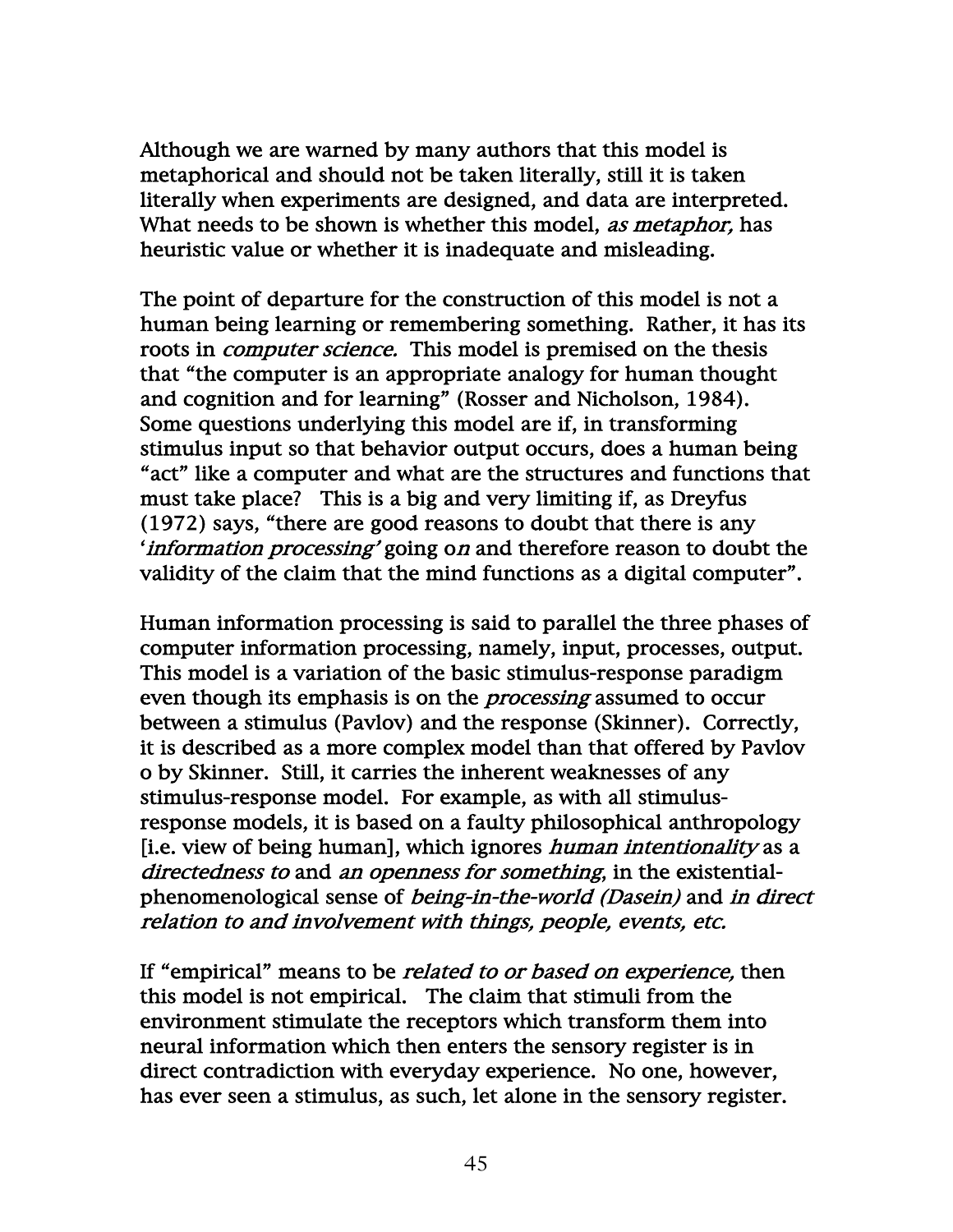This is a throw-back to a view of perception which cannot be verified phenomenologically, namely that sensations, stimuli are prior to objects and things; to perceive objects, etc. we must give meaning to the stimuli registered in the nervous system. For a critique of this line of thought, two examples are Meerleau-Ponty (1962) and McConville (1978). However, the primacy of (hypothesized) stimuli over perception is evident in the language of several authors discussing this model . They all erroneously equate stimuli and objects, e.g., "A student in a classroom faces many stimuli -- a teacher, a textbook, bulletin boards, students and many others" according to Gage and Berliner (1984). As Straus (1965) notes, stimuli and objects belong to different levels of reality. He goes on to say, "Stimulus is a central concept of behaviorism, but whenever it is used, there is a good chance that it will be badly misused, signifying things rather than stimuli". In addition, he emphasizes "the hyphenated term stimulus-response is a sham".

But the misuse of "stimulus" shares the company of admixtures of terms from the biological-physiological, computer and human domains as though such mixing of terminology raises no conceptual problems or ambiguities. This line of criticism is not pursued here.

How anyone can attend to the neural information held in the sensory register is a complete mystery which is compounded further by the claim that selective perception *identifies features* of this information such as "sides","slopes", etc. The idea is that a perceived object is built up from the detection of the features of the information held in the *sensory register*. Drefus (1972) characterizes this line of thinking as a "new form of gibberish". Phenomenological studies disclose that perceiving is not built up in this way. As will be evident in chapter III, perceiving always begins on a global, general level and proceedes to differentiations via a perceptual [i.e., not-yet conceptual] analysis and synthesis of the initially global, diffuse whole.

The ideas of a *sensory register* and an *executive control* also are problematic and are *unverifiable structures*. They seem to be necessary, given the initial unverified assumption *that* neural information must go through a series of transformations (processes) to attain psychological status (e.g., to become a learned response).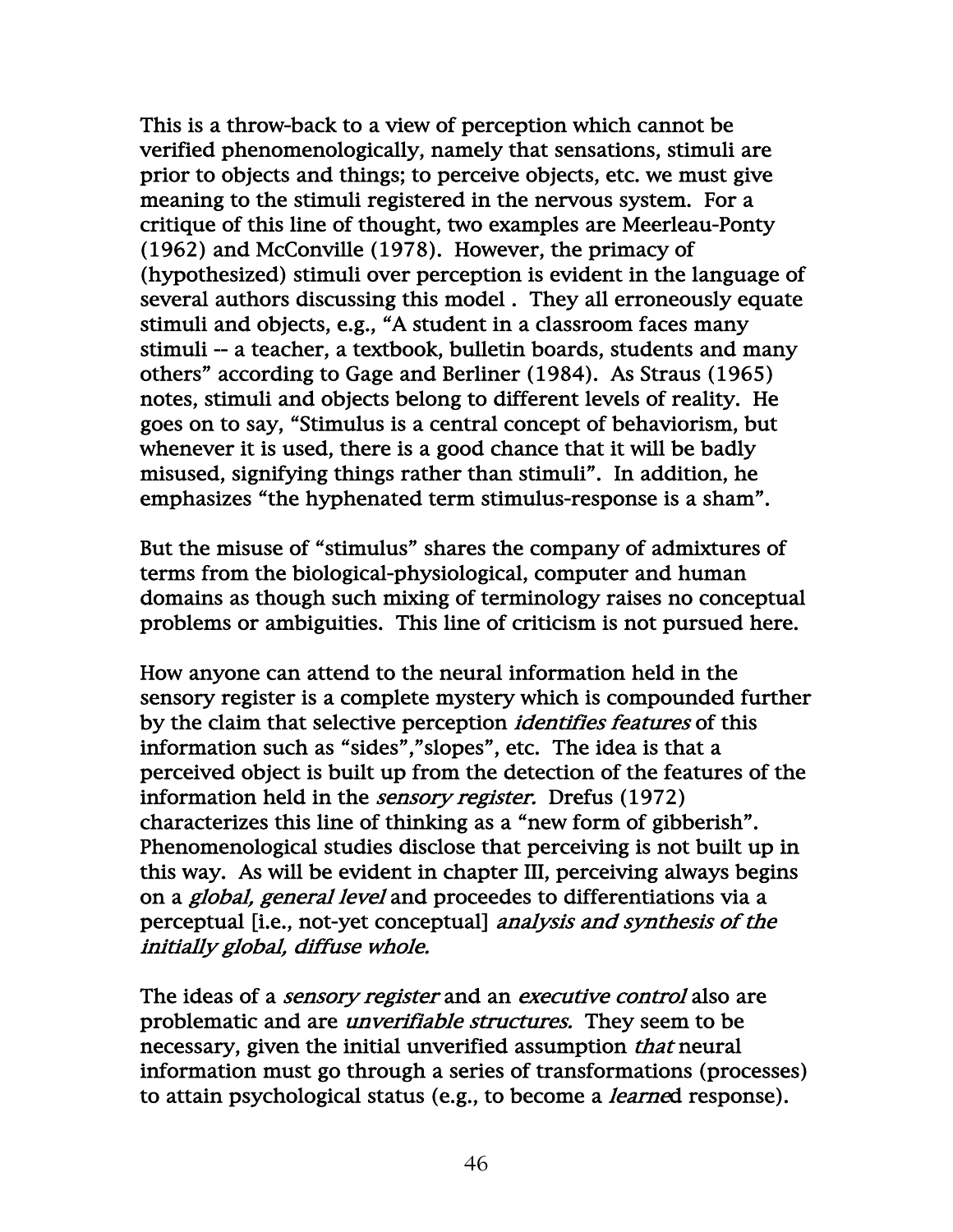The *executive control*, conceived as "the decision-making center that *supervises* the entire information-processing operation is a vague and middled idea" (Lindgren and Suter (1985), the main purpose of which is to take the place of an experiencing, sensing person. This "super" program apparently does all kinds of things we normally attribute to persons (e.g., supervise, decide, etc.).

To keep this chapter to a realistic length, these troublesome points will not be pursued. Rather, since this model is claimed to contribute to an understanding of human memory, my final focus is on short-term and long-term memory.

For an excellent account of how the information processing model provides a distorted and inaccurate account of human memory, the reader is referred to Sardello (1978). Although not addressed directly to the information processing model, the articles by Kvele (1974) and by diSibio (1982) underline the extent to which this model misses the mark regarding human memory.

Therefore, it is not surprising that long-term memory is conceived as a limitless store of the items of memory. These items sometimes merge to form schemata or nodes not unlike a large library. As are the books in a library, the memories are present. They are said to be in long-term storage, even if they can't be *retrieved*. Thus, the problem in remembering is gaining access ("retrieval") to the stored memories. But how something *present* (e.g., as a memory trace) can refer to the past is not even asked.

In *retrieving* information from long-term memory, often it is claimed that this long-term store is *recorded for the needed item*. This spatial metaphor is extremely misleading. In remembering or trying to remember something, one does not search a storehouse containing the memory as present, like an object merely to be found. One reopens the temporal horizons of retentions and horizon and recollections belonging to the lived present. This is our only access to the pat as past. Thus, one "reaches" one's past but always from the present. One does not travel to and arrive at the past moment being remembered. That moment is *recalled* from the present (but as past). Thus, one cannot remember an event exactly as it was because one can remember it only from the future of that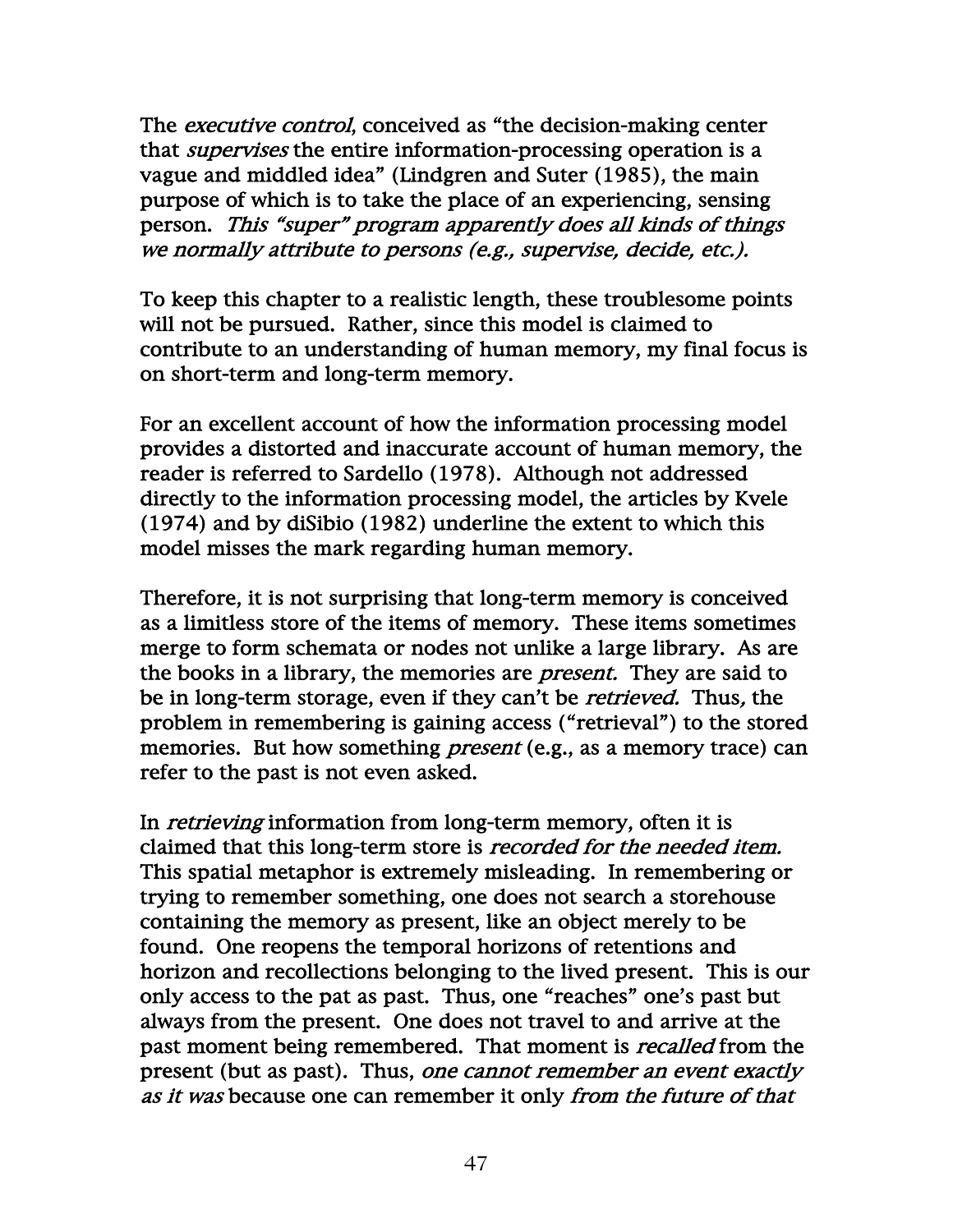very event (i.e., one's present) which was possibly anticipatd but unknown at the time of the original event.

As noted here and spelled out in chapter III, *remembering means to* make present something from the past as past. Generally, this relation to the past as past is absent in the information processing model where remembering is a matter of retrieving existing information from long-term storage so it can be entered into shortterm memory. It is present all the time but moved from one storage to another, rather like retrieving (moving) food from a freezer to a refrigerator for use. This gives rise to another confusion pointed out by Straus (1970) and elaborated on by Sardello (1978). Sardello says, "Effects carried forward from the past do not have anything to do with memory". One learns to write but does not remember the past as past in writing. Such automatisms as walking, reading and taking are not examples of remembering. One might say, 'After all of these years on a desert island he remembers how to read'. But this is a misleading statement. A more accurate statement is "… he can actualize his potential (skill) to read". Thus, contrary to the information processing model, skills, aptitudes, etc. are not *memories* stored in long-term memory. Without an explicit acknowledgement that remembering has to do with recalling something from the past as past, the model cannot provide anything but a distorted understanding of memory and remembering.

What of short-term memory? On a superficial level, short-term memory is similar to what is described earlier in this chapter as a momentary present with its inherent horizons of retentions and anticipations. A significant difference is that information processing accounts of the nature of short-term memory do not acknowledge the horizons of retentions and anticipations which are an inherent part of the temporal structure of conscious life. Short-term and working memory do deal with retentions but they are viewed as explicit *acts of remembering*. Rehearsing a phone number in the present while one prepares to dial it is *not* an *act* of remembering it but a way of keeping it present (retaining it). It is not being remembered because it is still an inherent part of the momentary present (it has not yet become past). We are told that an item retrieved from long-term memory enters short-term memory. If it does enter short-term memory, it does so only by becoming present,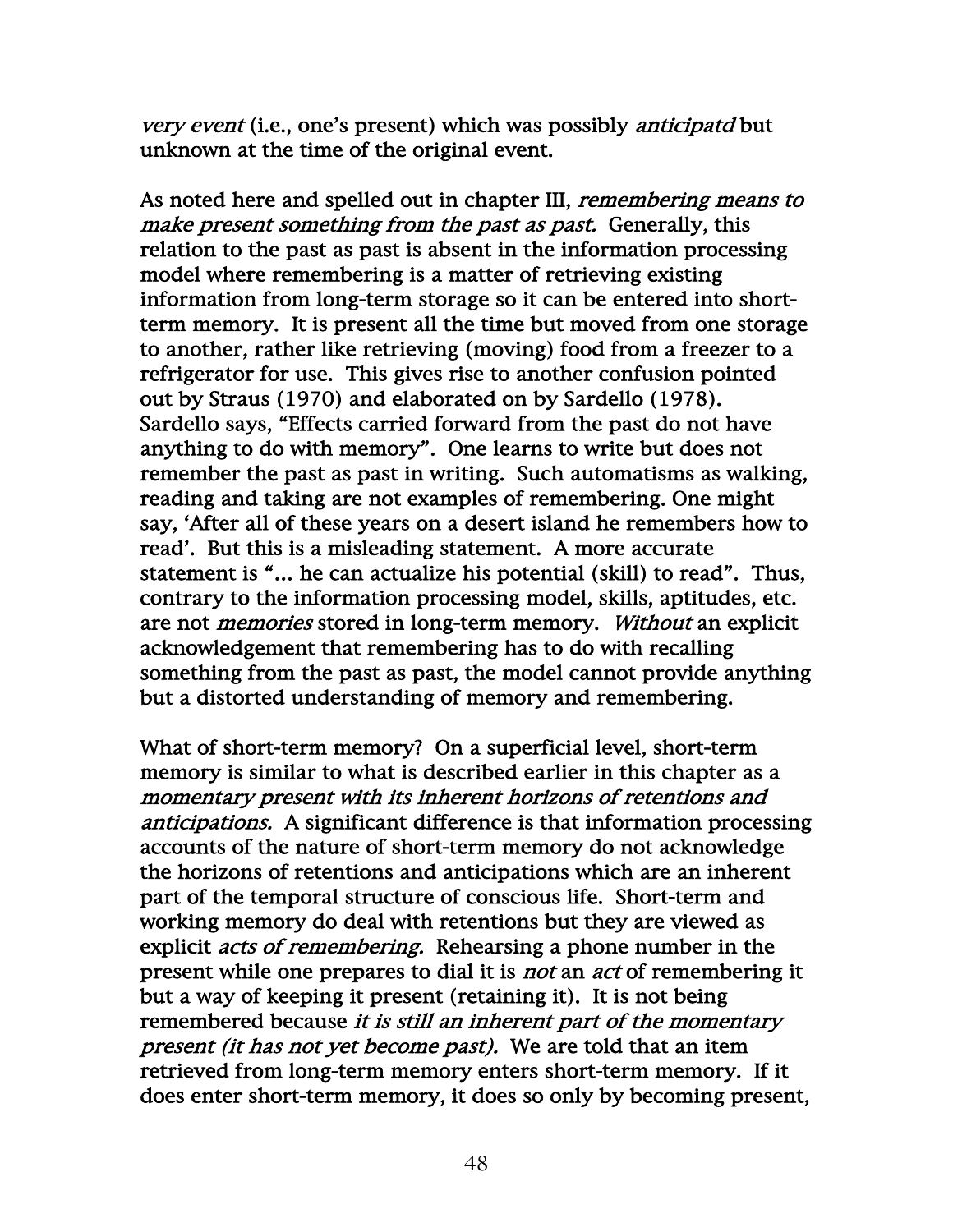e.g., by having been recalled. This makes the remembered content present, and it now must be "retained" as part of a momentary present while one "works" with it. Retaining a memory in a momentary present is to retain it as *having been remembered* and this is not the same as the *act of remembering it, making it present* in the first place.

A thorough phenomenological analysis and evaluation this model easily could become a book length project. Therefore, the above brief comments suffice. At this point, one can easily agree with Skinner (1974) when he says, "The metaphor of storage in memory, which seems to have been so dramatically confirmed by the computer, has caused a great deal of trouble. The computer is a bad model – as bad as the clay tablets on which the metaphor was probably first based". Of course, in agreeing with this statement, one does not have to agree with the reasons Skinner has for making it.

An evaluation of the information processing model

Owing to the metaphorical nature of this model, many evaluative comments have already been made and are not repeated. The theoretical side of this model is bankrupt when viewed against the background of the psychic life (chapter II) and the modes of learning (chapter III) of a child in an educative situation. If so, why is it hailed as one of the latest advances in the psychology of learning? Perhaps the answer lies in its practical applications. But even this line of thought is not too promising in that most (if not all) of the suggested applications are not tied directly tied to this model. Even so, an evaluation of some of these suggested applications is in order.

Since the primary thrust of this model is the *storage and retrieval of* information, it is not a surprise that the recommended practical applications are concerned with procedures and techniques designed just for this purpose. Some of the proposed applications that have existed long before the information processing model was developed are, e..g., emphasizing meaningfulness of the content, over-learning, rehearsing, reviewing and practicing (massed or distributed), active recitation, note taking, using advance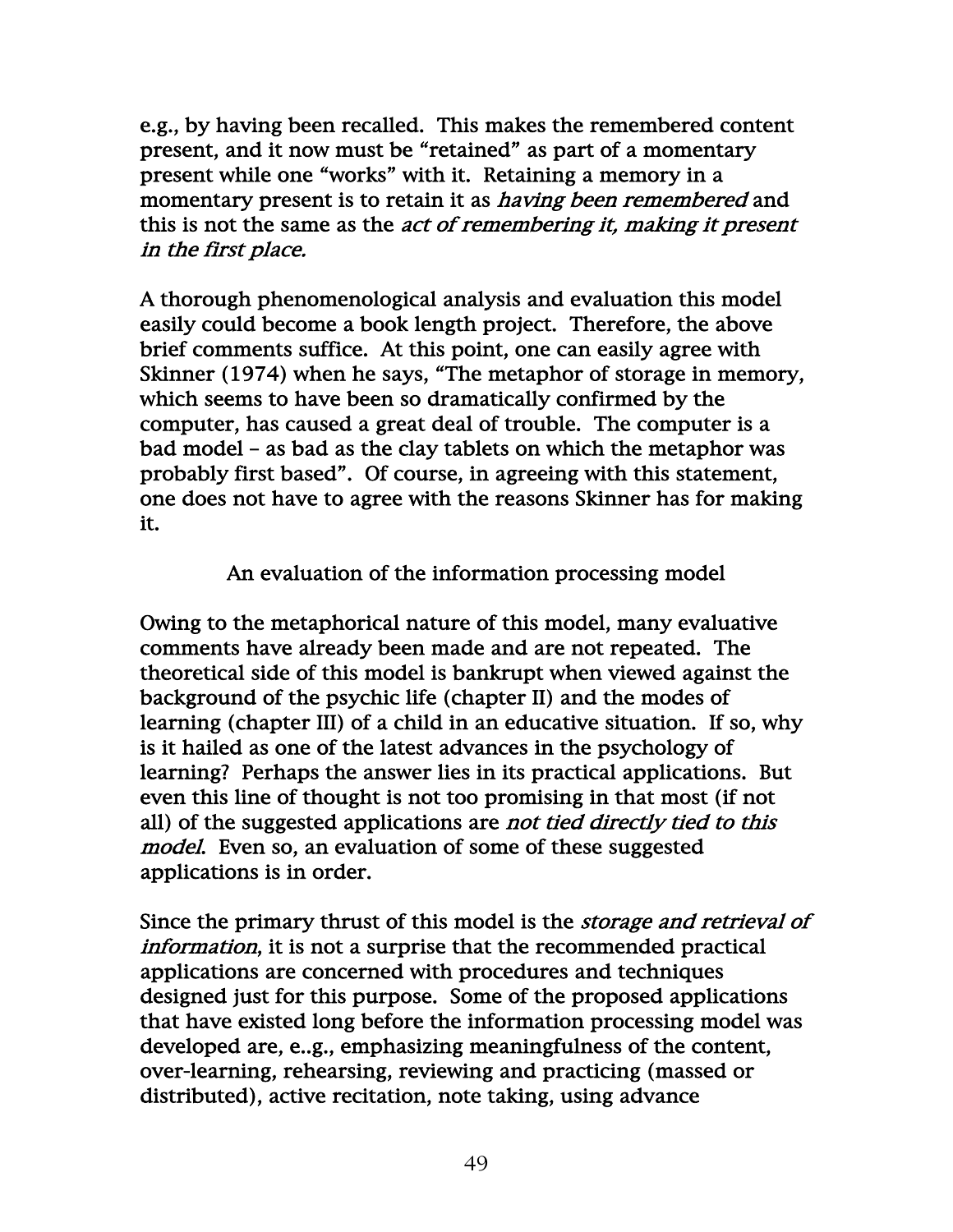organizers, reminding students of prior knowledge, provision of goals and objectives, etc. These techniques and others are acceptable because they can promote meaningful learning. What is more, in promoting and implementing these techniques, one does not have to know about this model. That is, these techniques *stand* on their own independent of and prior to the information processing model.

Another set of techniques emphasized in the textbooks consulted are mnemonic devices such as verbal rhyming, visual loci and pegwords. These techniques do not emphasize meaningfulness and, in fact, probably are most useful when the content to be remembered is meaningless. Although such mnemonic devices promote the recall of series of unrelated material, they do not promote the kind of meaningful learning one would hope to accomplish in educating children. This is not to deny the value of some mnemonic devices in some circumstances; however, where feasible, meaningfulness should be emphasized.

None of the above practical suggestions are derived from the information processing model and perhaps it is just as well since this model presents a gross distortion of the nature of human remembering and learning.

Psychopedagogics and information processing

Aside from the fact that to become functional, new content must be integrated with one's possessed knowledge, the information processing model offers virtually nothing of relevance to psychopedagogics. The main reason is that the model consists of ad hoc metaphorical structures that do not do justice to the learning child-in-education and in everyday life.

Except for attending and remembering, other modes of learning are taken for granted or distorted (e.g., the assumption that in perceiving we only experience small aspects on an object from which it is built-up into a totality. For example, regarding *feature* detectors, Farnham-Diggory (1978) says "They do not detect a whole object or event at once, instead they detect very small aspects of it, called *features*). Phenomenologically, this view is *untenable*.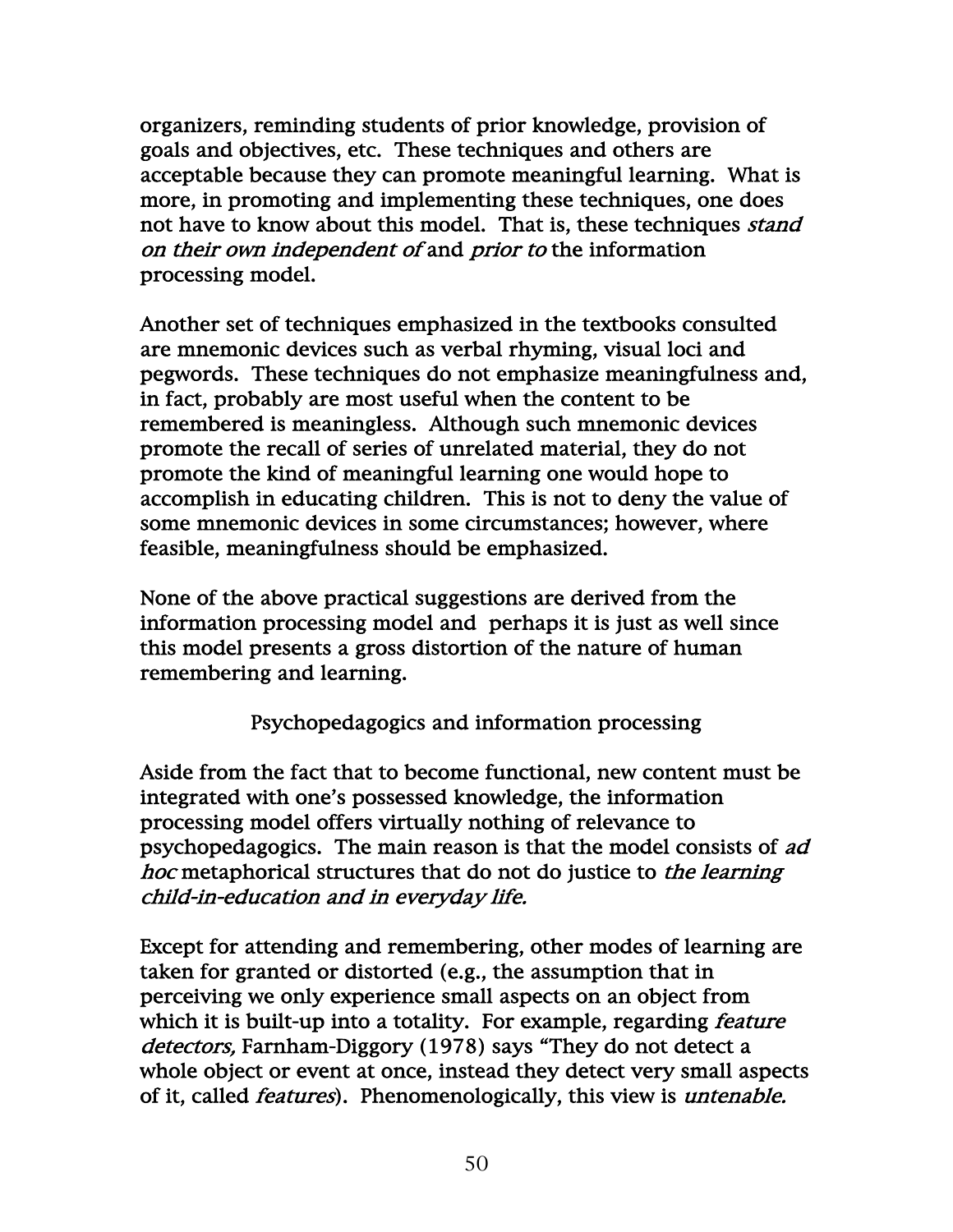Why will become clear when perceiving (as a mode of learning) is considered in chapter III.

The information processing model is a strictly cognitive one which ignores the *emotional foundation* of all learning, and it leaves the child, his/her psychic life and the pedagogical (educative) situation out of consideration. These are additional reasons why the model is of little relevance or value from a psychopedagogical perspective. In viewing a child as (analogous to) a computer, this model seriously misrepresents the *learning child-in-education*.

Conclusions with respect to teachers and educators

As indicate, assisting children to learn so they can remember the content in ways that further their learning and becoming (adult) is important. To this end, it might be useful for a teacher to be familiar with the techniques recommended for accomplishing this. The use of these techniques is not dependent on a familiarity with this model. Since it represents an inadequate and misleading view of human learning and remembering, it cannot be recommended as a topic of study for teachers or educators.

In arriving at this conclusion, one might ask, "But what of the many research studies supporting this model?" The data and results of these studies cannot be ignored. However, many of the interpretations of these studies can be questioned. There are many reasons for this. The main one is that several of these studies use contents and conditions (e.g., brief periods of exposing the content) often designed to fill in the details of this problematic model. The data emerging from these studies may be useful and relevant when reinterpreted in terms of an accountable philosophical anthropology (view of being human) and when a child, as educand, is the focus. However, this remains to be seen because *such* reinterpretations have yet to be made.

General comments and coclusions

The three models of learning are not of central relevance to one interested in gaining insight into and understanding how children (anyone) learn, in general, and how they learn in an educative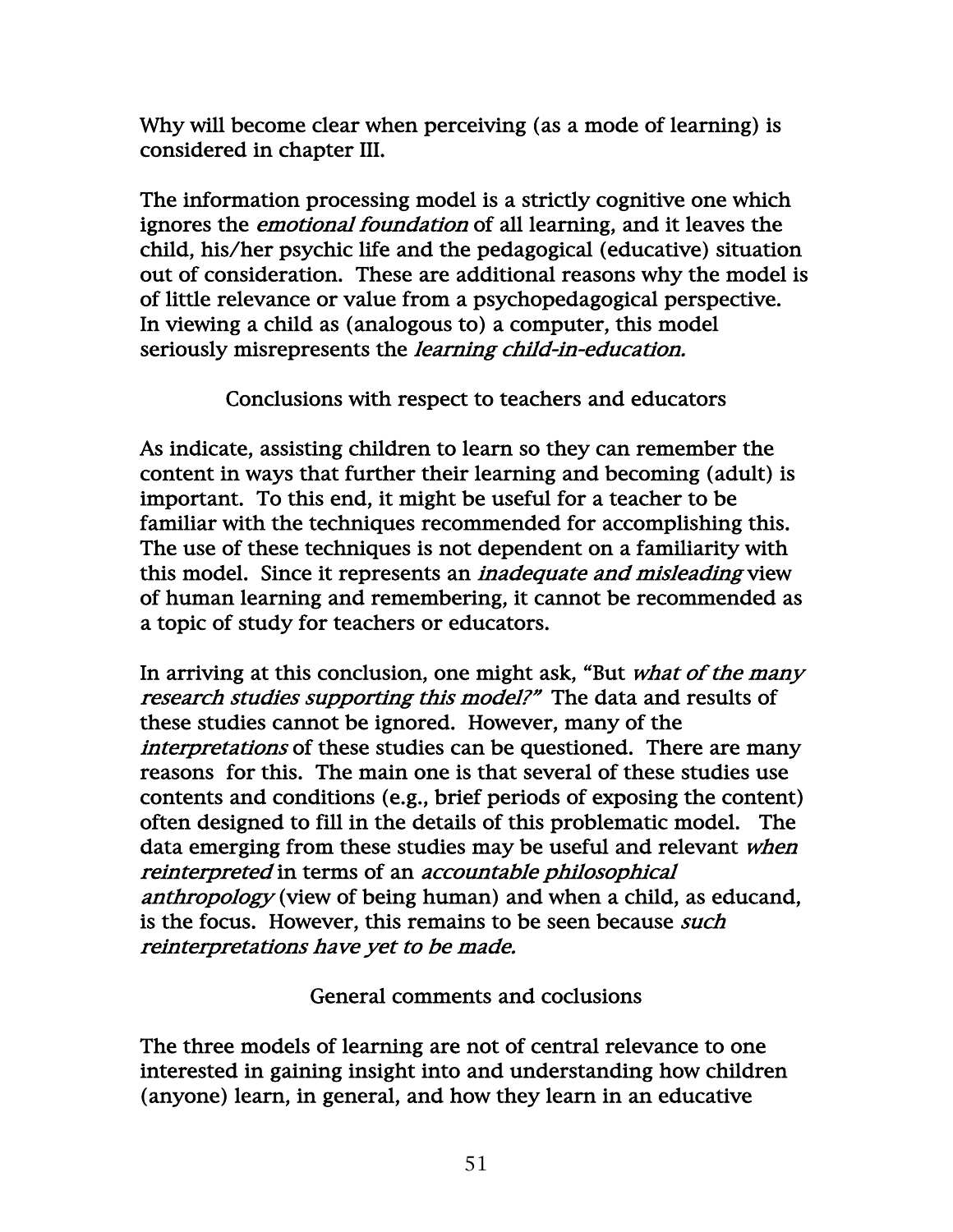relationship, specifically. None of the models have the learning child as its point of departure. The Pavlovian model asks us to view a learner as a *reflexive nervous system*. However, most psychologists see it as a matter of stimulus substitution – CS for US - - instead of as signal learning. The Skinnerian model sees the learner as a *responding organism* and the information processing model sees the learner in terms of metaphors borrowed from computer science. Each one turns tits back on the everyday reality of a learning child in an educative situation.

In one way or another, these models are variations of a *stimulus*response paradigm, and they represent an untenable natural science grounded philosophical anthroplogy. Sonnekus (no date) indicates that, in contrast to the theories that have been considered, "phenomenological penetration of the learning phenomenon in the human being unquestionably points to the fact that, in the first place, learning is an anthropological phenomenon, that is innate in the human being; that the naturalistic oriented psychology of learning, as such, with its different point of departure and field of study, does not make any practical contribution toward the elucidation of this phenomenon". He adds, "the lifeworld of the child must be our point of departure if we are to found our thoughts on an acceptable anthropology and if we hope to penetrate to the essentials of learning as a form of actualization of the child's psychic life".

The following three chapters are attempts: (1) to base an understanding of a learning and becoming child on an *accountable* philosophical anthropology; (2) to begin with the lifeworld of a child, or more specifically, a child in an educative situation who is learning and becoming; (3) to disclose and describe the categories (essences) of learning and becoming as they emerge from this every day, lived reality.

#### REFERENCES

CROUS, S. F. M. (1984/2018) Persoonsvoltrekking: psigopedagogiek vir onderwysstudente/ Personal actualization: psychopedagogics for student teachers. Pretoria: Unpublished manuscript. Translation: geogeyonge.net/node/56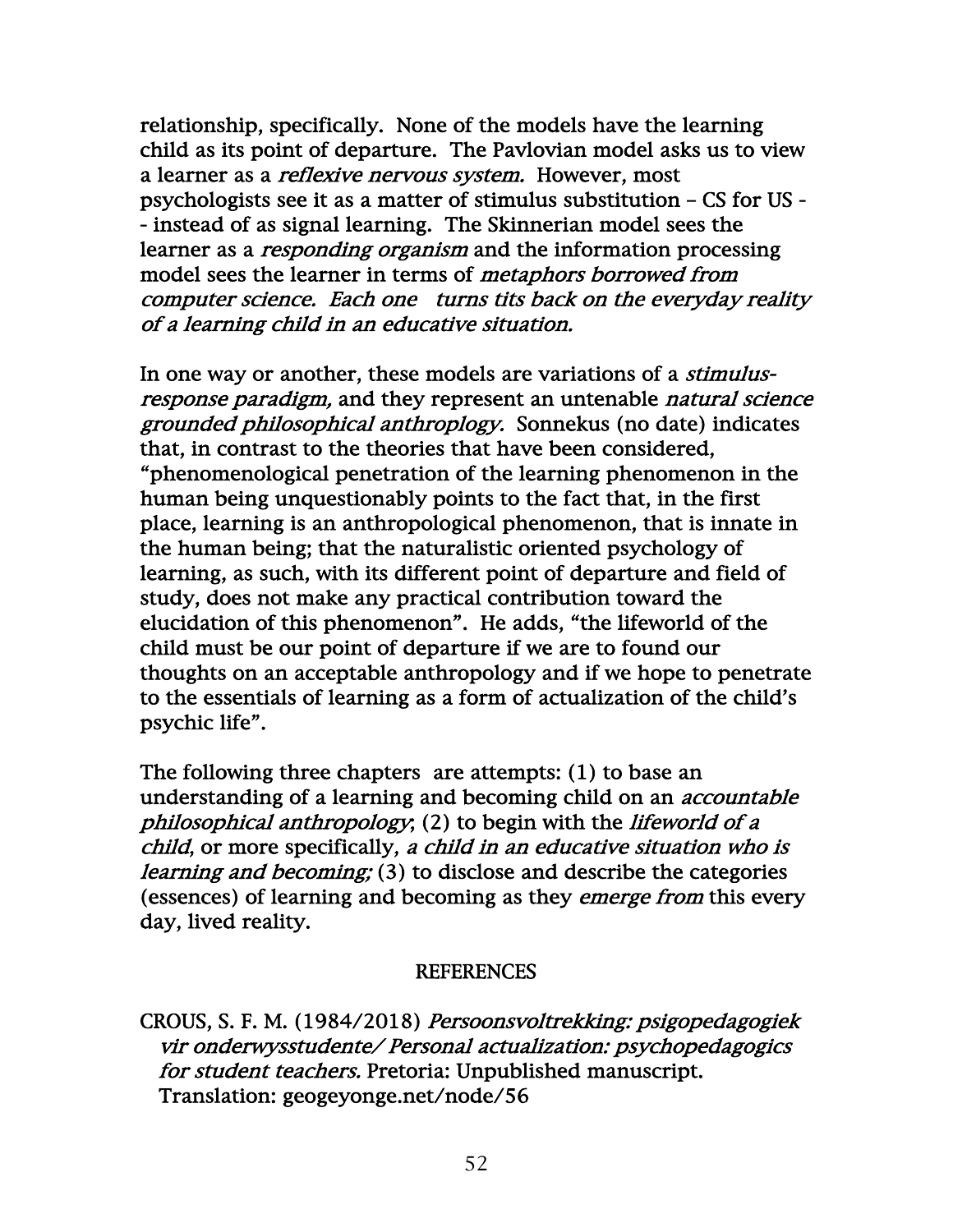- DE VRIES, C. (1986) Orientation in fundamental educational theory. Stellenbosch: University Publishers and Booksellers.
- DiSIBIO, M. (1982) Memory for connected discourse: a constructivist view. Review of educational research 52(2), 149-174.
- DREYFUS, H. (1972) What computers can't do: a critique of artificial reason. New York: Basic Books.
- FARNHAM-DIGGORY, S. (1978) Learning disabilities. Cambridge: Harvard University Press.
- FRANKL V. E. (1969) The will to meaning. New York: Plume.
- GAGE, N. L. and BERLINER, D. C. (1984) Educational psychology (3rd ed). Boston: Houghton Mifflin.
- GAGNE, R. M. (1985) The conditions of learning ( $2<sup>nd</sup>$  ed). New York: Holt, Rinehart and Winston.
- GAGNE, R. M. (1985) The conditions of learning and theory of instruction (4<sup>th</sup> ed.). New York: Holt, Rinehart and Winston.

GUNTER, C. F. G. (1974) Aspects of educational theory. Stellenbosch: University Publishers and Booksellers.

- GURWITSCH, A. (1974) Phenomenology and the theory of science. Evanston: Northwestern University Press.
- HUSSERL, E. (1964) The phenomenology of internal time- Consciousness. Bloomington: Indiana University Press.
- KLAUSMEIER, H. J. (1985) *Educational psychology* (5<sup>th</sup> ed). New York: Harper and Row.
- KVALE, S. (1974) The temporality of memory. Journal of phenomenological psychology 5(1), 1-31.
- LEFRANCOIS, G. R. (1985) Psychology for teaching  $(5<sup>th</sup> ed)$ . Belmont, CA: Wadsworth.
- LANDMAN, W. A. \*1975/2012) Fundamentele-pedagogiese essensies: hulle verskyning, verwerkliking en inhoudgewing/ Fundamental pedagogical essences: their appearance, actualization and giving them content. Introduction and chapters one through four of Landman, W. A., van Zyl, M. E. J. and Roos, S. G. Fundamentele pedagogiese essensies: hulle verskyning, verwerkliking en inhoudgewing. Durban: Butterworths. Translation: geogeyonge.net/node/14
- LANDMAN, W. A., KILIAN, C. J. G., SWANEPOEL, E. M. and BODENSTEIN, H. A. (1982) Fundamental pedagogics. Johannesburg: Juta.
- LANGEVELD, M. J. (1968) Beknopte theoretische pedagogiek. Groningen: J. B. Wolters-Noordhoff.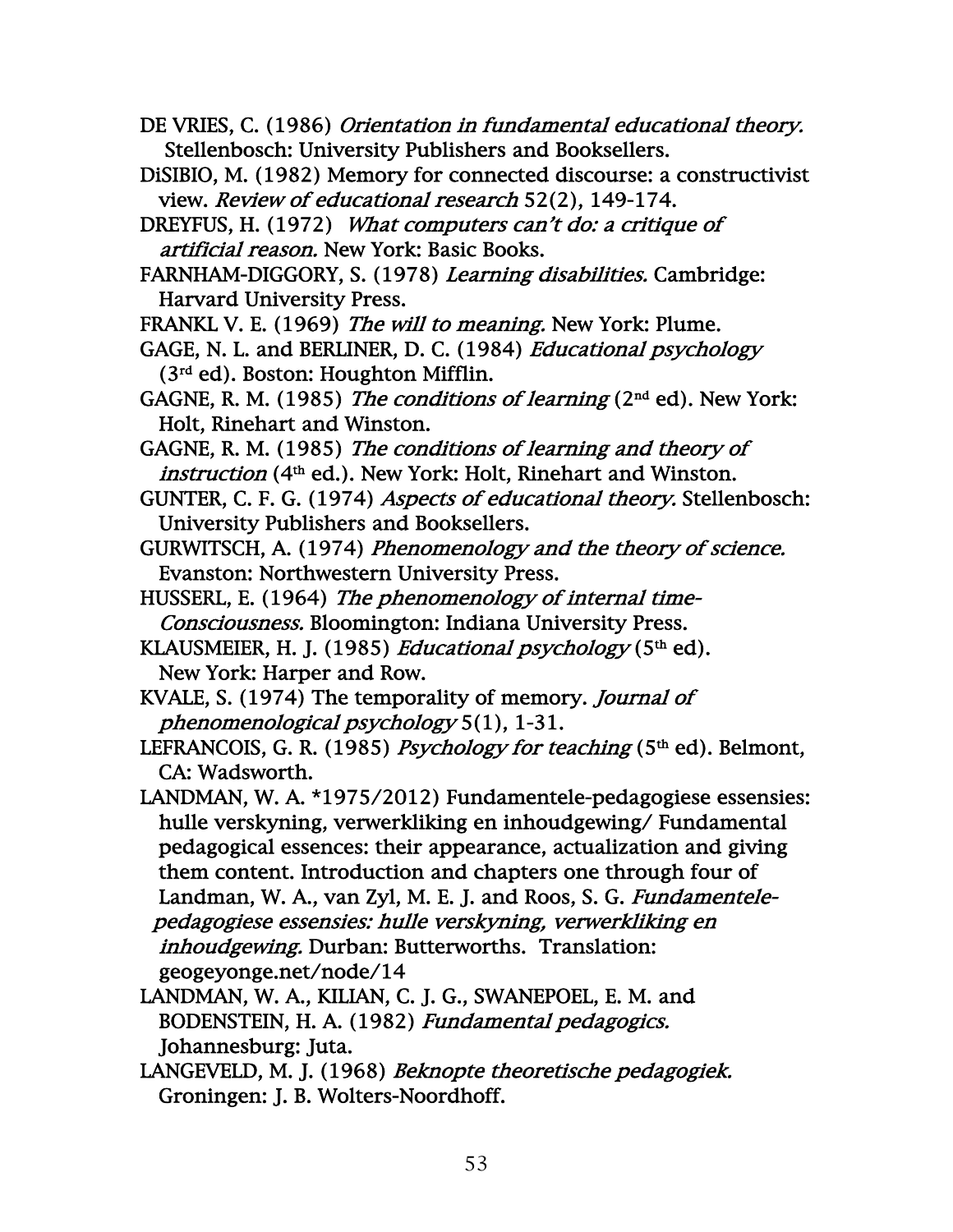LUIJPEN, W. A. (1969) Existential phenomenology. Pittsburgh: Duquesne University Press.

LINDGREN, H. C. and SUTER, W. N. (1985) Educational psychology in the classroom  $(7<sup>th</sup>$  ed). Monterey: Brooks/Cole.

MCCONVILLE, M. (1978) The phenomenological approach to

perception, in: R. S.Valle and M.King (eds.) Existential-

 Phenomenological alternatives for psychology (pp.94-118). New York: Oxford University Press.

MERLEAU-PONTY, M. (1962) Phenomenology of perception. London: Routledge and Kegan Paul.

NEL, B. F. (1974) Fundamental orientation in psychological pedagogics. Stellenbosch: University Publishers and Booksellers.

ROYCE, J. E. (1969) Man and meaning. New York: McGraw-Hill.

SARDELLO, R. J. (1978) A phenomenological approach to memory, in: R. S. Valle and M. King (eds) Existential-phenomenolocal alternatives for psychology (pp. 136-151). New York: Oxford University Press

SKINNER, B.F. (1974) *About behaviorism*. New York: Vintage.

SOKOLOWSKI, R. (1974) Husserlian meditations: how words present things. Evanston: Northwestern University Press.

SONNEKUS, M. C. H. (1965) Die mens in leerverhouding tot sy Wereld [A=The person in a learning relationship to his world], in B. F. Nel, M. C. H. Sonnekus and J. G. Garbers, Grondslae van die psigologie (pp. 205-244). Stellenosch: University Publishers and Booksellers.

SONNEKUS, M. C. H. (no date) Learning: a new approach for humanistic psychology. Address presented at a conference for human psychology in Wurzburg, Germany.

SONNEKUS, M. C. H. (1974) *The learning child.* Johannesburg: McGraw-Hill.

SONNEKUS, M. C. H. and Ferreira, G. V. (1979) Die psigiese lewe van die kind-in-opvoeding. Stellenbosch: University Publishers and Booksellers.

STRAUS, E. W. (1963) The primary world of senses: a vindication of sensory experience. New York: The Free Press of Glencoe.

STRAUS, E. W. (1966) Phenomenological psychology. New York: Basic Books.

STRAUS, E. W. (1970) Phenomenology of memory, in: E. W. Straus

ROSSER, R. A. ands NICHOLSON, G. I. (1984) Educational psychology principles in practice. Boston: Little brown.